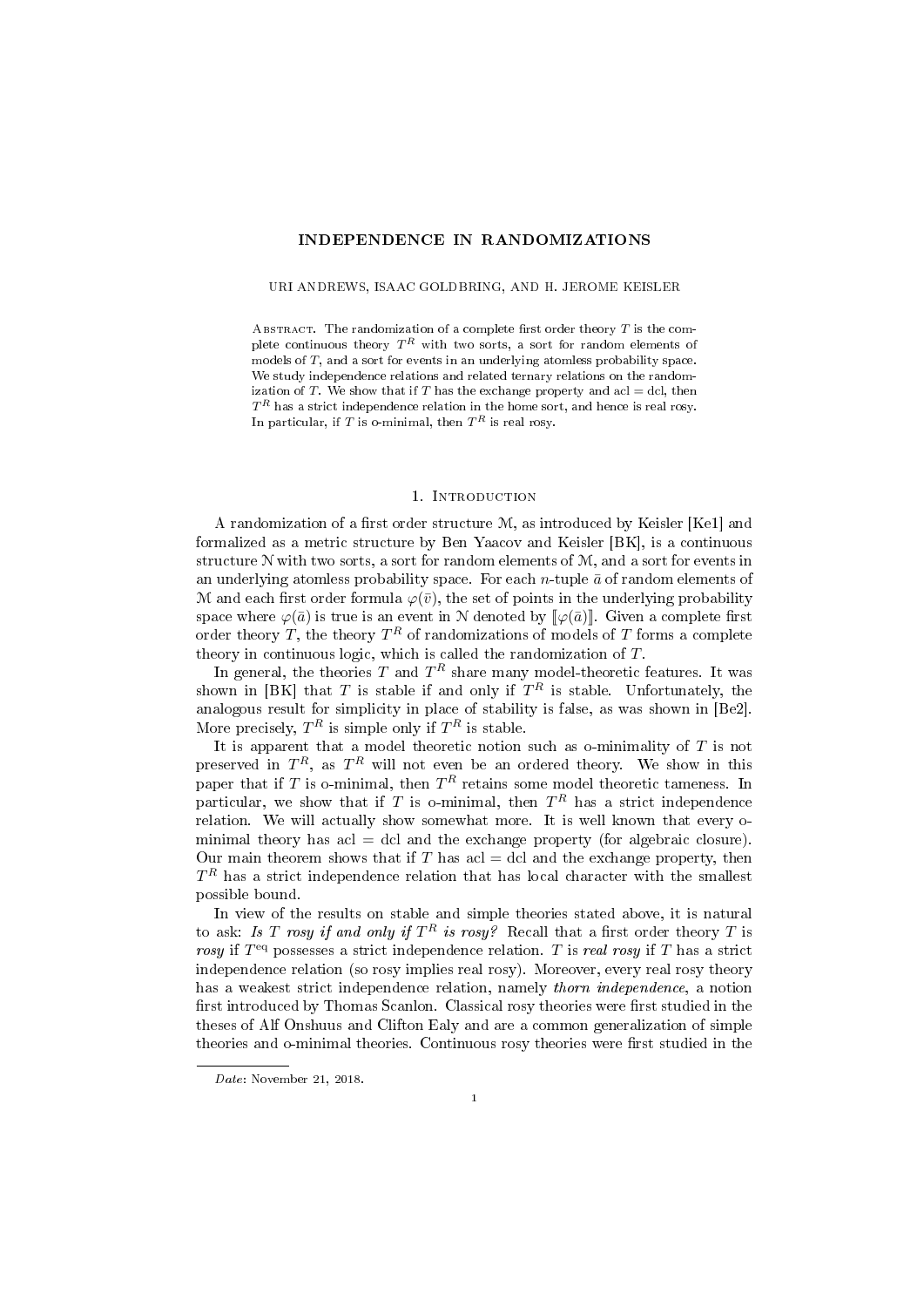paper of Ealy and Goldbring in [EG]. It is shown in [EG] that for every real rosy continuous theory, thorn independence is the weakest strict countable independence relation. Our main theorem in this paper shows that if T is o-minimal, then  $T^R$  is real rosy.

On the way to our main result, we study various notions of independence in models of  $T^R$ , including algebraic independence, dividing independence, and thorn independence. We introduce the "pointwise" version of an arbitrary notion of independence on models of  $T,$  that is, the notion of independence on models of  $T^R$ obtained by asking for independence almost everywhere in the underlying probability space. By gluing together the pointwise version of thorn independence, with dividing independence restricted to the event sort, we are able to produce a strict independence relation in  $T^R$  whenever  $T$  has acl = dcl and the exchange property.

We conclude this introduction with an outline of the rest of the paper. In Section 2, we recall the relevant background from continuous logic as well as the general theory of abstract independence relations as exposited in [Ad2]. In Section 3 we show that first order theories with the exchange property are real rosy, and admit a characterization of thorn independence that facilitates the study of pointwise thorn independence. In Section 4, we introduce the notion of a countably based independence relation and the countable union property. For every ternary relation  $\bigcup_{i=1}^{I}$  with monotonicity, there is a unique countably based relation that agrees with  $\downarrow$ <sup>*I*</sup> on countable sets. This will aid us in defining, for a given ternary relation on small subsets of the big model of  $T$ , a corresponding pointwise notion. In Section 5, we recall some basic facts about randomizations as well as some results we will need from [AGK] concerning definable and algebraic closure in models of  $T^R$ . We also prove a "downward" result: If T has acl = dcl and  $T<sup>R</sup>$  is real rosy, then T is real rosy.

In Section 6, we begin the study of notions of independence in models of  $T^R$  in earnest but restrict our attention to the event sort. Section 7 is concerned with notions of pointwise independence. Given a ternary relation  $\bigcup_{\alpha}$  with monotonicity on models of T,  $\bigcup^{\infty}$  is the countably based relation on small subsets of the big model of  $T^R$  such that for all countable  $A, B, C, A \perp_C^{\mathcal{I}\omega}$  B holds if and only if  $A(\omega) \downarrow^I_{C(\omega)} B(\omega)$  holds for almost all  $\omega$  in the underlying probability space. The results of Section 4 guarantee the unique existence of  $\bigcup^{\mathcal{I}\omega}$ . We then prove that whenever  $T$  has the exchange property, pointwise thorn independence is an independence relation but is not strict. Lastly, in Section 8, we put together the previous results to produce a strict independence relation when T has the exchange property and  $acl = dcl$ .

Continuous model theory in its current form is developed in the papers [BBHU] and [BU]. Randomizations of models are treated in [AGK], [AK], [Be2], [BK], [EG],  $[GL1]$ , and  $[Kel]$ .

# 2. Preliminaries on Continuous Logic

We will follow the notation and terminology of [BK] and [AGK]. We assume familiarity with the basic notions about continuous model theory as developed in [BBHU], including the notions of a theory, structure, pre-structure, model of a theory, elementary extension, isomorphism, and  $\kappa$ -saturated structure. In particular, the universe of a pre-structure is a pseudo-metric space, the universe of a structure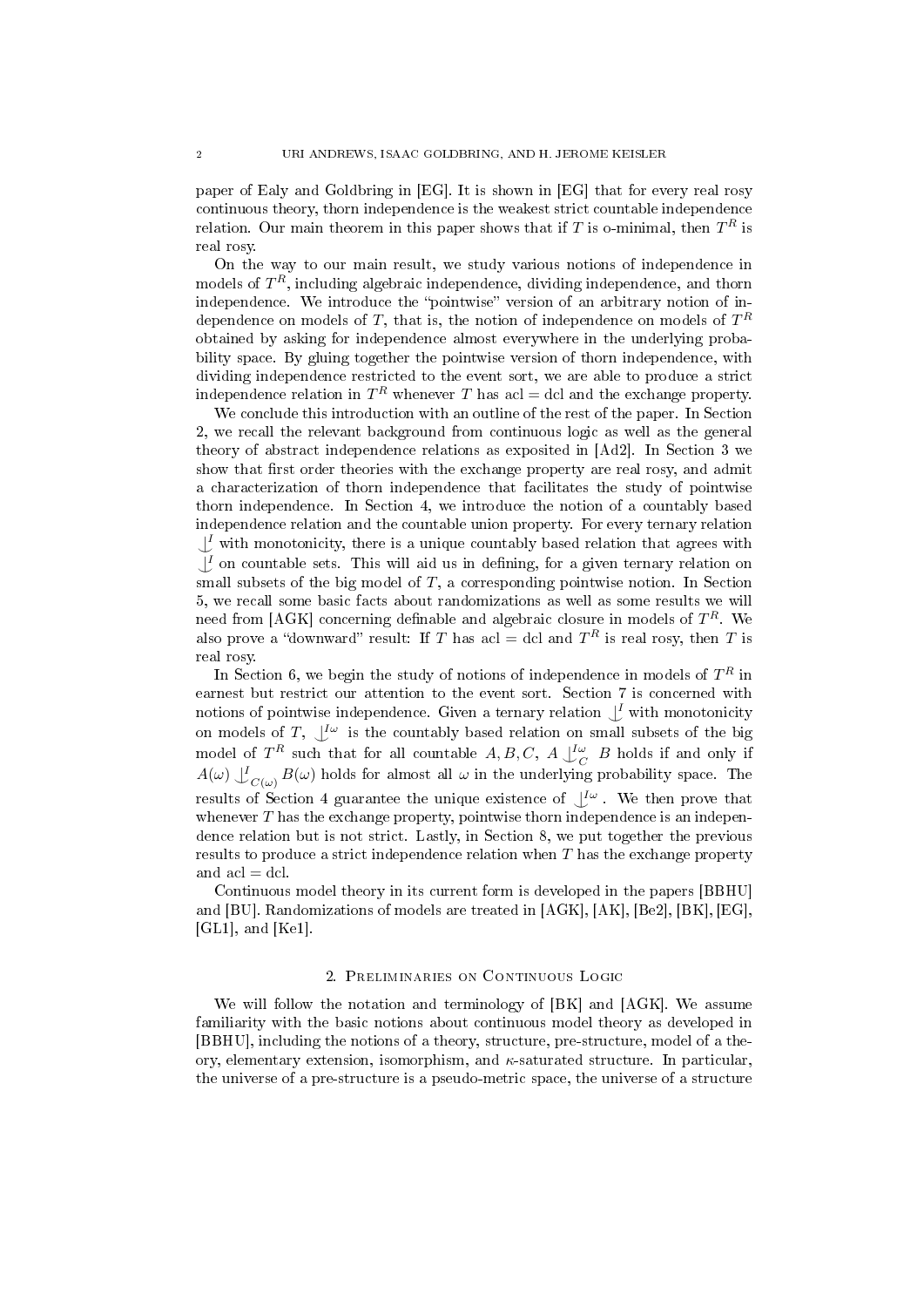is a complete metric space, and every pre-structure has a unique completion. A tuple is a finite sequence, and  $A^{\leq N}$  is the set of all tuples of elements of A. We use the word "countable" to mean of cardinality at most  $\aleph_0$ . We assume throughout that  $L$  is a countable first order signature, and let  $[L]$  denote the set of formulas of L. We will sometimes write  $\varphi(A)$  for a first order formula with finitely many parameters in a set A, and use similar notation for more than one parameter set.

Throughout this paper,  $T$  will denote a complete first order theory, and  $U$  will denote a complete first order or continuous theory.  $v$  denotes an uncountable inaccessible cardinal that is held fixed. By a big model of U we mean a saturated model  $\mathcal{N} \models U$  of cardinality  $|\mathcal{N}| = v$  (or finite). Thus every complete theory has a unique big model up to isomorphism. For this reason, we sometimes refer to "the" big model of U. We call a set small if it has cardinality  $\langle v \rangle$ , and large otherwise. M will denote the big model of T with universe M. In Sections 2 through 4, N will denote the big model of U (so N is a first order structure if U is a first order theory, and a continuous structure if  $U$  is a continuous theory).

To avoid the assumption that uncountable inaccessible cardinals exist, one can instead assume only that  $v = v^{\aleph_0}$  and take a big model to be an  $v$ -universal domain, as in [BBHU], Definition 7.13. With that approach, a big model exists but is not unique.

## 2.1. Definability.

**Definition 2.1.1.** In first order logic, a formula  $\varphi(u, \bar{v})$  is functional in T if

$$
T \models (\forall \bar{v})(\exists^{\leq 1} u)\varphi(u, \bar{v}).
$$

 $\varphi(u, \bar{v})$  is algebraical in T if there exists  $n \in \mathbb{N}$  such that

$$
T \models (\forall \bar{v})(\exists^{\leq n} u)\varphi(u, \bar{v}).
$$

The *definable closure* of  $A$  in  $M$  is the set

$$
\operatorname{dcl}^{\mathcal{M}}(A) = \{ b \in M \mid \mathcal{M} \models \varphi(b, \bar{a}) \text{ for some functional } \varphi \text{ and } \bar{a} \in A^{<\mathbb{N}} \}.
$$

The algebraic closure of A in M is the set

 $\text{acl}^{\mathcal{M}}(A) = \{b \in M \mid \mathcal{M} \models \varphi(b, \bar{a}) \text{ for some algebraical } \varphi \text{ and } \bar{a} \in A^{\leq \mathbb{N}}\}.$ 

We refer to [BBHU] for the definitions of the algebraic closure  $\text{acl}^{\mathcal{N}}(A)$  and definable closure dcl<sup>N</sup>(A) in a continuous structure N. If N is clear from the context, we will sometimes drop the superscript and write dcl, acl instead of dcl<sup>N</sup>, acl<sup>N</sup>. We will often use the following facts without explicit mention.

**Result 2.1.2.** (Follows from [BBHU], Exercise 10.8) For every set A, acl(A) has cardinality at most  $(|A|+2)^{\aleph_0}$ . Thus the algebraic closure of a small set is small.

Result 2.1.3. (Definable Closure, Exercises 10.10 and 10.11, and Corollary 10.5 in [BBHU])

- (1) If  $A \subseteq \mathcal{N}$  then  $dcl(A) = dcl(dcl(A))$  and  $acl(A) = acl(acl(A)).$
- (2) If A is a dense subset of the topological closure of B and  $B \subseteq N$ , then  $dcl(A) = dcl(B)$  and  $acl(A) = acl(B)$ .

It follows that for any  $A \subseteq \mathcal{N}$ , dcl(A) and acl(A) are topologically closed.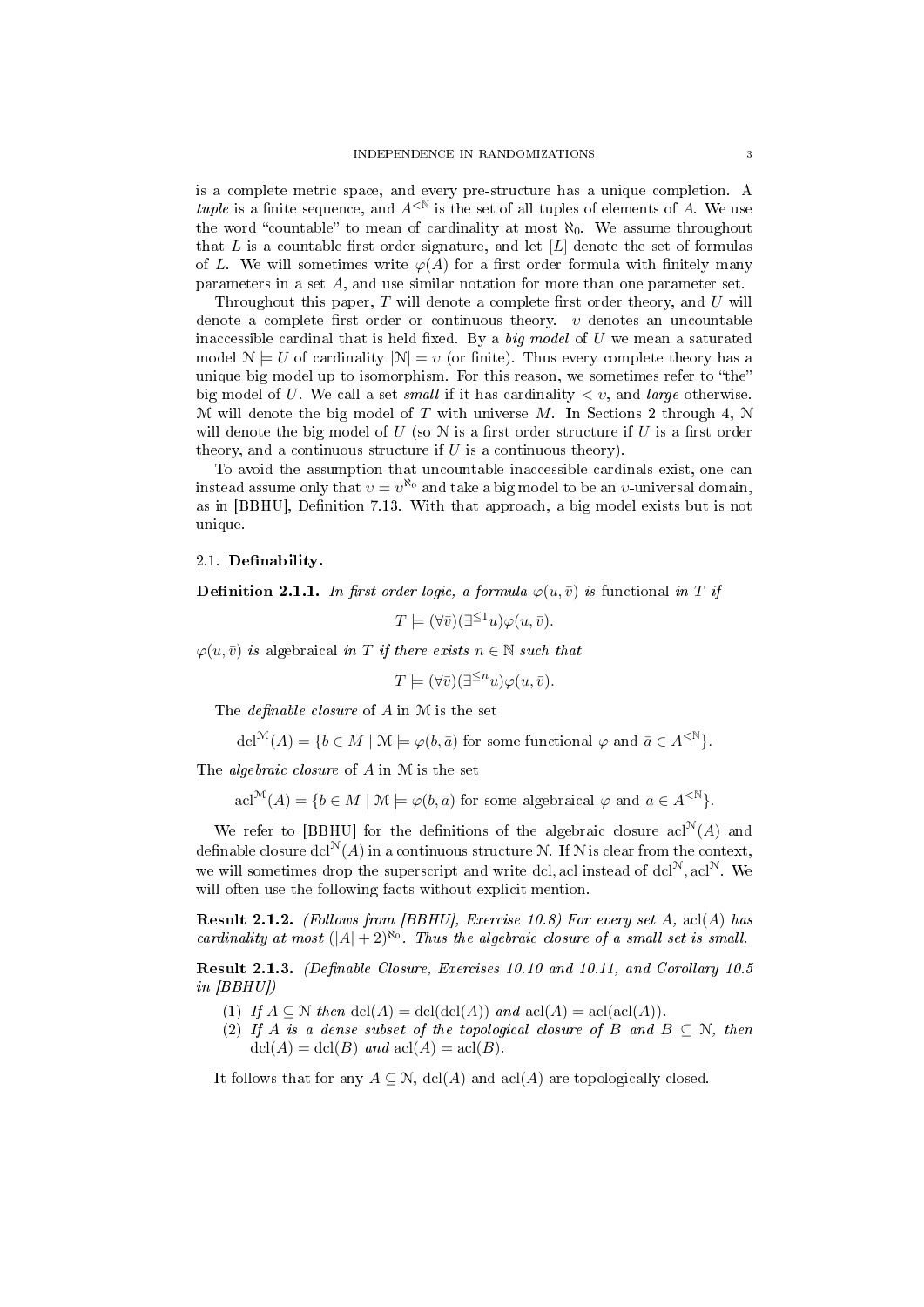2.2. Abstract Independence Relations. Since the various properties of independence are given some slightly different names in various parts of the literature, we take this opportunity to declare that we are following the terminology established in [Ad2], which is repeated here for the reader's convenience. In this paper, we will sometimes write AB for  $A \cup B$ , and write [A, B] for  $\{D \mid A \subseteq D \land D \subseteq B\}$ .

**Definition 2.2.1** (Adler). Let  $N$  be the big model of  $U$ . By a ternary relation for U, or a ternary relation over N, we mean a ternary relation  $\bigcup$  on the small subsets of N. We say that  $\int$  is an independence relation if it satisfies the following axioms for independence relations for all small sets:

- (i) (Invariance) If  $A \perp_C B$  and  $(A', B', C') \equiv (A, B, C)$ , then  $A' \perp_{C'} B'$ .
- (ii) (Monotonicity) If  $A \cup_C B$ ,  $A' \subseteq A$ , and  $B' \subseteq B$ , then  $A' \cup_C B'$ .
- (iii) (Base monotonicity) Suppose  $C \in [D, B]$ . If  $A \bigcup_{D} B$ , then  $A \bigcup_{C} B$ .
- (iv) (Transitivity) Suppose  $C \in [D, B]$ . If  $B \bigcup_C A$  and  $C \bigcup_D A$ , then  $B \bigcup_D A$ .
- (v) (Normality)  $A \bigcup_C B$  implies  $AC \bigcup_C B$ .
- (vi) (Extension) If  $A \bigcup_C B$  and  $\widehat{B} \supseteq B$ , then there is  $A' \equiv_{BC} A$  such that  $A' \cup_C \widehat{B}$
- (vii) (Finite character) If  $A_0 \perp_C B$  for all finite  $A_0 \subseteq A$ , then  $A \perp_C B$ .
- (viii) (Local character) For every A, there is a cardinal  $\kappa(A) < v$  such that, for every B, there is a subset C of B with  $|C| < \kappa(A)$  such that  $A \bigcup_C B$ .

We will refer to the first five axioms  $(i)-(v)$  as the basic axioms.

As the trivial independence relation (which declares  $A \bigcup_C B$  to always hold) is obviously of little interest, one adds an extra condition to avoid such trivialities.

**Definition 2.2.2.** An independence relation  $\int$  is strict if it satisfies

(ix) (*Anti-reflexivity*)  $a \bigcup_B a$  implies  $a \in \text{acl}(B)$ .

There are four other useful properties to consider when studying ternary relations over N: The stationarity property is taken from [BU], Theorem 8.10.

## Definition 2.2.3.

- (x) (Countable character) If  $A_0 \perp_C B$  for all countable  $A_0 \subseteq A$ , then  $A \perp_C B$ .
- (xi) (Full existence) For every small  $A, B, C$ , there is  $A' \equiv_C A$  such that  $A' \bigcup_C B$ .
- (xii) *(Symmetry)* For every small  $A, B, C, A \bigcup_C B$  implies  $B \bigcup_C A$ .
- (xiii) (Stationarity) For all small B, C and tuples  $\bar{a}, \bar{g}$ , if C is algebraically closed,  $\bar{a}\equiv_C\bar{g},\ \bar{a}\,\mathop{\downarrow}\nolimits_C BC,\ and\ \bar{g}\,\mathop{\downarrow}\nolimits_C BC,\ then\ \bar{a}\equiv_{BC}\bar{g}.$

**Definition 2.2.4.** We say that  $\int$  is a countable independence relation if it satisfies all the axioms for an independence relation except that finite character is replaced by countable character. A strict countable independence relation is a count $able\ independence\ relation\ that\ satisfies\ anti-reflexivity.$ 

# Remarks 2.2.5.

- (1) Whenever  $\bigcup$  satisfies invariance, monotonicity, transitivity, normality, full existence, and symmetry, then  $\bigcup$  also satisfies extension (Remark 1.2 in  $[Ad2]$ .
- (2) If  $\perp$  satisfies base monotonicity and local character, then A  $\perp_C C$  for all small  $A, C$  (Appendix to  $[Ad1]$ ).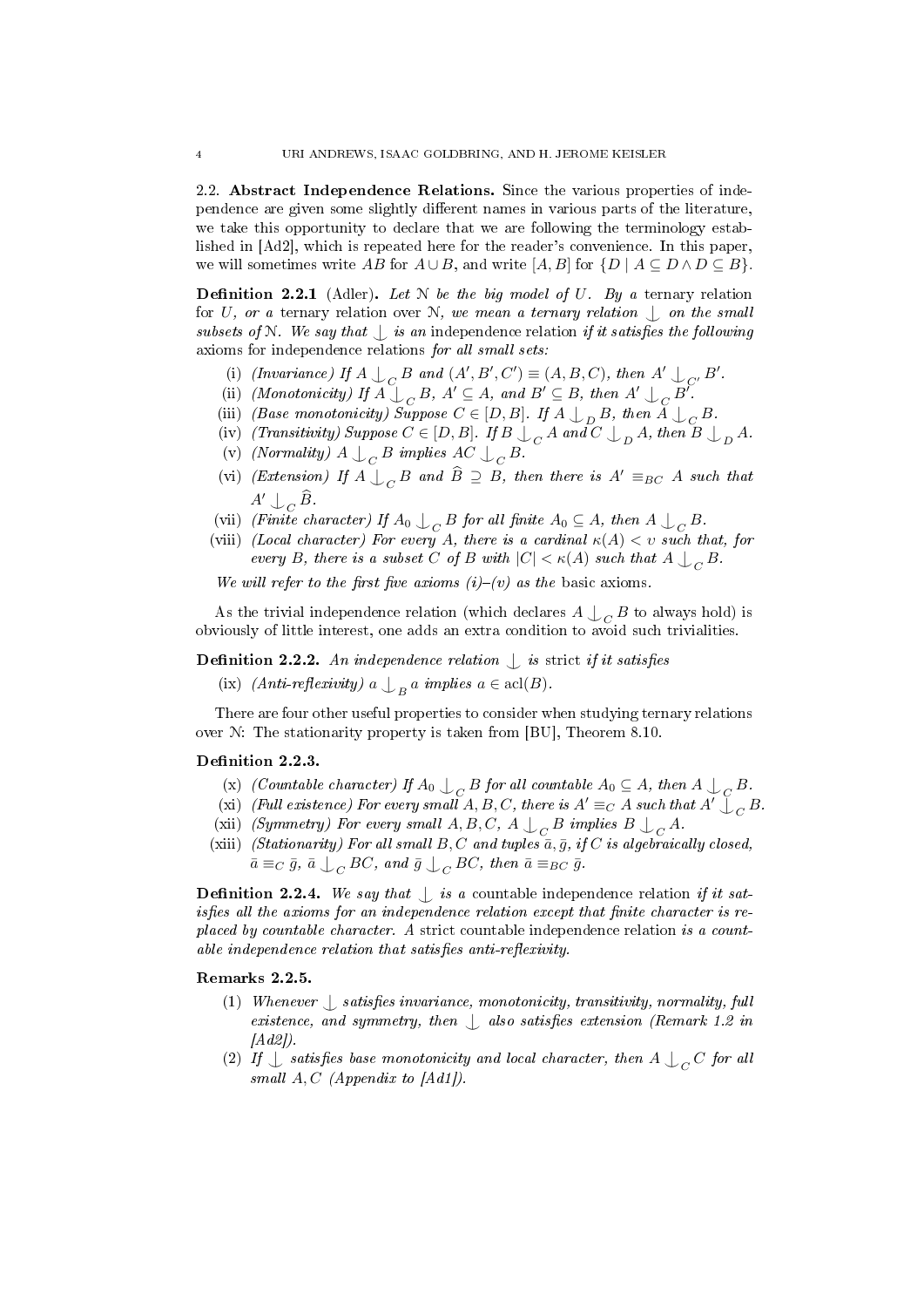- (3) If  $\perp$  satisfies monotonicity and extension, and  $A \perp_C C$  holds for all small  $A, C, then \nvert$  also satisfies full existence (Appendix to [Ad1]).
- (4) Any countable independence relation has symmetry.

In the first order setting, Remarks 2.2.5 are proved in  $[Ad1]$  and  $[Ad2]$ . It is straightforward to check that these proofs persist in the continuous setting. Theorem 2.5 in [Ad2] shows that any independence relation has symmetry. The same argument with Morley sequences of length  $\omega_1$  instead of countable Morley sequences proves (4).

Result 2.2.6. (Pairs Lemma) Suppose  $\bigcup$  has monotonicity, base monotonicity, transitivity, and symmetry. Then

$$
AD \underset{C}{\cup} B \Leftrightarrow A \underset{CD}{\cup} BD \wedge D \underset{C}{\cup} B.
$$

For a proof of Result 2.2.6, see, for example, Proposition 17 in [GL2].

# Definition 2.2.7.

- (1) We say that  $\bigcup$  has countably local character if for every countable set A and every small set B, there is a countable subset C of B such that A  $\bigcup_C B$ .
- (2) We say that  $\bigcup$  has small local character if for all small sets A, B,  $C_0$  such that  $C_0 \subseteq B$  and  $|C_0| \leq |A| + \aleph_0$ , there is a set  $C \in [C_0, B]$  such that  $|C| \leq |A| + \aleph_0$  and  $A \bigcup_C B$ .

### Remark 2.2.8.

- (1) If  $\Box$  has small local character, then  $\Box$  has local character with bound  $\kappa(D) = (|D| + \aleph_0)^+$  (the smallest possible bound). In the presence of base monotonicity, the converse is also true.
- (2) If  $\perp$  has local character with bound  $\kappa(D) = (|D| + \aleph_0)^+$ , then  $\perp$  has countably local character.
- (3) (Compare with Remark 1.3 in  $[Ad2]$ ) If  $\Box$  has invariance, countable character, base monotonicity, and countably local character, then  $\Box$  has local character with bound

$$
\kappa(D) = ((|D| + \aleph_0)^{\aleph_0})^+.
$$

Proof. (1) and (2) are obvious.

(3) Fix a small set D. By countably local character, for each countable subset A of D and any small set B, there is a countable subset  $C(A, B)$  of B such that  $A\bigcup_{C(A,B)} B$ . Let  $C = \bigcup \{C(A,B) | A \subseteq D, |A| \leq \aleph_0\}$ . Then  $|C| \leq (|D| + \aleph_0)^{\aleph_0}$ . By base monotonicity, we have  $A \bigcup_C B$  for each countable  $A \subseteq D$ . By countable character,  $D \bigcup_C B$ , so  $\bigcup$  has local character with bound  $\kappa(D)$ .

We say that  $\bigcup^J$  is weaker than  $\bigcup^I$ , and write  $\bigcup^I \Rightarrow \bigcup^J$ , if  $A \bigcup^I_C B \Rightarrow A \bigcup^J_C B$ .

**Remark 2.2.9.** Suppose  $\bigcup^{I} \Rightarrow \bigcup^{J}$ . If  $\bigcup^{I}$  has full existence, local character, countably local character, or small local character, then  $\bigcup^J$  has the same property.

2.3. Special Independence Relations. In this paper we will introduce many special ternary relations in both first order and continuous logic. We will be interested in which of the independence axioms hold for these relations, and sometimes call them notions of independence. At the end of the paper we include an appendix where the reader can review these notions of independence.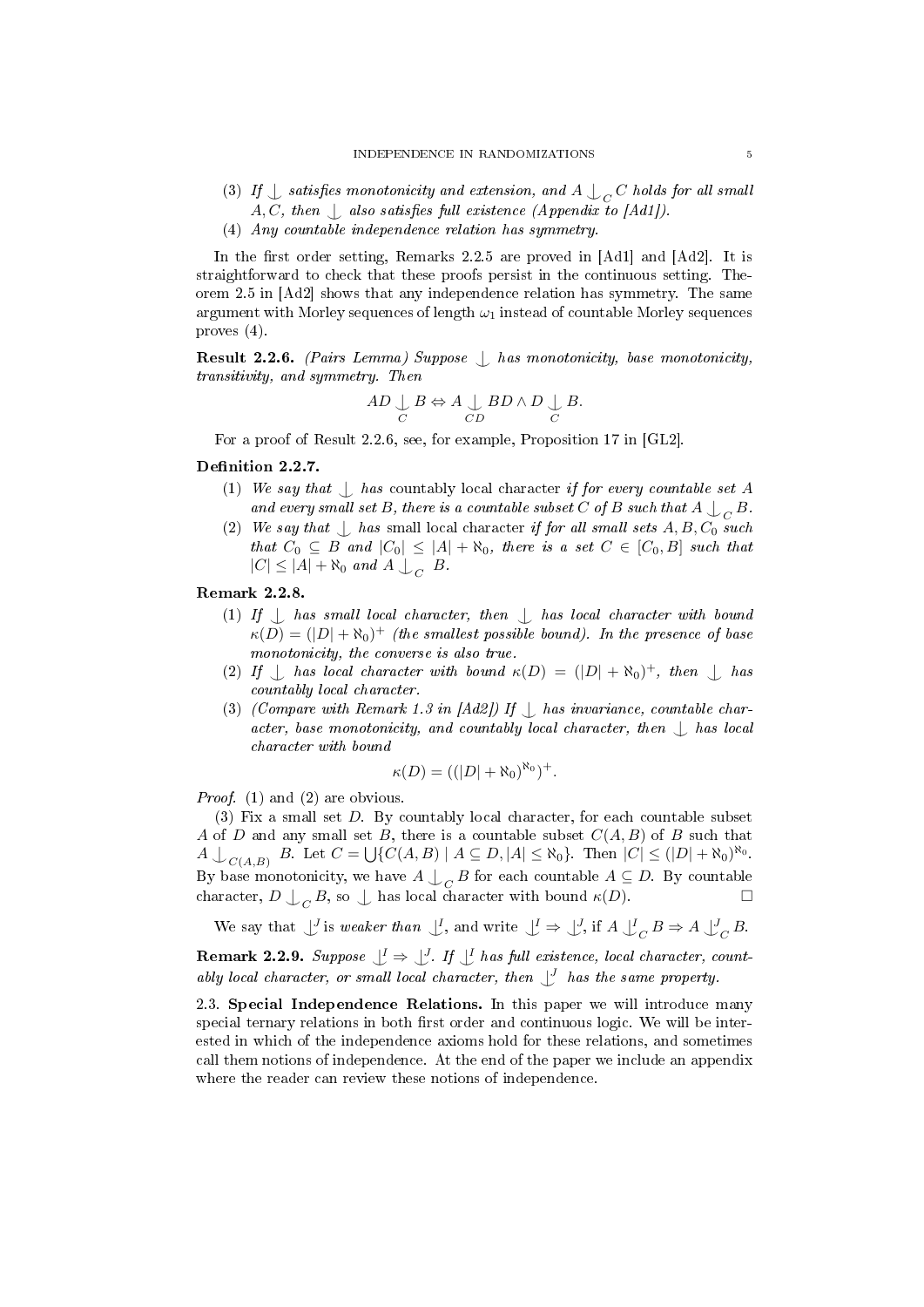In both first order and continuous logic, we define the notion of *algebraic inde*pendence, denoted  $\bigcup_{c}^{a}$ , by setting  $A \bigcup_{c}^{a} B$  to mean  $\text{acl}(AC) \cap \text{acl}(BC) = \text{acl}(C)$ . In first order logic,  $\int_a^a$  satisfies all axioms for a strict independence relation except perhaps for base monotonicity.

**Proposition 2.3.1.** In continuous logic,  $\int_a^a$  satisfies symmetry and all axioms for a strict countable independence relation except perhaps for base monotonicity and extension.

Proof. The proof is exactly as in [Ad2], Proposition 1.5, except for some minor modifications. For example, countable character of acl in continuous logic yields countable character of  $\bigcup_{\alpha}^{\alpha}$ . Also, in the verification of local character, one needs to take  $\kappa(A) := ((|A| + 2)^{\aleph_0})^+$  instead of  $(|A| + \aleph_0)$ <sup>+</sup>.

Recall the following definitions from [Ad2]:

**Definition 2.3.2.** Suppose that  $A, B, C$  are small subsets of the big model of  $U$ .

- A  $\bigcup_{C}^{M} B$  iff for every  $D \in [C, \text{acl}(BC)]$ , we have  $A \bigcup_{D}^{a} B$ .
- $\bullet$  A  $\bigcup^{\text{b}}_{C} B$  iff for every (small)  $E \supseteq BC$ , there is  $A' \equiv_{BC} A$  such that  $A' \downarrow_C^{\tilde{M}} E$ .

Note that  $\bigcup^{\mathfrak{b}} \Rightarrow \bigcup^M$  and  $\bigcup^M \Rightarrow \bigcup^a$ . Also,  $\bigcup^{\mathfrak{b}} = \bigcup^M$  if and only if  $\bigcup^M$  satisfies extension. In [Ad2], it is shown that, in the first order setting,  $\bigcup_{M} M$  satisfies all of the axioms for a strict independence relation except perhaps for local character and extension (but now base monotonicity has been ensured). It is shown in [EG] that this fact remains true in continuous logic, except for finite character being replaced by countable character.

By [Ad1] and [Ad2], in the first order setting  $\bigcup_{\alpha}^{\beta}$  satisfies all of the axioms for a strict independence relation except perhaps local character<sup>1</sup> (but now extension has been ensured). It is shown in [EG] that in the continuous setting,  $\bigcup_{\alpha=1}^{\infty}$  satisfies all of the axioms for a strict countable independence relation except perhaps for countable character and local character.

The theory U is said to be real rosy if  $\bigcup^{\mathsf{b}}$  in U has local character. Examples of real rosy theories are the first order or continuous stable theories ([BBHU, Section 14), the first order or continuous simple theories (see  $[Be3]$ ), and the first order o-minimal theories (see [On]).

The following results are consequences of Theorem 3.2 and the preceding discussion in [EG]. The proof of part (2) is the same as the proof of Remark 4.1 in [Ad2].

## Result 2.3.3.

- (1) U is real rosy if and only if  $\bigcup^b$  is a strict countable independence relation.
- (2) If  $\bigcup$  satisfies the basic axioms and extension, symmetry, and anti-reflexivity, then  $\bigcup^{I} \Rightarrow \bigcup^{b}$ .
- (3) If a theory has a strict countable independence relation, then it is real rosy, and  $\bigcup_{i=1}^{\infty}$  is the weakest strict countable independence relation.

<sup>1</sup>Finite character follows from Proposition A.2 of [Ad1], and is stated explicitly in [Ad3], Proposition 1.3.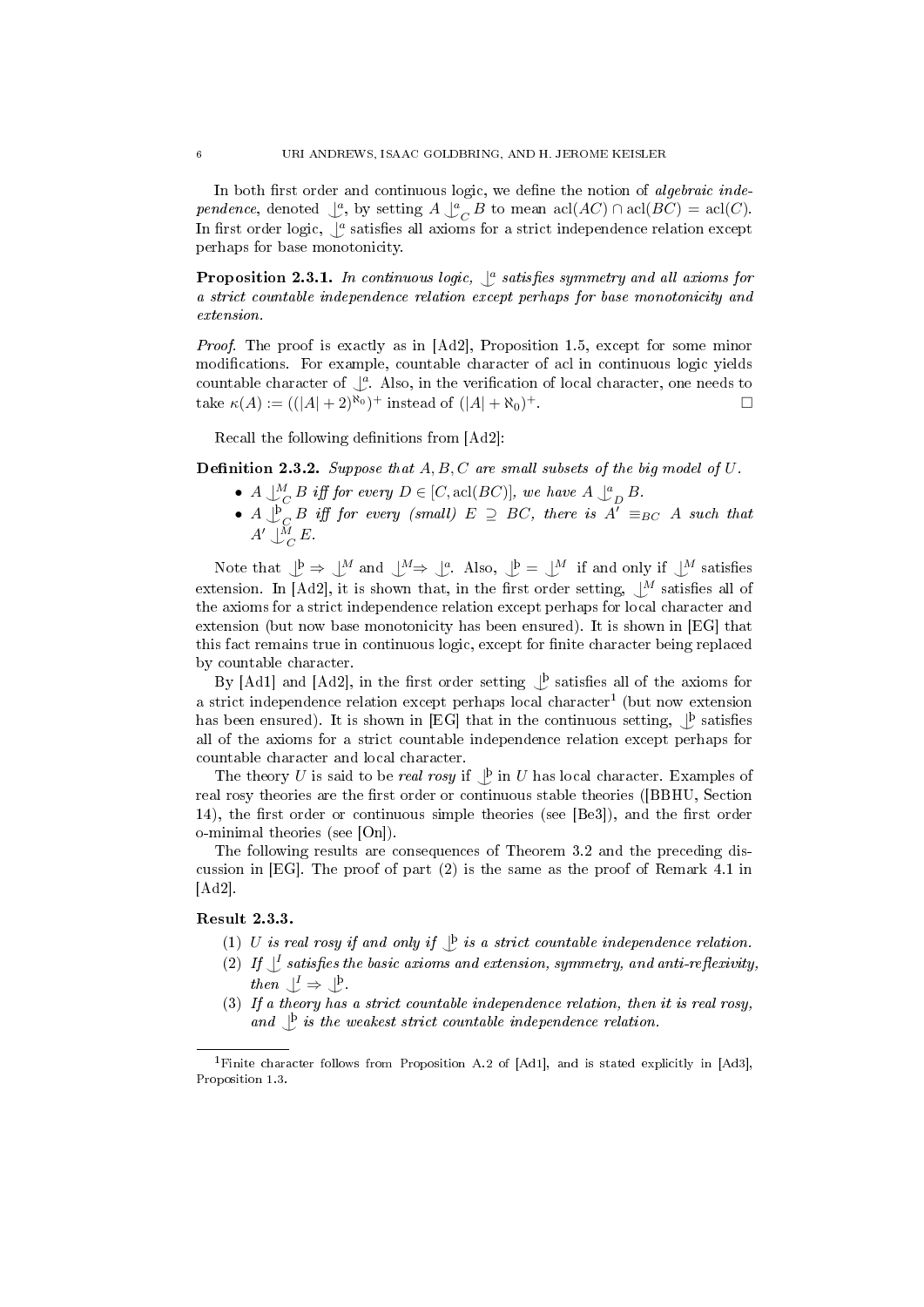A continuous formula  $\Phi(\bar{x}, B, C)$  divides over C if, in the big model of U, there is a C-indiscernible sequence  $\langle B^i\rangle_{i\in\mathbb{N}}$  such that  $B^0\equiv_C B$  and the set of statements  $\{\Phi(\bar{x}, B^i, C) = 0 \mid i \in \mathbb{N}\}\$ is not satisfiable. The dividing independence relation  $A \downarrow_{C}^{d} B$  is defined to hold if there is no tuple  $\bar{a} \in A^{\lt N}$  and continuous formula  $\Phi(\bar{x}, B, C)$  such that  $\Phi(\bar{a}, B, C) = 0$  and  $\Phi(\bar{x}, B, C)$  divides over C.

The next result is an easy consequence of Theorem 8.10 in [BU] and Theorems 14.12 and 14.14 in [BBHU].

**Result 2.3.4.** If U is stable, then on the big model of U,  $\bigcup_{i=1}^{d}$  is the unique strict independence relation that has small local character and stationarity.

**Corollary 2.3.5.** If U is stable, then  $\bigcup^d \Rightarrow \bigcup^b$  in the big model of U.

*Proof.* By Results 2.3.3 and 2.3.4.

## 3. First Order Theories with the Exchange Property

3.1. Blanketing and Exchange Independence. We introduce two ternary relations on M that will be useful technical tools for proving that other relations have small local character and full existence.

**Definition 3.1.1.** We define the relation  $A \bigcup_{C}^{b} B$  on M, read "C blankets A in B", to hold if and only if for every first order formula  $\varphi(\bar{x}, \bar{y}, \bar{z}) \in [L]$  and all tuples  $\bar{a} \in A^{|\bar{x}|}, \ \bar{b} \in B^{|\bar{y}|}$  and  $\bar{c} \in C^{|\bar{z}|},$  there exists  $\bar{d} \in C^{|\bar{y}|}$  such that

$$
\mathcal{M} \models \varphi(\bar{a}, \bar{b}, \bar{c}) \Rightarrow \varphi(\bar{a}, \bar{d}, \bar{c}).
$$

**Lemma 3.1.2.** The relation  $\bigcup_{b}^{b}$  has invariance, monotonicity, normality, finite character, and small local character, and  $\bigcup^b \Rightarrow \bigcup^a$ .

*Proof.* We prove  $\bigcup^b \Rightarrow \bigcup^a$ . The other parts are straightforward and left to the reader.

Suppose  $A, B, C$  are small and  $A \bigcup_{C}^{b} B$  in M. Let  $e \in \text{acl}^{\mathcal{M}}(AC) \cap \text{acl}^{\mathcal{M}}(BC)$ . Then there are algebraical formulas  $\varphi(u,\bar{x},\bar{z}), \psi(u,\bar{y},\bar{w})$  and tuples  $\bar{a} \in A^{<\mathbb{N}}, \bar{b} \in$  $B <sup>$\mathbb{N}$</sup> ,  $\bar{c}, \bar{g} \in C <sup>$\mathbb{N}$</sup>  such that$$ 

$$
\mathcal{M} \models \varphi(e, \bar{a}, \bar{c}) \land \psi(e, \bar{b}, \bar{g})
$$

and

$$
(\forall u \in M)[\mathcal{M} \models \varphi(u, \bar{a}, \bar{c}) \Rightarrow \text{tp}(u/AC) = \text{tp}(e/AC)].
$$

Then

$$
\mathcal{M} \models (\exists u)[\varphi(u,\bar{a},\bar{c}) \wedge \psi(u,\bar{b},\bar{g})].
$$
 Since  $A \downarrow^b_C B$ , there exists  $\bar{d} \in C^{<\mathbb{N}}$  such that

$$
\mathcal{M} \models (\exists u)[\varphi(u,\bar{a},\bar{c}) \land \psi(u,\bar{d},\bar{g})].
$$

Therefore

 $\mathcal{M} \models \psi(e, \bar{d}, \bar{g}),$ so  $e \in \text{acl}^{\mathcal{M}}(C)$ .

Note that transitivity is not mentioned in Lemma 3.1.2.

Following Grossberg and Lessman [GL2], we define a ternary relation  $A \int_{-C}^e B$ for T, that we will call "exchange independence". ([GL2] gave essentially the same definition for arbitrary pre-geometries). We will see below that  $T$  has the exchange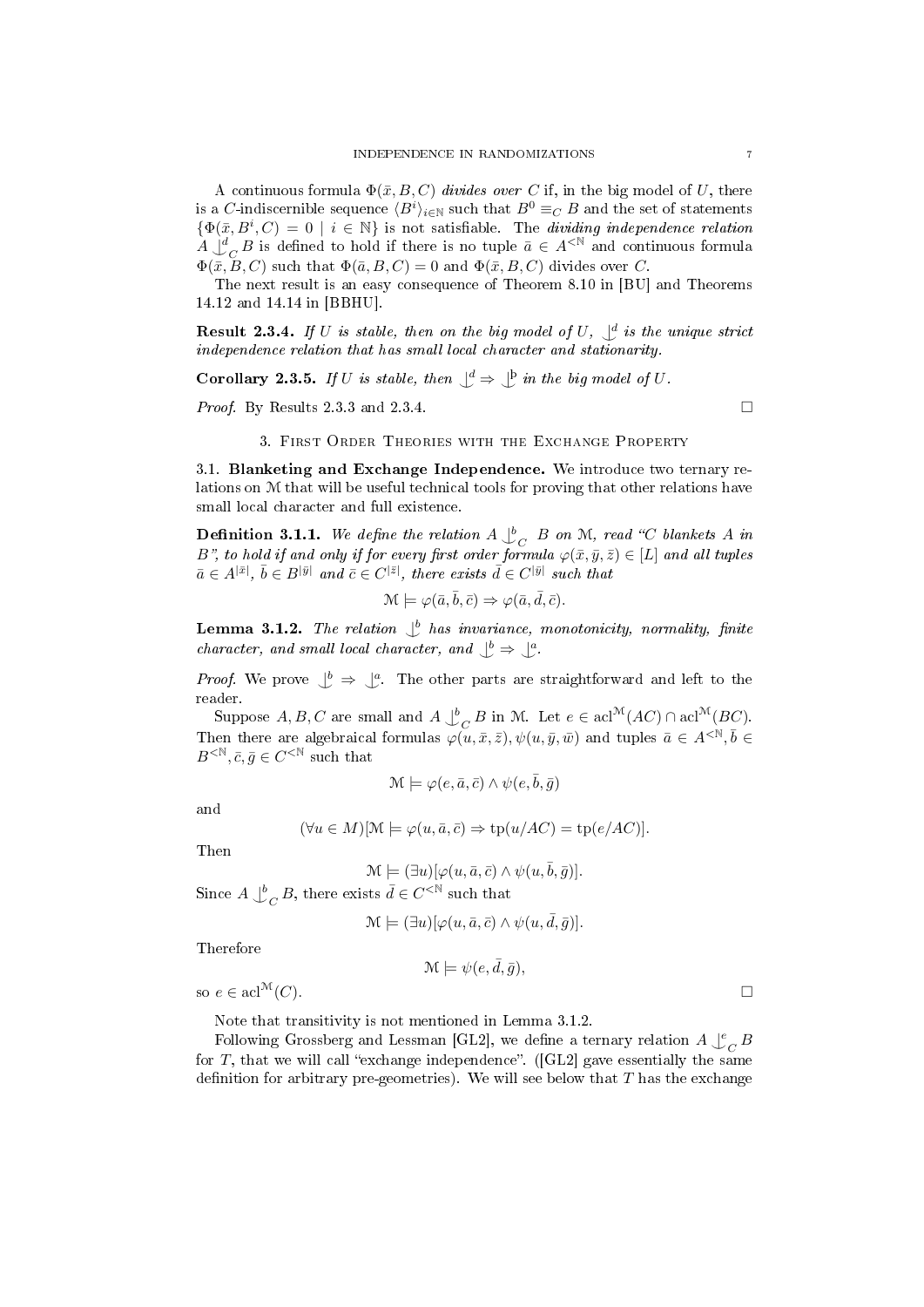property if and only if  $\bigcup e$  is equivalent to  $\bigcup$ . This will be useful because  $\bigcup e$  is easier to handle than  $\bigcup_{\alpha}^{\beta}$ .

**Definition 3.1.3.** Let  $A, B, C$  be small subsets of M. We define  $A \bigcup_{C}^{e} B$  to mean that for all finite  $\bar{a} \in A^{\langle \mathbb{N} \rangle}$ ,

$$
A \cap \operatorname{acl}(\bar{a}BC) \subseteq \operatorname{acl}(\bar{a}C).
$$

We stress that in the previous definition  $\bar{a}$  may be empty.

**Lemma 3.1.4.**  $A \bigcup_{C}^{e} B$  if and only if

(1) 
$$
(\forall D \in [C, AC])(A \cap \text{acl}(BD) \subseteq \text{acl}(D)).
$$

*Proof.* Assume (1) and let  $\bar{a} \in A^{\leq \mathbb{N}}$  and  $e \in A \cap \text{acl}(\bar{a}BC)$ . Then  $D = \bar{a}C \in [C, AC]$ and  $e \in \operatorname{acl}(BD)$ , so  $e \in \operatorname{acl}(\bar{a}C)$  by (1).

Now assume  $A \underset{\sim}{\downarrow}{}_{C}^{e} B$  and let  $D \in [C, AC]$  and  $e \in A \cap \text{acl}(DB)$ . Then for some  $\bar{a} \in (A \cap D)^{<\mathbb{N}}, e \in \text{acl}(\bar{a}CB)$ , and because  $A \downarrow^e_C B$  we have  $e \in \text{acl}(\bar{a}C) \subseteq$  $\operatorname{acl}(D).$ 

The condition (1) in the preceding lemma was also considered in [Ad3], where it was denoted by  $B \bigcup_{C}^{\Psi_m} A$ . If follows from Proposition 2.1 of [Ad3] that  $\bigcup_{C}^e$  satisfies the basic axioms for independence and (strong) finite character.

## Corollary 3.1.5.

- (1) If  $B \downarrow^M_C A$  then  $A \downarrow^e_C B$ .
- (2) If T is real rosy, then  $\bigcup^{\mathsf{b}} \Rightarrow \bigcup^{\mathsf{e}}$ .

*Proof.* (1): Assume  $B \downarrow^M_C A$  and let  $D \in [C, AC]$ . By the definition of  $\downarrow^M$ , we have  $B\bigcup_{D}^{a} A$ . Then  $A\bigcup_{D}^{\alpha} B$ , and hence

 $A \cap \text{acl}(BD) \subseteq \text{acl}(AD) \cap \text{acl}(BD) \subseteq \text{acl}(D).$ 

Therefore by Lemma 3.1.4 we have  $A\bigcup^e_C B$ .

(2): This follows from (1), and the facts that  $\bigcup^{\mathfrak{b}} \Rightarrow \bigcup^M$ , and if T is real rosy then  $\bigcup$ <sup>b</sup> has symmetry.

Lemma 3.1.6.  $\bigcup^b \Rightarrow \bigcup^e$ .

*Proof.* Suppose  $A \bigcup_{C}^{b} B$ . Let  $\bar{a} \in A^{\leq \mathbb{N}}$  and  $e \in A \cap \text{acl}(\bar{a}BC)$ . Then there is an algebraical formula  $\varphi(u,\bar{x},\bar{y},\bar{z})$  and  $\bar{b}\in B^{|\bar{y}|},\bar{c}\in C^{|\bar{z}|}$  such that  $\varphi(e,\bar{a},\bar{b},\bar{c})$ . Since  $A \bigcup_{C}^{b} B$ , there exists  $\bar{d} \in C^{|\bar{y}|}$  such that  $\varphi(e, \bar{a}, \bar{d}, \bar{c})$ . Therefore  $e \in \text{acl}(\bar{a}C)$ .

**Lemma 3.1.7.**  $\int_{c}^{e}$  satisfies anti-reflexivity.

*Proof.* Taking  $\bar{a}$  to be empty in the definition of  $\int_{c}^{\infty}$ , we see that  $A \int_{c}^{\infty} A$  if and only if  $A \subseteq \text{acl}(C)$ .

3.2. The Exchange Property.

**Definition 3.2.1.** A first order theory T has the exchange property if

 $a \in \text{acl}(bC) \setminus \text{acl}(C) \Rightarrow b \in \text{acl}(aC).$ 

or equivalently,  $(M, \text{acl}^{\mathcal{M}})$  is a pregeometry.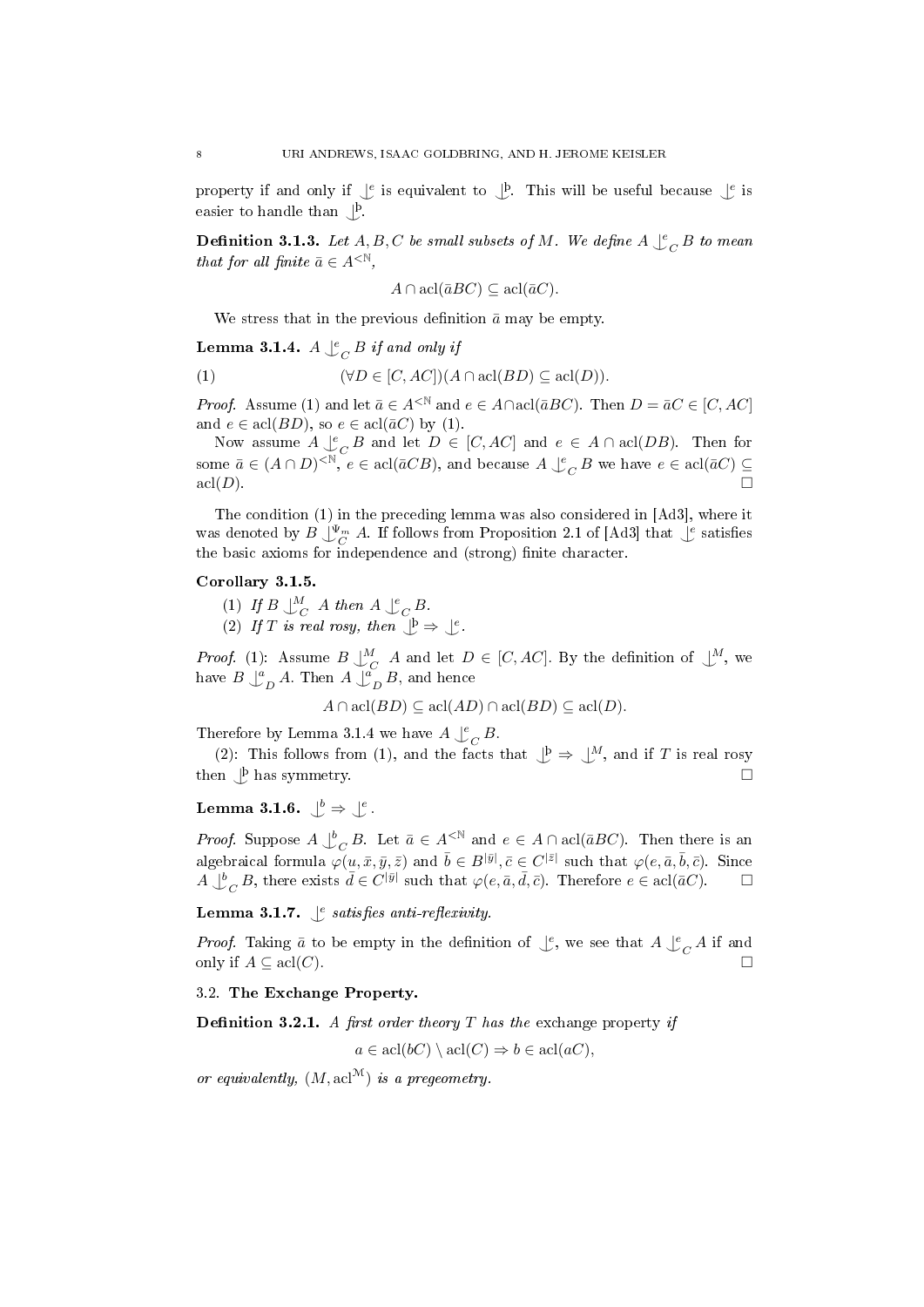Note that, in particular, every o-minimal theory has the exchange property. In 1994, Hrushovski and Pillay ([HP], Remarks 2.2) stated that the exchange property "gives rise to a notion of independence in geometric structures". Theorem 3.2.3 below justifies that statement with respect to the independence axioms from [Ad2] that we are using here.

**Lemma 3.2.2.**  $T$  has the exchange property if and only if  $\int_c^c$  for  $T$  has symmetry.

*Proof.* By Proposition 15 in [GL2], if T has the exchange property then  $\bigcup_{i=1}^e$  has symmetry. Suppose that  $\bigcup_{c}$  has symmetry. Let  $a \in \text{acl}(bC) \setminus \text{acl}(C)$ . Then  $a \bigcup_{C}^e b$ . By symmetry,  $b \nvert \nvert e_C a$ . Therefore  $b \in \operatorname{acl}(aC) \setminus \operatorname{acl}(C)$ , so T has the exchange property.  $\Box$ 

#### Theorem 3.2.3.

- (1) T has the exchange property if and only if T is real rosy and  $\bigcup^{\mathfrak{b}} = \bigcup^{\mathfrak{e}}$ .
- (2) If T has the exchange property, then  $\mathcal{L}$  has small local character.
- (3) If T is stable and  $\bigcup^d = \bigcup^e$ , then T has the exchange property.

*Proof.* (1) If T is real rosy and  $\mathcal{L}^{\mathfrak{b}} = \mathcal{L}^{\mathfrak{e}}$ , then  $\mathcal{L}^{\mathfrak{e}}$  has symmetry, so T has the exchange property by Lemma 3.2.2.

Suppose T has the exchange property. By Corollary 4.3 of [Ad3] and Lemmas 3.1.4 and 3.1.7,  $\int_{c}^e$  is a strict independence relation. By Remark 4.1 in [Ad2],  $\int_{c}^b$ is the weakest strict independence relation for T, so T is real rosy and  $\bigcup_{\alpha=1}^e \Rightarrow \bigcup_{\alpha=1}^b$ . We always have  $\bigcup^{\beta} \Rightarrow \bigcup^M$ . By Corollary 3.1.5 and Lemma 3.2.2,  $\bigcup^M \Rightarrow \bigcup^e$ , so  $\bigcup^{\beta} = \bigcup^{M} = \bigcup^e$ .

(2) By Lemmas 3.1.2 and 3.1.6 and (1),  $\bigcup_{P}$  has small local character..

(3) By Lemma 3.2.2 and the fact that when  $T$  is stable,  $\bigcup^d$  has symmetry.  $\Box$ 

We do not know whether  $T$  is stable and has the exchange property implies that  $\bigcup^d = \bigcup^e$ .

## 4. Countably Based and Countable Union Properties

In this section we will introduce the notion of a countably based ternary relation. The reason this notion is useful is because for each ternary relation with monotonicity there is a unique countably based ternary relation that agrees with it on countable sets (Lemma 4.1.4 (2)). This will be important in Section 7, where it allows us to introduce, for each ternary relation with monotonicity over the big model of  $T$ , a corresponding "pointwise independence relation" over the big model of the randomization  $T^R$  (Definition 7.2.1). We will also introduce another property, the countable union property. The countably based property and the countable union property will sometimes be useful in showing that ternary relations have finite character.

The notions and results in this section hold for both first order and continuous logic. We will give the proofs only for continuous logic; the proofs for first order logic are similar but simpler. We will use  $(\forall c D)$  to mean "for all countable  $D$ ", and similarly for  $(\exists^c D)$ .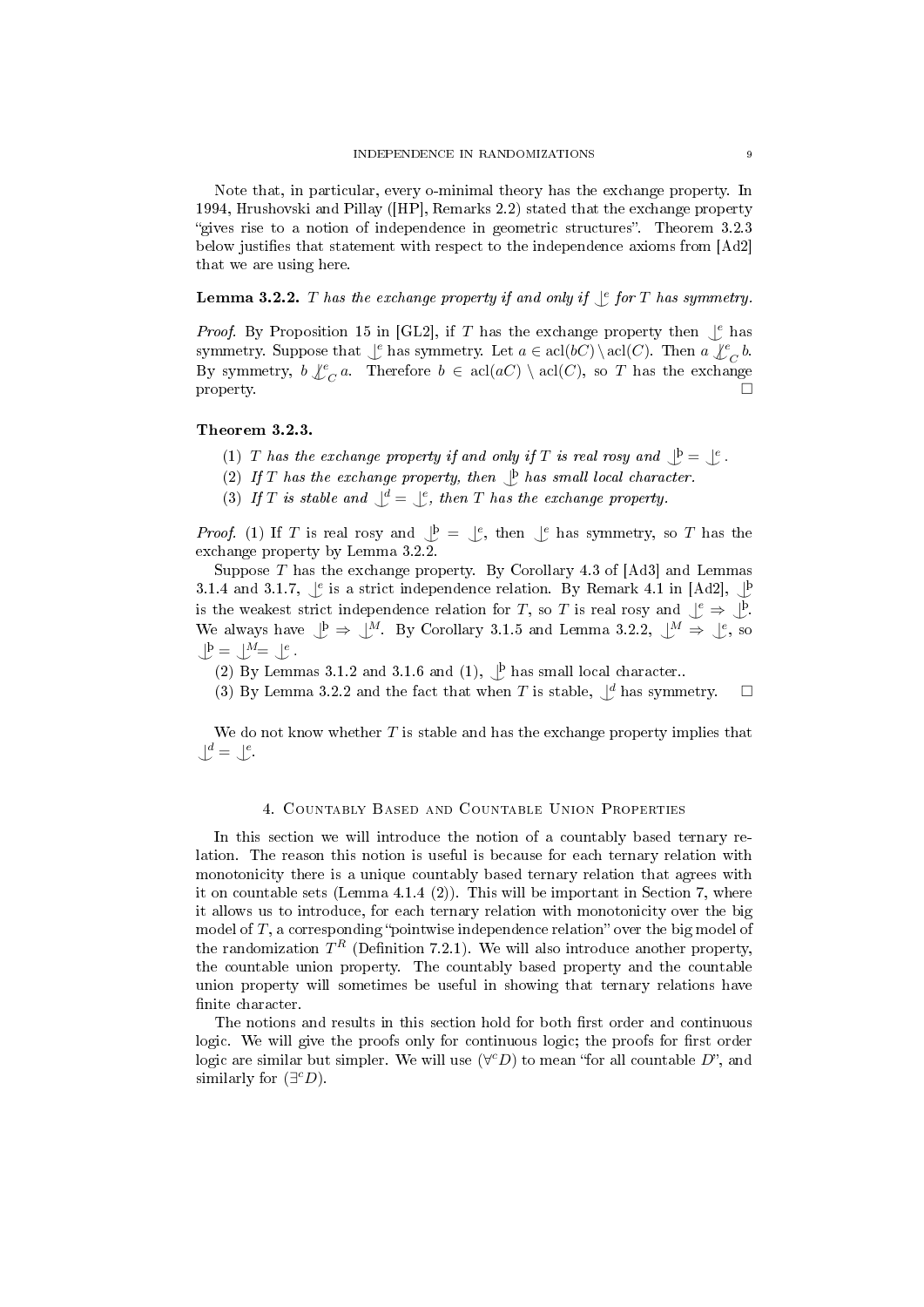### 4.1. Countably Based Relations.

**Definition 4.1.1.** We say that a ternary relation  $\bigcup_{i=1}^{n}$  over N is countably based if for all  $A, B, C$  we have

$$
A \underset{C}{\cup} B \Leftrightarrow (\forall^c A' \subseteq A)(\forall^c B' \subseteq B)(\forall^c C' \subseteq C)(\exists^c D \in [C', C]) A' \underset{D}{\cup} B'.
$$

Note that if  $\bigcup_{i=1}^{L}$  and  $\bigcup_{i=1}^{L}$  are countably based and agree on countable sets, then they are the same.

**Definition 4.1.2.** We say that  $\bigcup_{i=1}^{L}$  has two-sided countable character if  $\bigcup_{i=1}^{L}$  has countable character and

$$
[(\forall^c B_0 \subseteq B)A \bigcup_C^I B_0] \Rightarrow A \bigcup_C^I B.
$$

In other words,

$$
[(\forall^c A_0 \subseteq A)(\forall^c B_0 \subseteq B)A_0 \bigcup_C B_0] \Rightarrow A \bigcup_C B.
$$

**Remark 4.1.3.** If  $\bigcup^{I}$  has symmetry and countable character, then  $\bigcup^{I}$  has two-sided countable character.

*Proof.* Suppose  $(\forall^c B_0 \subseteq B) A \bigcup_C B_0$ . By symmetry,  $(\forall^c B_0 \subseteq B) B_0 \bigcup_C A$ . By countable character,  $B \downarrow_C^I A$ . Then by symmetry again,  $A \downarrow_C^I B$ .

## Lemma 4.1.4.

(1) Suppose  $\bigcup$  and  $\bigcup$  are countably based. If

$$
A \bigcup_C B \Rightarrow A \bigcup_C B
$$

holds for all countable  $A, B, C$ , then it holds for all small  $A, B, C$ .

(2) Suppose  $\bigcup_{i=1}^{n}$  has monotonicity. There is a unique ternary relation  $\bigcup_{i=1}^{n}$  that is countably based and agrees with  $\bigcup^I$  on countable sets. Namely,

$$
A \bigcup_{C}^{I_{C}} B \Leftrightarrow (\forall^{c} A' \subseteq A)(\forall^{c} B' \subseteq B)(\forall^{c} C' \subseteq C)(\exists^{c} D \in [C', C]) A' \bigcup_{D}^{I} B'.
$$

(3)  $\bigcup$  is countably based if and only if  $\bigcup$  has monotonicity and two-sided countable character, and whenever A and B are countable, we have

$$
A \underset{C}{\downarrow} B \Leftrightarrow (\forall^c C' \subseteq C)(\exists^c D \in [C', C]) A \underset{D}{\downarrow} B.
$$

Proof. (1) follows easily from the definition of countably based.

(2): Uniqueness is clear. Let  $\bigcup^J$  be the relation defined by the displayed formula and let  $A, B, C$  be countable. It is obvious that  $\bigcup_{i=1}^{J}$  is countably based, and that  $A \bigcup_{C}^{J} B$  implies  $A \bigcup_{C}^{I} B$ . Suppose  $A \bigcup_{C}^{I} B$  and  $A' \subseteq A, B' \subseteq B, C' \subseteq C$ . By monotonicity for  $\bigcup^I$  we have  $A' \bigcup^I_C B'$ . But  $C \in [C', C]$ , so  $A \bigcup^J_C B$  as required. (3): Consider the following statements:

- (a)  $A \downarrow_{C}^{I} B;$  $\mathcal{L}_C$
- (b)  $(\forall^c A' \subseteq A)(\forall^c B' \subseteq B)A' \bigcup_{C}^{I} B';$
- (c)  $(\forall^c A' \subseteq A)(\forall^c B' \subseteq B)A' \downarrow_{C}^{Ic} B';$
- (d)  $(\forall^c A' \subseteq A)(\forall^c B' \subseteq B)(\forall^c C' \subseteq C)(\exists^c D \in [C', C]) A' \downarrow_D^L B';$
- (e)  $(\forall^c C' \subseteq C)(\exists^c D \in [C', C]) A \bigcup_D^I B$ .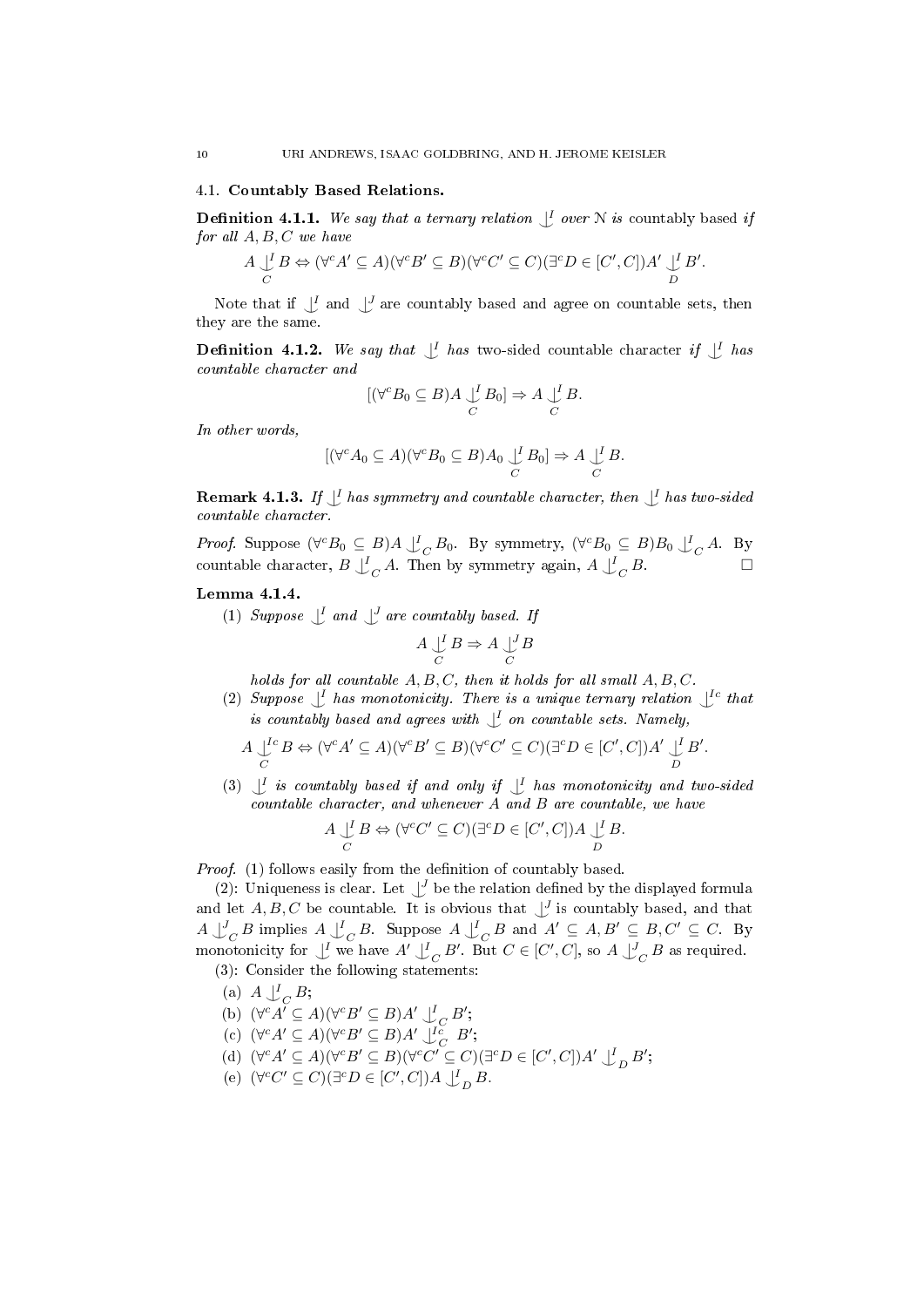By the definition of  $\bigcup^{Ic}$ , (c) and (d) are equivalent. Whenever  $\bigcup^{I}$  has monotonicity and two-sided countable character, (a) and (b) are equivalent. Whenever  $\bigcup_{i=1}^{l}$  has monotonicity and two-sided countable character and  $A, B$  are countable, (d) and (e) are equivalent.

Suppose first that  $\bigcup_{i=1}^{I}$  is countably based, and that A and B are countable. It is immediate that  $\bigcup_{i=1}^{L}$  =  $\bigcup_{i=1}^{L}$  and that  $\bigcup_{i=1}^{L}$  has monotonicity and two-sided countable character. Therefore (b) and (c) are equivalent, so (a) is equivalent to (e) as required.

Now suppose that  $\bigcup_{\alpha} I$  has monotonicity and two-sided countable character, and (a) is equivalent to (e) whenever  $A, B$  are countable. Then the parts of (b) and (d) after the quantifiers are equivalent, so  $(b)$ , and  $(d)$  are equivalent. Therefore  $(a)$  is equivalent to (d), so  $\bigcup$  is countably based.

**Proposition 4.1.5.** Let  $\bigcup^{I}$  be a countably based ternary relation. If  $\bigcup^{I}$  has any of  $invariance,$  transitivity, normality, symmetry, or anti-reflexivity for all countable sets, then  $\bigcup_{I}$  has the same property for all small sets. If  $\bigcup_{I} I$  has normality, symmetry, and base monotonicity for all countable sets, then  $\bigcup_{I}$  has base monotonicity for all small sets.

Proof. Invariance and symmetry are clear.

Transitivity: Assume  $C \in [D, B], B \downarrow_C^I A$ , and  $C \downarrow_D^I A$ . Let  $A_0 \subseteq A, B_0 \subseteq B$ ,  $C_0 \subseteq C, D_0 \subseteq D$  be countable. There is a countable  $C_1 \in [C_0, C]$  such that  $B_0 \bigcup_{C_1}^I A_0$ , and a countable  $D_1 \in [D_0, D]$  such that  $C_1 \bigcup_{D_1}^I A_0$ . By transitivity for countable sets,  $B_0 \bigcup_{D_1}^I A_0$ . This shows that  $B \bigcup_{D}^I A$ .

Normality: Assume  $A \bigcup_{C}^{\infty} B$ . Let  $E_0 \subseteq AC, B_0 \subseteq B, C_0 \subseteq C$  be countable. Let  $A_0 = E_0 \cap A, C_1 = C_0 \cup (E_0 \cap C)$ . Then for some countable  $C_2 \in [C_1, C]$  we have  $A_0 \downarrow_{C_2}^l B_0$ . By normality for countable sets,  $A_0C_2 \downarrow_{C_2}^l B_0$ . We have

$$
E_0 = E_0 \cap AC = (E_0 \cap A)(E_0 \cap C) \subseteq A_0C_1 \subseteq A_0C_2.
$$

Then by monotonicity of  $\bigcup_{\alpha=0}^{\infty}$ ,  $E_0$   $\bigcup_{C_2}^{\infty}$   $B_0$ . Thus  $AC$   $\bigcup_{\alpha=0}^{\infty}$   $B$ .

Anti-reflexivity: Suppose  $a \downarrow_C^I a$ . Let  $C_0 \subseteq C$  be countable. For some countable  $C_1 \in [C_0, C]$  we have  $a \bigcup_{C_1}^I a$ . Then  $a \in \text{acl}(C_1)$  by the anti-reflexivity of  $\bigcup_{C_1}^I$ , so  $a \in \text{acl}(C)$ .

Base monotonicity: Suppose  $C \in [D, B]$  and  $A \downarrow_D^I B$ . We will prove that  $A\bigcup_{C}^{I}B$ . Let  $A_0\subseteq A, B_0\subseteq B, C_0\subseteq C$  be countable. Let  $D_0=C_0\cap D$ . We have  $B_0C_0 \subseteq B$ , so there exists a countable  $D_1 \in [D_0, D]$  such that  $A_0 \bigcup_{D_1}^I B_0C_0$ . By symmetry and normality for countable sets,  $A_0 \int_{D_1}^{I} B_0 C_0 D_1$ . Let  $C_1 = C_0 D_1$ and  $B_1 = B_0 C_0 D_1$ . Then  $A_0 \bigcup_{D_1}^I B_1$  and  $C_1 \in [D_1, B_1]$ . By base monotonicity for countable sets, A<sup>0</sup> | I ^<sup>C</sup><sup>1</sup> B1. By monotonicity, A<sup>0</sup> | I ^<sup>C</sup><sup>1</sup> B0. Therefore A | I ^<sup>C</sup> B.

**Proposition 4.1.6.** Suppose  $\bigcup_{i=1}^{L}$  has monotonicity, base monotonicity, transitivity, symmetry, and countably local character. Then  $\bigcup^I \Rightarrow \bigcup^{Ic}$ .

*Proof.* Suppose  $A \bigcup_{C} B$ . Let  $A' \subseteq A, B' \subseteq B, C' \subseteq C$  be countable. By monotonicity,  $A' \bigcup_C' B'$ . Countably local character insures that there is a countable  $C_1 \subseteq C$  such that  $A' \downarrow_{C_1}^{\text{I}} C$ . Let  $D = C_1 C'$ . Then D is countable and  $D \in [C_1, C]$ .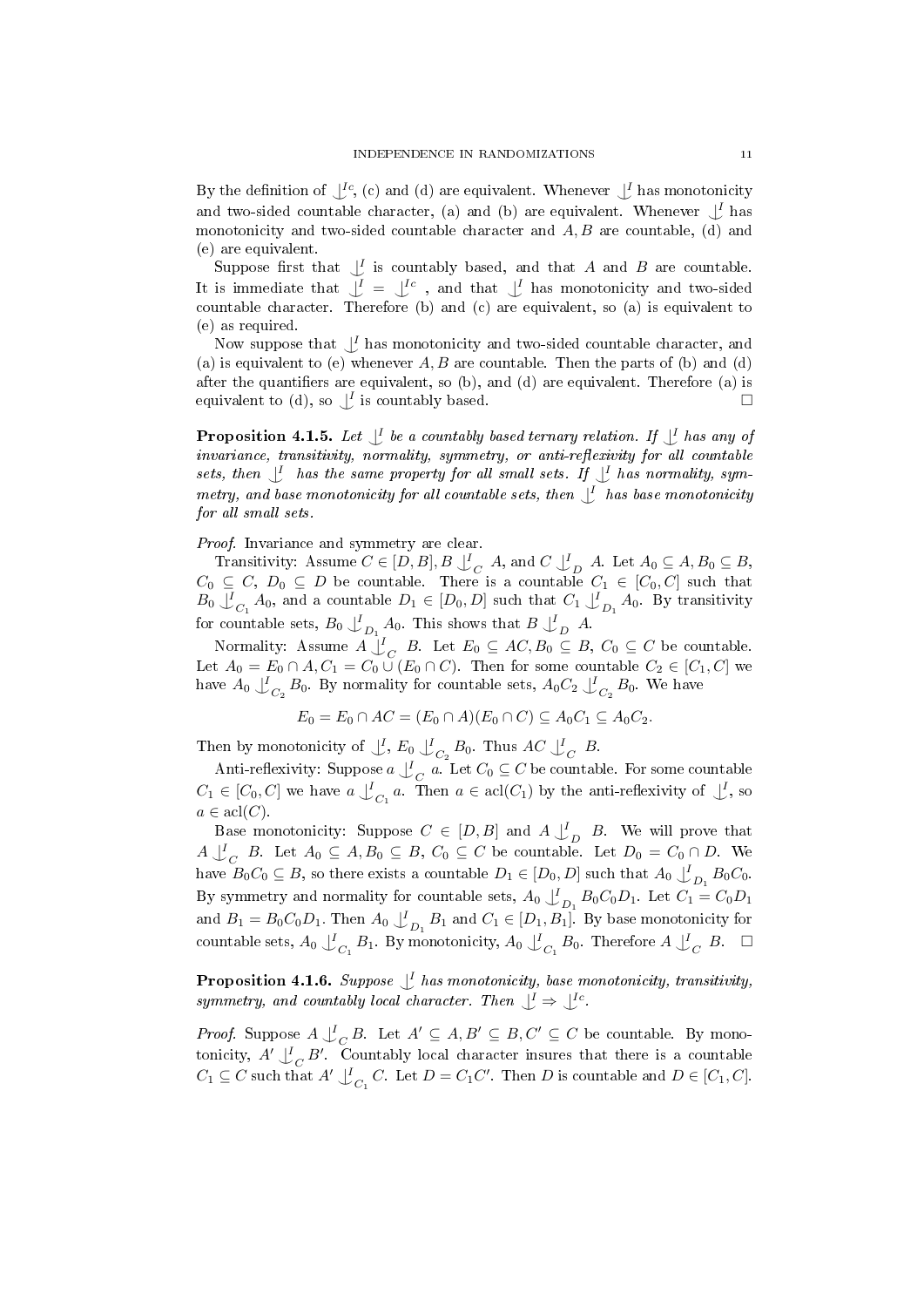By base monotonicity,  $A' \downarrow_D^I C$ . By symmetry,  $B' \downarrow_C^I A'$  and  $C \downarrow_D^I A'$ . By transitivity,  $B' \perp_D^{\mathcal{I}} A'$ , and by symmetry again,  $A' \perp_D^{\mathcal{I}} B'$ . Moreover,  $D \in [C', C]$ . This proves that  $A\smash{\bigcup\limits_{C}^{Ic}}$  $B$ .

**Corollary 4.1.7.** Let  $\mathcal{L}$  be a countable independence relation.

- (1) If  $\bigcup_{i=1}^{l}$  has countably local character, then  $\bigcup_{i=1}^{l} \Rightarrow \bigcup_{i=1}^{l}$ .
- (2) If  $\bigcup^{I} \Rightarrow \bigcup^{I}^{c}$  then  $\bigcup^{I}^{c}$  is a countable independence relation.

*Proof.* (1):  $\bigcup_{i=1}^{n}$  has symmetry by Remarks 2.2.5 (4). The result follows from symmetry and Proposition 4.1.6.

(2):  $\bigcup^{Ic}$  has monotonicity and countable character by Lemma 4.1.4 (3). By Remark 2.2.9 and Proposition 4.1.5,  $\int_{0}^{Ic}$  satisfies full existence, symmetry, and all the axioms except perhaps extension. By Remarks 2.2.5 (1), extension follows from full existence, symmetry, and the other axioms, so  $\bigcup^{Ic}$  satisfies extension as well.  $\Box$ 

**Proposition 4.1.8.** On any first order theory, the relation  $\int_e^e$  is countably based.

*Proof.* We have already observed that  $\int_{\epsilon}^{\epsilon}$  satisfies the basic axioms and has finite character. It is easily seen that  $\int_{\epsilon}^{\epsilon}$  has two sided countable (and even finite) character.

Assume first that  $A \bigcup_{C}^{e} B$  and  $C_0$  is a countable subset of C. Since A is countable, there is a countable set  $C_1 \in [C_0, C]$  such that for any finite  $\bar{a} \in A^{\leq \mathbb{N}}$  we have  $A \cap \text{acl}(\bar{a}C) \subseteq \text{acl}(\bar{a}C_1)$ . Then for any finite  $\bar{a} \in A^{< \mathbb{N}}$  we have

$$
A \cap \operatorname{acl}(\bar{a}C_1B) \subseteq A \cap \operatorname{acl}(\bar{a}CB) \subseteq \operatorname{acl}(\bar{a}C) \subseteq \operatorname{acl}(\bar{a}C_1),
$$

so  $A \bigcup_{C_1}^e B$ .

For the other direction, since A is countable, there is a countable set  $C_0 \subseteq C$ such that  $A \cap \text{acl}(\bar{a}CB) \subseteq \text{acl}(\bar{a}C_0B)$  for every finite  $\bar{a} \in A^{. Now assume that$ there is a countable set  $C_1 \in [C_0, C]$  such that  $A \downarrow^e_{C_1} B$ . Then for every finite  $\bar{a} \in A^{\leq \mathbb{N}}.$ 

$$
A \cap \operatorname{acl}(\bar{a}CB) \subseteq A \cap \operatorname{acl}(\bar{a}C_0B) \subseteq A \cap \operatorname{acl}(\bar{a}C_1B) \subseteq \operatorname{acl}(\bar{a}C_1) \subseteq \operatorname{acl}(\bar{a}C),
$$

so  $A \bigcup_{C}^{e}$  $B$ .

Proposition 4.1.9. In first order or continuous logic, if there exists a strict countably based independence relation  $\perp^I$  with countably local character, then  $\perp^b$  is countably based.

*Proof.* By Result 2.3.3,  $\bigcup_{i=1}^{p}$  is the weakest strict countable independence relation. Then  $\bigcup^I \Rightarrow \bigcup^b$ , so  $\bigcup^b$  has countably local character. By Corollary 4.1.7 (1),  $\bigcup^b \Rightarrow$  $\perp^{\mathbf{b}c}$ . By Corollary 4.1.7 (2),  $\perp^{\mathbf{b}c}$  is a strict countable independence relation on models of T that is weaker than  $\bigcup_{\alpha=0}^{\infty}$ . Therefore  $\bigcup_{\alpha=0}^{\infty}$  =  $\bigcup_{\alpha=0}^{\infty}$ , so  $\bigcup_{\alpha=0}^{\infty}$  is countably  $base$ d.  $\Box$ 

**Proposition 4.1.10.** In first order or continuous logic, if the dividing independence relation  $\bigcup_{\alpha=1}^d$  is an independence relation with countably local character, then  $\bigcup_{\alpha=1}^d$  is countably based.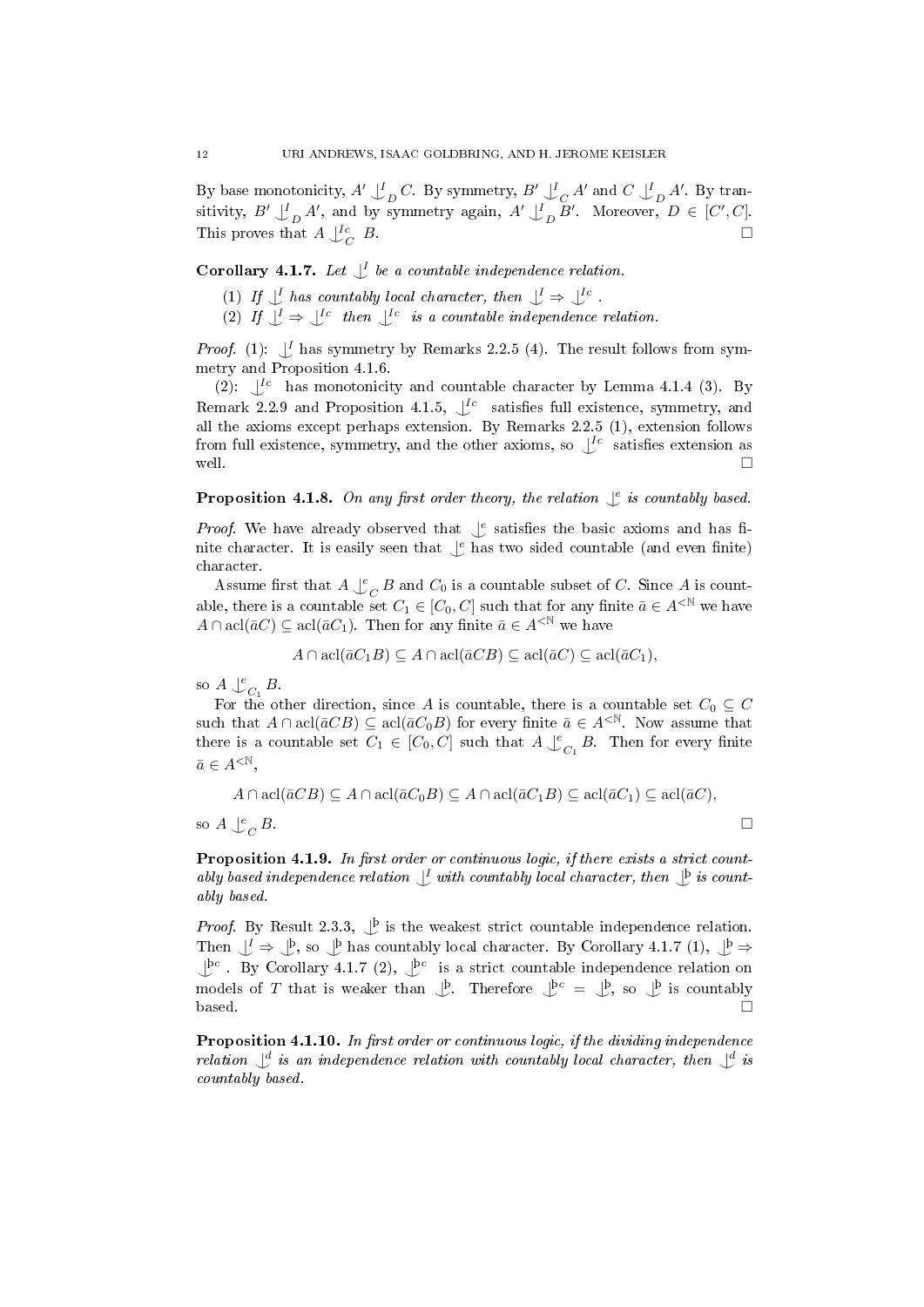*Proof.* We give the proof for continuous logic. Work in the big model  $\mathcal N$  of  $T$ , and fix countable  $A, B$  and small C in N. By Lemma 4.1.4 (3), it is enough to check that

(2) 
$$
A \underset{C}{\cup}^d B \Leftrightarrow (\forall^c C' \subseteq C)(\exists^c D \in [C', C]) A \underset{D}{\cup}^d B.
$$

 $\Rightarrow$ : Suppose that  $A \bigcup_{C}^{d} B$ . Since  $\bigcup_{C}^{d}$  is an independence relation with countably local character, we have that  $\bigcup^d \Rightarrow \bigcup^{dc}$  by Corollary 4.1.7, whence we get the forward implication of (2).

 $\Leftarrow: \text{ Suppose that } A \nsubseteq^d_C B. \text{ Then for some } \vec{a} \in A^{<\mathbb{N}} \text{ and some formula } \Phi(\vec{x}, B, C),$  $\mathcal{N} \models \Phi(\vec{a}, B, C) = 0$  and  $\Phi(\vec{x}, B, C)$  divides over C. Take a countable (even finite)  $C' \subseteq C$  such that  $\Phi(\vec{x}, B, C) = \Phi(\vec{x}, B, C')$ . Then for any countable  $D \in [C', C]$ ,  $\Phi(\vec{x}, B, C)$  divides over D, so  $A \nvert \nvert_A^d B$  and the right hand side of (2) fails.

In the paper [Be3], Ben Yaacov defined simple continuous theories and showed that they satisfy the hypotheses of Proposition 4.1.10. Thus on models of a simple theory,  $\bigcup^{d}$  is countably based.

It can be also shown that for any first order or continuous theory,  $\int_a^a$  and  $\int_a^M$ are countably based. These results will not be needed in this paper, and will be left to the reader.

## 4.2. Countable Union Property.

**Definition 4.2.1.** A ternary relation  $\bigcup_{i=1}^{n}$  has the countable union property if whenever A, B, C are countable,  $C = \bigcup_n C_n$ , and  $C_n \subseteq C_{n+1}$  and  $A \bigcup_{C_n} B$  for each n, we have  $A \bigcup_C^I B$ .

**Remark 4.2.2.** If  $\bigcup_{I}$  has monotonicity, then  $\bigcup_{I}$  has the countable union property if and only  $\bigcup^{\text{lc}}$  has the countable union property, because  $\bigcup^{\text{L}}$  and  $\bigcup^{\text{lc}}$  agree on countable sets.

Given two ternary relations  $\bigcup^I$  and  $\bigcup^J$  over  $\mathcal{N}, \bigcup^I \wedge \bigcup^J$  will denote the relation  $\bigcup^K$  such that

$$
A \underset{C}{\bigcup}^{K} B \Leftrightarrow A \underset{C}{\bigcup}^{I} B \wedge A \underset{C}{\bigcup}^{J} B.
$$

**Proposition 4.2.3.** Suppose  $\bigcup_{i=1}^{I}$  and  $\bigcup_{i=1}^{J}$  are both countably based and have the countable union property. Then the relation  $\bigcup^{I} \wedge \bigcup^{J}$  is also countably based.

*Proof.* Let A, B be countable and let  $\bigcup^{K} = \bigcup^{I} \wedge \bigcup^{J}$ . By Lemma 4.1.4 (3), it is enough to show that

$$
A \underset{C}{\cup}^K B \Leftrightarrow (\forall^c C' \subseteq C)(\exists^c D \in [C', C]) A \underset{D}{\cup}^K B.
$$

The implication from right to left is trivial. For the other direction, assume  $A\bigcup_{C}^{K}B$ and let  $C' \subseteq C$  be countable. Since both  $\bigcup_{\alpha}^I$  and  $\bigcup_{\alpha}^J$  are countably based, there is a sequence  $\langle D_n \rangle_{n \in \mathbb{N}}$  of countable sets such that  $D_n \subseteq D_{n+1}$  and  $D_n \in [C', C]$ for each  $n \in \mathbb{N}$ ,  $A \bigcup_{D_n}^I B$  for each even n, and  $A \bigcup_{D_n}^I B$  for each odd n. Let  $D = \bigcup_n D_n$ . Then  $D \in [C', C]$  and D is countable. Since both  $\bigcup_{L}$  and  $\bigcup_{L}$  have the countable union property, we have  $A \downarrow_D^K B$ , as required.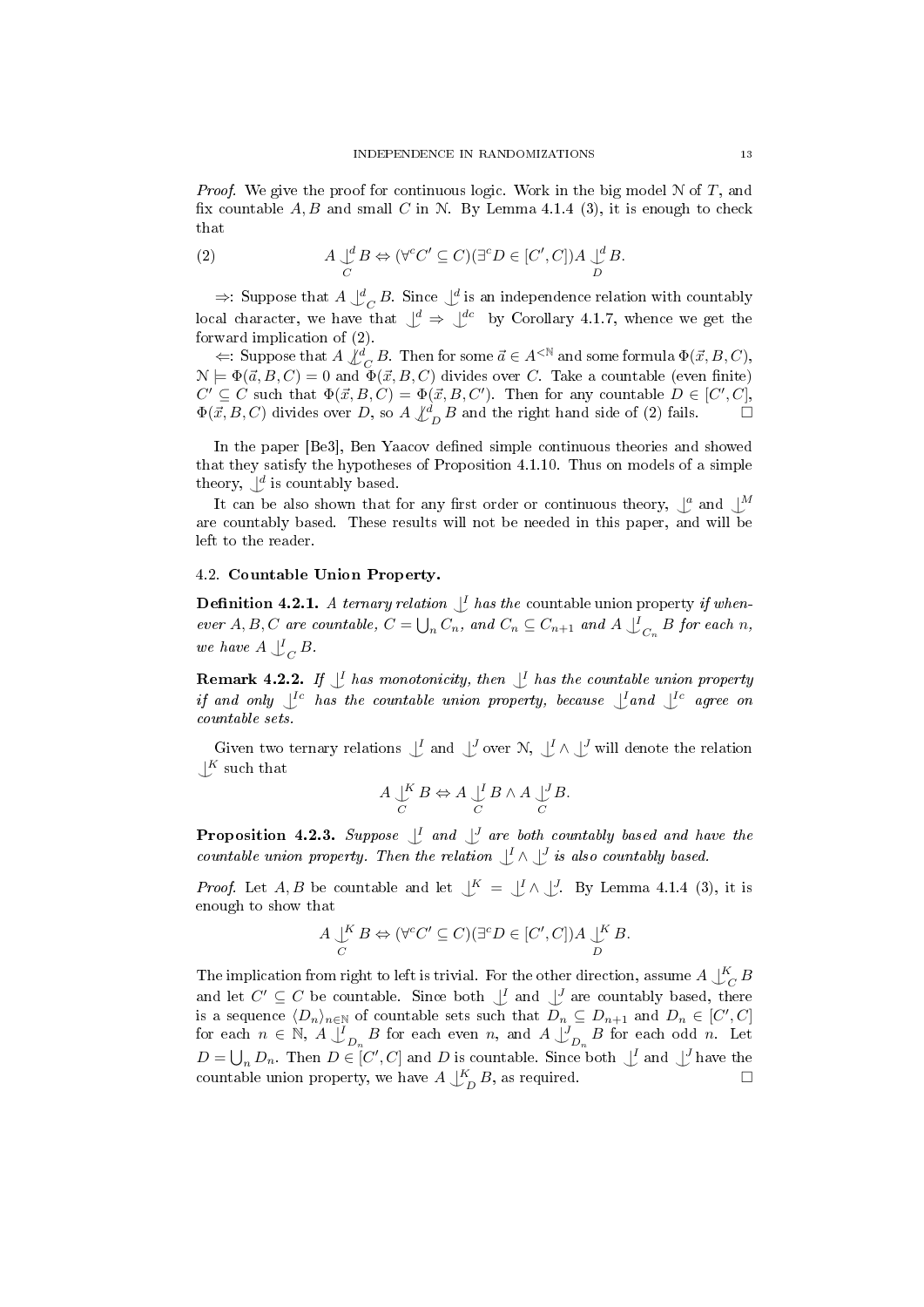**Proposition 4.2.4.** If  $\bigcup_{i=1}^{n}$  has monotonicity, finite character, and the countable union property, then  $\bigcup^{\infty}$  has finite character.

*Proof.* Suppose  $A' \bigcup_C^{\text{Ic}} B$  for every finite  $A' \subseteq A$ . Let  $A_0 \subseteq A$ ,  $B_0 \subseteq B$ ,  $C_0 \subseteq C$ be countable. Let  $A_0 = \bigcup_n E_n$  where  $E_n$  is finite and  $E_n \subseteq E_{n+1}$  for each n. By induction on n, there is a sequence of countable sets  $\langle D_n\rangle_{n\in\mathbb{N}}$  such that for each  $n, D_n \in [C_0, C], D_n \subseteq D_{n+1}$ , and  $E_n \downarrow_{D_n}^l B_0$ . By monotonicity,  $E_n \downarrow_{D_k}^l B_0$ whenever  $n \leq k$ . Let  $D = \bigcup_n D_n$ . Then D is countable and  $D \in [C_0, C]$ . By the countable union property,  $E_n \bigcup_{D}^{\infty} B_0$  for each n. Hence by monotonicity and finite character for  $\bigcup_L$ , we have  $A_0 \bigcup_L B_0$ . This shows that  $A \bigcup_C^L B$ , so  $\bigcup^L c$  has finite character.  $\square$ 

**Lemma 4.2.5.** In first order or continuous logic, the dividing independence relation  $\bigcup^d$  has the countable union property.

Proof. We give the proof for continuous logic. Suppose  $A, B, C$  are countable,  $C = \bigcup_n C_n$ , and  $C_n \subseteq C_{n+1}$  and  $A \bigcup_{C_n}^d B$  for each n, but  $A \bigcup_{C}^d B$ . Then there exists  $\overline{a} \in A^{<\mathbb{N}}$  and a continuous formula  $\Phi(\overline{x}, B, C)$  such that  $\Phi(\overline{a}, B, C) = 0$  and  $\Phi(\bar{x}, B, C)$  divides over C. Then  $\Phi(\bar{x}, B, C) = \Phi(\bar{x}, B, C_n)$  for some  $n \in \mathbb{N}$ . Hence  $\Phi(\bar{a}, B, C_n) = 0$  and  $\Phi(\bar{x}, B, C_n)$  divides over  $C_n$ , contradicting  $A \bigcup_{C_n}^d B$ .

**Lemma 4.2.6.** On a first order theory, the relation  $\int_c^e$  has the countable union property.

*Proof.* Suppose  $A, B, C$  are countable,  $C = \bigcup_n C_n$ , and for all  $n, C_n \subseteq C_{n+1}$  and  $A\bigcup_{C_n}^e B$ . Let  $\bar{a}\in A^{<\mathbb{N}}$  and  $g\in A\cap \text{acl}(\bar{a}BC)$ . Then  $g\in A\cap \text{acl}(\bar{a}BC_n)$  for some *n*. Since  $A \bigcup_{C_n}^e B$ ,  $g \in \text{acl}(\bar{a}C_n)$ . Hence  $g \in \text{acl}(\bar{a}C)$  and  $A \bigcup_{C}^e C_n$  $B$ 

It can also be shown that for any first order theory, the relations  $\bigcup_{\alpha}^{\alpha}$ ,  $\bigcup_{\alpha}^M$ , and  $\bigcup_{\alpha}^{\beta}$ have the countable union property. We will not need those results, and leave the proofs as exercises for the reader.

### 5. Randomizations

5.1. The Theory  $T^R$ . Assume hereafter that the models of T have at least two elements. We now introduce the continuous theory  $T^R$ .

The randomization signature  $L^R$  is the two-sorted continuous signature with sorts K (for random elements) and B (for events), an n-ary function symbol  $\llbracket \varphi(\cdot) \rrbracket$  of sort  $\mathbb{K}^n \to \mathbb{B}$  for each first order formula  $\varphi$  of L with n free variables, a [0, 1]-valued unary predicate symbol  $\mu$  of sort  $\mathbb B$  for probability, and the Boolean operations  $\top, \bot, \sqcap, \sqcup, \neg$  of sort  $\mathbb{B}$ . The signature  $L^R$  also has distance predicates  $d_{\mathbb{B}}$  of sort **B** and  $d_{\mathbb{K}}$  of sort  $\mathbb{K}$ . In  $L^R$ , we use  $B, C, \ldots$  for variables or parameters of sort  $\mathbb{B}$ .  $B \doteq C$  means  $d_{\mathbb{B}}(B, C) = 0$ , and  $B \sqsubseteq C$  means  $B \doteq B \sqcap C$ .

A pre-structure for  $T^R$  will be a pair  $\mathcal{P}=(\mathfrak{K}, \mathcal{E})$  where  $\mathfrak K$  is the part of sort  $\mathbb K$  and  $\mathcal{E}$  is the part of sort  $\mathbb{R}^2$ . The *reduction* of  $\mathcal{P}$  is the pre-structure  $\mathcal{N} = (\widehat{\mathcal{K}}, \widehat{\mathcal{E}})$  obtained from P by identifying elements at distance zero in the metrics  $d_K$  and  $d_B$ , and the associated mapping from  $P$  onto  $N$  is called the *reduction map*. The *completion* of P is the structure obtained by completing the metrics in the reduction of P.

 $^2$ In [BK], the set of events was denoted by B, but we use E here to reserve the letters A, B, C for subsets of E.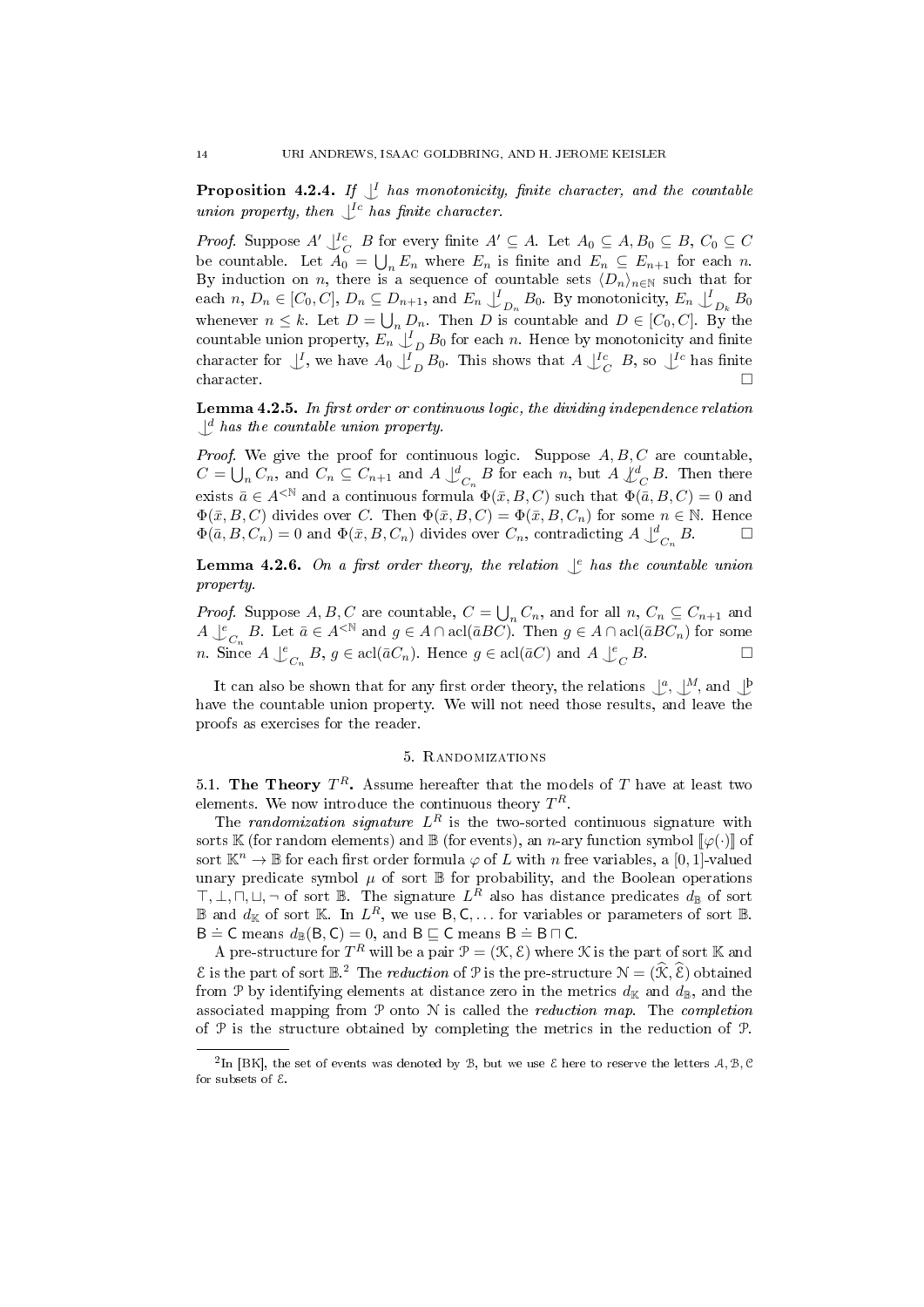By a pre-complete-structure we mean a pre-structure  $P$  such that the reduction of P is equal to the completion of P. By a pre-complete-model of  $T^R$  we mean a pre-complete-structure that is a pre-model of  $T^R$ .

In [BK], the randomization theory  $T^R$  is defined by listing a set of axioms. We will not repeat these axioms here, because it is simpler to give the following modeltheoretic characterization of  $T^R$ .

**Definition 5.1.1.** Given a model M of T, a neat randomization of M is a precomplete-structure  $\mathcal{P} = (\mathcal{L}, \mathcal{F})$  for  $L^R$  equipped with an atomless probability space  $(\Omega, \mathcal{F}, \mu)$  such that:

- (1)  $\mathcal F$  is a  $\sigma$ -algebra with  $\top, \bot, \sqcap, \sqcup, \neg$  interpreted by  $\Omega, \emptyset, \sqcap, \cup, \setminus$ .
- (2)  $\mathcal L$  is a set of functions  $a\colon \Omega\to M$ .
- (3) For each formula  $\psi(\bar{x})$  of L and tuple  $\bar{a}$  in  $\mathcal{L}$ , we have

$$
[\![\psi(\bar{a})]\!] = {\omega \in \Omega : \mathcal{M} \models \psi(\bar{a}(\omega)) \in \mathcal{F}}.
$$

- (4)  $\mathcal F$  is equal to the set of all events  $\llbracket \psi(\bar a) \rrbracket$  where  $\psi(\bar v)$  is a formula of L and  $\bar a$  is a tunle in  $\zeta$  $\bar{a}$  is a tuple in  $\mathcal{L}$ .
- (5) For each formula  $\theta(u, \bar{v})$  of L and tuple  $\bar{b}$  in  $\mathcal{L}$ , there exists  $a \in \mathcal{L}$  such that  $\llbracket \theta(a, \bar{b}) \rrbracket = \llbracket (\exists u \, \theta)(\bar{b}) \rrbracket.$
- (6) On  $\mathcal{L}$ , the distance predicate  $d_{\mathbb{K}}$  defines the pseudo-metric

$$
d_{\mathbb{K}}(a,b) = \mu[\![a \neq b]\!].
$$

(7) On  $\mathfrak{F}$ , the distance predicate  $d_{\mathbb{B}}$  defines the pseudo-metric

$$
d_{\mathbb{B}}(\mathsf{B},\mathsf{C})=\mu(\mathsf{B}\triangle\mathsf{C}).
$$

Note that if  $\mathcal{H} \prec \mathcal{M}$ , then every neat randomization of  $\mathcal{H}$  is also a neat randomization of M.

**Definition 5.1.2.** For each first order theory T, the randomization theory  $T^R$  is the set of sentences that are true in all neat randomizations of models of T.

It follows that for each first order sentence  $\varphi$ , if  $T \models \varphi$  then  $T^R \models [\![\varphi]\!] \doteq \top$ .

**Result 5.1.3.** (Fullness, Proposition 2.7 in [BK]). Every pre-complete-model  $N =$  $(\mathcal{K}, \mathcal{E})$  of  $T^R$  has perfect witnesses, i.e.,

(1) For each first order formula  $\theta(u, \bar{v})$  and each  $\bar{b}$  in  $\mathcal{K}^n$  there exists  $a \in \mathcal{K}$ such that

$$
[\![\theta(a,\bar{b})]\!] \doteq [[(\exists u \,\theta)(\bar{b})]\!];
$$

 $[\![\theta(a,\bar{b})]\!] \doteq [[\exists u \theta)(\bar{b})]\!];$ <br>(2) For each  $\mathsf{E} \in \mathcal{E}$  there exist  $a, b \in \mathcal{K}$  such that  $\mathsf{E} \doteq [a = b]\!]$ .

The following results are proved in [Ke1], and are stated in the continuous setting in [BK].

**Result 5.1.4.** (Theorem 3.10 in [Ke1], and Theorem 2.1 in [BK]). For every complete first order theory T, the randomization theory  $T^R$  is complete.

Result 5.1.5. (Strong quantifier elimination, Theorems 3.6 and 5.1 in [Ke1], and Theorem 2.9 in [BK]) Every formula  $\Phi$  in the continuous language  $L^R$  is  $T^R$ equivalent to a formula with the same free variables and no quantifiers of sort  $K$  or B.

Result 5.1.6. (Proposition 4.3 and Example 4.11 in [Ke1], and Proposition 2.2 and Example 3.4 (ii) in  $|BK|$ ). Every model M of T has neat randomizations.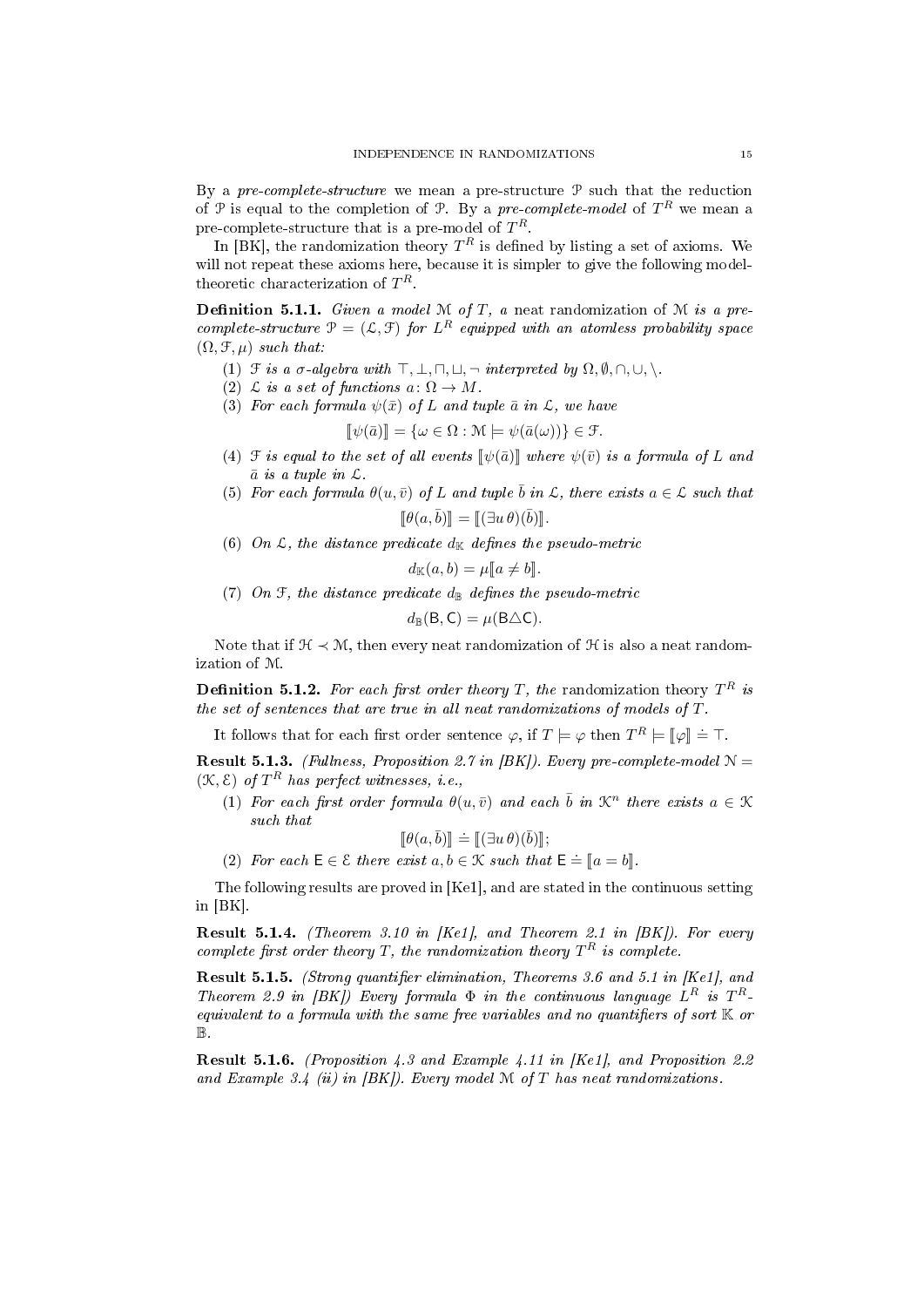**Result 5.1.7.** (Lemma 2.1.8 in [AGK]) Let  $\mathcal{P} = (\mathcal{K}, \mathcal{E})$  be a pre-complete-model of  $T^R$  and let  $a, b \in \mathcal{K}$  and  $B \in \mathcal{E}$ . Then there is an element  $c \in \mathcal{K}$  that agrees with a on B and agrees with b on  $\neg B$ , that is,  $B \sqsubseteq [c = a]$  and  $(\neg B) \sqsubseteq [c = b]$ .

**Result 5.1.8.** (Proposition 2.1.10 in [AGK]) Every model of  $T^R$  is isomorphic to the reduction of a neat randomization P of a model of T.

5.2. Permanent Assumptions. From now on we will work within the big model  $\mathcal{N} = (\mathcal{K}, \mathcal{E})$  of  $T^R$ . We let M be the big model of T and let  $\mathcal{P} = (\mathcal{L}, \mathcal{F})$  be a neat randomization of M with probability space  $(\Omega, \mathcal{E}, \mu)$ , such that N is the reduction of P. We may further assume that the probability space  $(\Omega, \mathcal{F}, \mu)$  of P is complete (that is, every set that contains a set of  $\mu$ -measure one belongs to  $\mathcal{F}$ ), and that every function  $a: \Omega \to M$  that agrees with some  $b \in \mathcal{L}$  except on a  $\mu$ -null subset of  $\Omega$  belongs to  $\mathcal{L}$ . The existence of  $\mathcal{P}$  is guaranteed by Result 5.1.8 (Proposition 2.1.10 in [AGK]), and the further assumption follows from the proof in [AGK].

By saturation,  $K$  and  $\mathcal E$  are large. Hereafter,  $A, B, C$  will always denote small subsets of  $K$ . For each element  $a \in K$ , we will also choose once and for all an element  $a \in \mathcal{L}$  such that the image of a under the reduction map is **a**. It follows that for each first order formula  $\varphi(\bar{v}), \llbracket \varphi(\bar{a}) \rrbracket$  in N is the image of  $\llbracket \varphi(\bar{a}) \rrbracket$  in P under the reduction map.

For any small  $A \subseteq \mathcal{K}$  and each  $\omega \in \Omega$ , we define

$$
A(\omega) = \{a(\omega) \mid \mathbf{a} \in A\},\
$$

and let cl(A) denote the closure of A in the metric  $d_{\mathbb{K}}$ . When  $A \subseteq \mathcal{E}$ , cl(A) denotes the closure of A in the metric  $d_{\mathbb{B}}$ , and  $\sigma(\mathcal{A})$  denotes the smallest  $\sigma$ -subalgebra of E containing A. Since the cardinality  $v$  of  $N$  is inaccessible, whenever  $A \subseteq \mathcal{K}$  is small, the closure cl(A) and the set of n-types over A is small. Also, whenever  $A \subseteq \mathcal{E}$  is small, the closure  $cl(A)$  is small.

5.3. Definability in  $T^R$ . As explained in [AGK, Remark 2.2.4], in models of  $T^R$ we need only consider definability over sets of parameters of sort K.

We write  $dcl_{\mathbb{B}}(A)$  for the set of elements of sort  $\mathbb B$  that are definable over A in N, and write  $\text{dcl}(A)$  for the set of elements of sort K that are definable over A in N. Similarly for  $\operatorname{acl}_{\mathbb{R}}(A)$  and  $\operatorname{acl}(A)$ . We often use the following result without explicit mention.

Result 5.3.1. ([AGK], Proposition 3.3.7; see also [Be2], Theorem 2.17 (iv) and Corollary 5.9.)  $\operatorname{acl}_{\mathbb{B}}(A) = \operatorname{dcl}_{\mathbb{B}}(A)$  and  $\operatorname{acl}(A) = \operatorname{dcl}(A)$ .

**Definition 5.3.2.** We say that an event  $E$  is first order definable over A, in symbols  $\mathsf{E} \in \text{fdcl}_{\mathbb{B}}(A), \text{ if } \mathsf{E} = \llbracket \theta(\bar{\mathbf{a}}) \rrbracket \text{ for some formula } \theta \text{ of } L \text{ and some tuple } \bar{\mathbf{a}} \in A^{< \mathbb{N}}.$ 

**Definition 5.3.3.** We say that **b** is first order definable over A, in symbols **b**  $\in$ fdcl(A), if there is a functional formula  $\varphi(u, \bar{v})$  and a tuple  $\bar{\mathbf{a}} \in A^{\leq \mathbb{N}}$  such that  $[\![\varphi(b,\bar a)]\!] = \top.$ 

Note that the formula  $u = v$  is functional, and hence  $A \subseteq \text{fdcl}(A)$ .

Result 5.3.4. ([AGK], Theorems 3.1.2 and 3.3.6)

 $dcl_{\mathbb{R}}(A) = cl(fdcl_{\mathbb{R}}(A)) = \sigma(fdcl_{\mathbb{R}}(A)) \subseteq \mathcal{E}, \qquad dcl(A) = cl(fdcl(A)) \subseteq \mathcal{K}.$ 

If A is empty, then  $dcl_{\mathbb{B}}(A) = {\top, \bot}$ , and  $f dcl(A)$  is closed, so  $dcl(A) = f dcl(A)$ .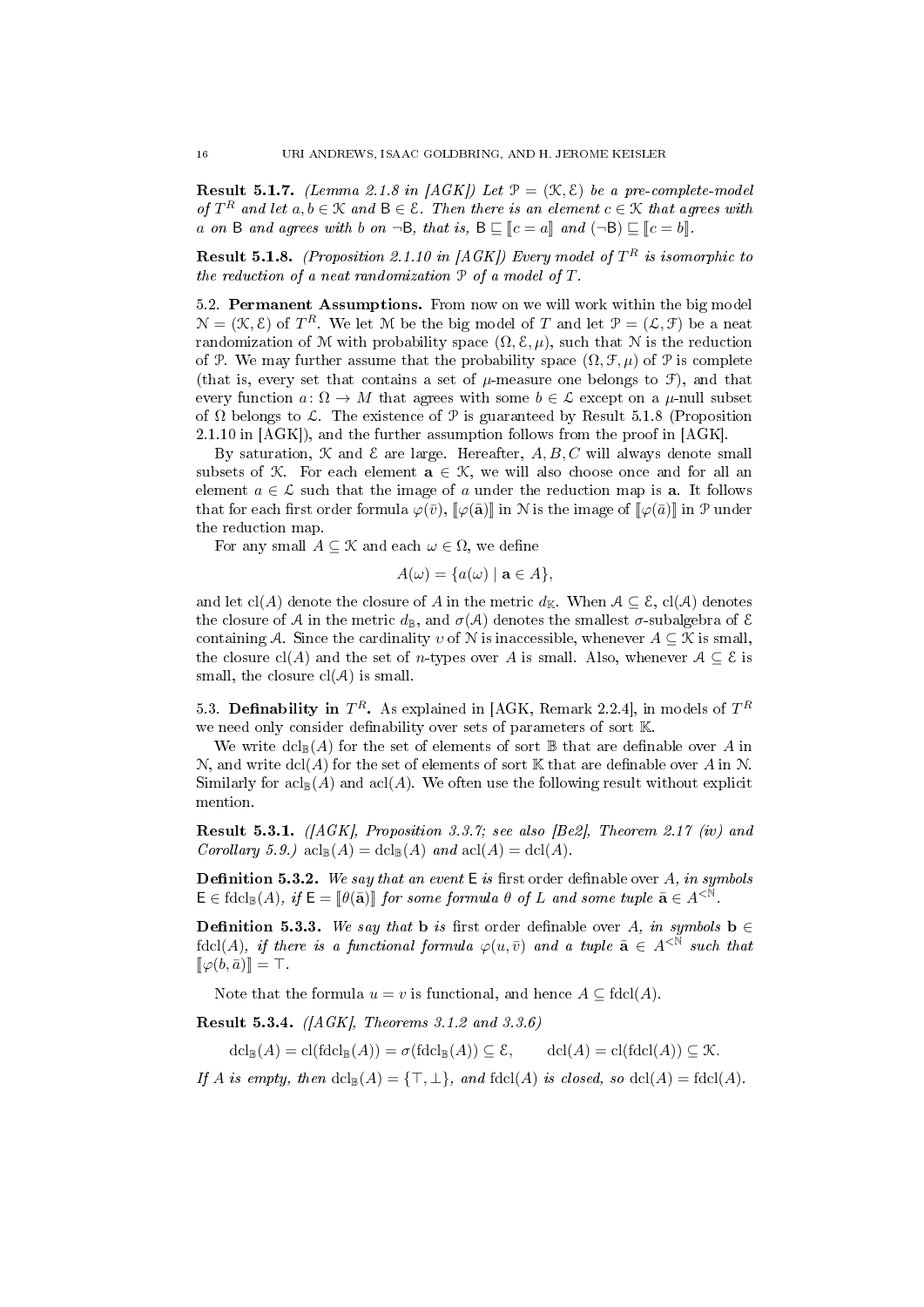It follows that whenever A is small,  $\text{dcl}(A)$  and  $\text{dcl}_{\mathbb{B}}(A)$  are small. Using the distance function between an element and a set, 5.3.4 can be re-stated as follows:

#### Remark 5.3.5.

$$
\mathsf{E} \in \mathrm{dcl}_{\mathbb{B}}(A) \text{ if and only if } d_{\mathbb{B}}(\mathsf{E}, \mathrm{fdcl}_{\mathbb{B}}(A)) = 0,
$$

and

$$
\mathbf{b} \in \text{dcl}(A) \text{ if and only if } d_{\mathbb{K}}(\mathbf{b}, \text{fdcl}(A)) = 0.
$$

Remark 5.3.6. For each small A,

$$
\mathrm{fdcl}_{\mathbb{B}}(\mathrm{fdcl}(A)) = \mathrm{fdcl}_{\mathbb{B}}(A), \quad \mathrm{dcl}_{\mathbb{B}}(\mathrm{dcl}(A)) = \mathrm{dcl}_{\mathbb{B}}(A).
$$

*Proof.* The first equation is clear, and the second equation follows from the first equation and Remark 5.3.5.

We will sometimes use the  $\llbracket \ldots \rrbracket$  notation in a general setting. Given a property  $P(\omega)$ , we write

$$
[\![P]\!] = \{\omega \in \Omega : P(\omega)\},\
$$

and we say that

$$
P(\omega) \text{ holds a.s.}
$$
  
if  $[P]$  contains a set  $A \in \mathcal{F}$  such that  $\mu(A) = 1$ . For example,  $[b \in \text{dcl}^{\mathcal{M}}(A)]$  is the  
set of all  $\omega \in \Omega$  such that  $b(\omega) \in \text{dcl}^{\mathcal{M}}(A(\omega))$ .

**Result 5.3.7.** ([AGK], Lemma 3.2.5) If A is countable, then

$$
\llbracket b \in \text{dcl}^{\mathcal{M}}(A) \rrbracket = \bigcup \{ \llbracket \theta(b, \bar{a}) \rrbracket \mid \theta(u, \bar{v}) \text{ } functional, \, \bar{\mathbf{a}} \in A^{<\mathbb{N}} \},
$$

and  $[b \in \text{dcl}^{\mathcal{M}}(A)] \in \mathcal{F}.$ 

It follows that for each countable A,

$$
b(\omega) \in \operatorname{dcl}(A(\omega)) \text{ a.s.} \Leftrightarrow \mu([\![b \in \operatorname{dcl}(A)]\!]) = 1.
$$

**Definition 5.3.8.** We say that **b** is pointwise definable over A, in symbols **b**  $\in$  $\text{dcl}^{\omega}(A)$ , if

$$
\mu([\![b \in \mathbf{dcl}^{\mathcal{M}}(A_0)]\!]) = 1
$$

for some countable  $A_0 \subseteq A$ .

We say that **b** is pointwise algebraic over A, in symbols  $\mathbf{b} \in \text{acl}^{\omega}(A)$ , if

$$
\mu([\![b \in \mathrm{acl}^{\mathcal{M}}(A_0)]\!]) = 1
$$

for some countable  $A_0 \subseteq A$ .

**Remark 5.3.9.** dcl<sup>ω</sup> and acl<sup>ω</sup> have countable character, that is,  $\mathbf{b} \in \text{dcl}^{\omega}(A)$  if and only if  $\mathbf{b} \in \text{dcl}^{\omega}(A_0)$  for some countable  $A_0 \subseteq A$ , and similarly for  $\text{acl}^{\omega}$ .

**Result 5.3.10.** ([AGK], Corollary 3.3.4) For any element  $\mathbf{b} \in \mathcal{K}$ ,  $\mathbf{b}$  is definable over A if and only if:

- (1) **b** is pointwise definable over  $A$ ;
- (2) for each functional formula  $\varphi(u, \bar{v})$  and tuple  $\bar{\mathbf{a}} \in A^{\leq \mathbb{N}}$ ,  $[\varphi(\mathbf{b}, \bar{\mathbf{a}})]$  is definable over A.

Corollary 5.3.11. In  $N$  we always have

$$
\operatorname{acl}(A) = \operatorname{dcl}(A) \subseteq \operatorname{dcl}^{\omega}(A) = \operatorname{dcl}^{\omega}(\operatorname{dcl}^{\omega}(A)) \subseteq \operatorname{acl}^{\omega}(A) = \operatorname{acl}^{\omega}(\operatorname{acl}^{\omega}(A)).
$$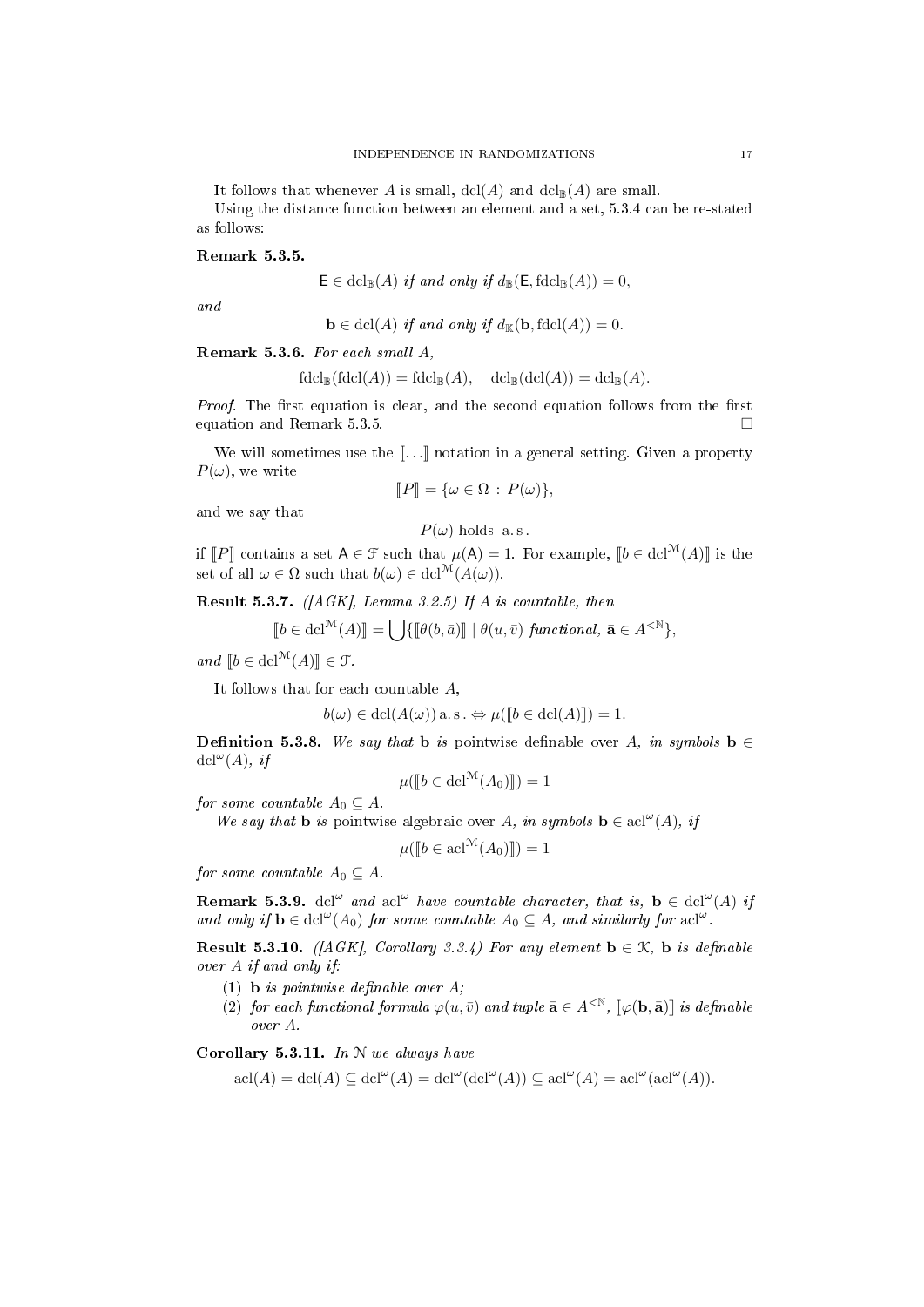The following proposition gives a warning: the set  $dcl^{\omega}(A)$  is almost always large (By contrast, by Result 2.1.2, for any small set A,  $\operatorname{acl}(A)$  and  $\operatorname{dcl}(A)$  are small.)

**Proposition 5.3.12.** If  $|A| > 1$ , or even if  $|\text{dcl}^{\omega}(A)| > 1$ , then  $\text{dcl}^{\omega}(A)$  is large.

*Proof.* We may assume that A is countable. Take two elements  $\mathbf{a} \neq \mathbf{b} \in \text{dcl}^{\omega}(A)$ . Then  $\mu(\llbracket a \neq b \rrbracket) = r > 0$ . By Result 5.1.7, for each event  $\mathsf{E} \in \mathcal{E}$ , there is an element  $c_E \in \mathcal{K}$  that agrees with a on E and agrees with b elsewhere. Then  $\mu([\mathbf{c}_E \in \text{dcl}(A)]) = 1$ , so  $\mathbf{c}_E \in \text{dcl}^{\omega}(A)$ . For each *n* there is a set of *n* events  $\mathsf{E}_1,\ldots,\mathsf{E}_n$  such that  $d_{\mathbb{K}}(\mathbf{c}_{\mathsf{E}_i},\mathbf{c}_{\mathsf{E}_j})=d_{\mathbb{B}}(\mathsf{E}_i,\mathsf{E}_j)=r/2$  whenever  $i < j \leq n$ . Then by saturation, the set dcl<sup>ω</sup>(A) has cardinality  $\geq v$  and hence is large.

**Corollary 5.3.13.** Let A be a countable subset of  $\mathcal K$  with  $|A| > 1$ . Then the set of all small B such that  $B(\omega) \subseteq A(\omega)$  a.s. is large and contains every subset of A.

Proof. Similar to the proof of Proposition 5.3.12.

$$
\qquad \qquad \Box
$$

# 5.4. A Downward Result.

**Definition 5.4.1.** We say that T has acl  $=$  dcl if for every set A in M we have  $\operatorname{acl}^{\mathcal{M}}(A) = \operatorname{dcl}^{\mathcal{M}}(A).$ 

For example, every theory with a definable linear ordering has  $\text{acl} = \text{dcl}$ . In this section we prove that if T has acl = dcl and  $T^R$  is real rosy, then T is real rosy.

## Lemma 5.4.2.

- (1) There is a mapping  $b \mapsto \tilde{b}$  from M into K such that for each tuple  $\bar{a}$  in M and first order formula  $\varphi(\bar{v})$ , if  $\mathcal{M} \models \varphi(\bar{a})$  then  $\mu([\varphi(\bar{\tilde{a}})]) = 1$ .
- (2) Let  $\widetilde{B} = {\widetilde{b} \mid b \in B}$ . If  $B = \text{dcl}^{\mathcal{M}}(A)$  then  $\widetilde{B} = \text{fdcl}(\widetilde{A}) = \text{dcl}(\widetilde{A})$ ,

Proof. (1) The result is trivial if M is finite, so we assume M has cardinality v. Let  $M = \{a_{\alpha} \mid \alpha < v\}$  with no repetitions, and for each  $\beta < v$  let  $M_{\beta} = \{a_{\alpha} \mid \alpha < \beta\}.$ Let  $S(\beta)$  be the statement

 $S(\beta)$ : For each tuple  $\bar{a}$  in  $M_{\beta}$  and each  $\varphi(\bar{v})$ , if  $\mathcal{M} \models \varphi(\bar{a})$  then  $\mu(\llbracket \varphi(\bar{a}) \rrbracket) = 1$ . By transfinite recursion we will build a sequence  $\langle \tilde{a}_{\alpha} | \alpha < v \rangle$  of elements of K such that  $S(\alpha + 1)$  holds for each  $\alpha < v$ ,

Suppose we have already defined  $\langle \tilde{a}_{\alpha} | \alpha \langle \beta \rangle$  such that  $S(\alpha + 1)$  holds for all  $\alpha < \beta$ . Since each tuple in  $M_{\beta}$  is a tuple in  $M_{\alpha+1}$  for some  $\alpha < \beta$ ,  $S(\beta)$  holds. Let Γ(u) be the set of all continuous statements

$$
\Gamma(u) = \{\mu([\![\varphi(\overline{\tilde{a}},u)]\!]) = 1 \mid \overline{a} \in (M_{\beta})^{< \mathbb{N}}, \varphi(\overline{v},u) \in [L], \mathcal{M} \models \varphi(\overline{a},a_{\beta})\}.
$$

Γ(u) is small, and up to equivalence, Γ(u) is closed under finite conjunctions. If  $\bar{a}$  is a tuple in  $M_{\beta}$  and  $\mathcal{M} \models \varphi(\bar{a}, a_{\beta})$ , then  $\mathcal{M} \models \exists u \varphi(\bar{a}, u)$ , so by  $S(\beta)$  we have  $\mu([\exists u\varphi(\tilde{\bar{a}}, u)]) = 1$ . By Fullness,  $\Gamma(u)$  is finitely satisfiable in N. Since N is saturated,  $\Gamma(u)$  is satisfiable in N. We choose an element  $\mathbf{b} \in \mathcal{K}$  that satisfies  $\Gamma(u)$  in N and define  $\tilde{a}_{\beta} = \mathbf{b}$ . Then  $S(\beta + 1)$  holds. This completes our transfinite recursion and proves (1).

(2) For any first order functional formula  $\psi(X, y)$ , we have  $\mathcal{M} \models \psi(A, b)$  iff  $\mathcal{N} \models \llbracket \psi(\widetilde{A}, \widetilde{b}) \rrbracket = \top$ , and  $\mathcal{N} \models \llbracket (\exists^{\leq 1} y) \psi(\widetilde{A}, y) \rrbracket = \top$ . Therefore  $\widetilde{B} = \text{fdcl}(\widetilde{A})$ . For any two distinct elements  $\widetilde{b}, \widetilde{c}$  of  $\widetilde{B}$ , we have  $\mathcal{M} \models b \neq c$ , so  $\mathcal{N} \models \mu([\widetilde{b} \neq \widetilde{c}]) = 1$  and hence  $d_{\mathbb{K}}(\tilde{b}, \tilde{c}) = 1$ . Thus any two elements of  $\tilde{B}$  have distance 1 from each other, so  $\tilde{B}$  is closed in N. By Result 5.3.4, fdcl( $\tilde{A}$ ) = cl(fdcl( $\tilde{A}$ )) = dcl( $\tilde{A}$ ). so  $\widetilde{B}$  is closed in N. By Result 5.3.4,  $\text{fdcl}(\widetilde{A}) = \text{cl}(\text{fdcl}(\widetilde{A})) = \text{dcl}(\widetilde{A})$ .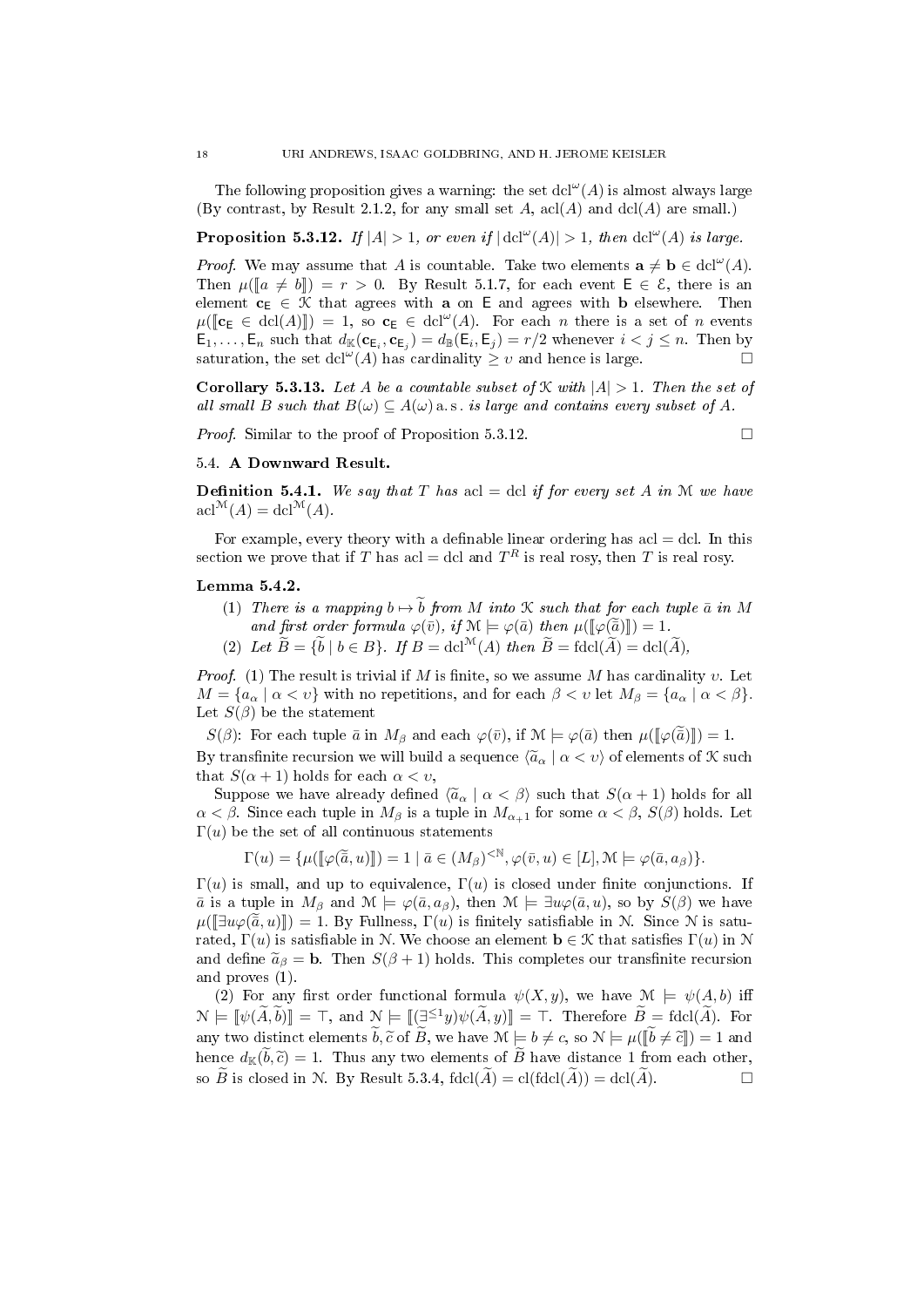**Proposition 5.4.3.** Suppose T has acl  $=$  dcl,  $\bigcup_{\alpha=1}^{\infty}$  is one of the relations  $\bigcup_{\alpha=1}^{\infty}$ ,  $\bigcup_{\alpha=1}^{\infty}$ ,  $\bigcup_{\alpha=1}^{\infty}$ and A, B, C are small subsets of M. If  $\overline{A} \bigcup_{\overline{C}}^{\overline{C}} \overline{B}$  holds in N, then  $A \bigcup_{\overline{C}}^{\overline{C}} B$  holds in M.

*Proof.* Suppose first that  $\widetilde{A} \bigcup_{\widetilde{C}}^{\alpha} \widetilde{B}$  in N. Then

$$
\operatorname{acl}(\widetilde{A}\widetilde{C}) \cap \operatorname{acl}(\widetilde{B}\widetilde{C}) = \operatorname{acl}(\widetilde{C}).
$$

Let

$$
A' = \operatorname{acl}^{\mathcal{M}}(AC), B' = \operatorname{acl}^{\mathcal{M}}(BC), C' = \operatorname{acl}^{\mathcal{M}}(C).
$$

By Result 5.3.1 and Lemma 5.4.2,  $A' = \text{dcl}^{\mathcal{M}}(AC)$ , and  $\widetilde{A'} = \text{dcl}(\widetilde{A}\widetilde{C}) = \text{acl}(\widetilde{A}\widetilde{C})$ . Similarly for B' and C'. Therefore  $\overline{A'} \cap \overline{B'} = \overline{C'}$ . It follows that  $A' \cap B' = C'$ , which means that  $A \downarrow^a_C B$  in M.

Now suppose that  $\widetilde{A} \downarrow^M_{\widetilde{C}} \widetilde{B}$  in N. Let  $D \in [C, \text{acl}^{\mathcal{M}}(BC)]$  in M. Then  $D \subseteq$ <br> $M(\pi, \mathbb{C})$ dcl<sup>M</sup>(*BC*), so by Lemma 5.4.2,  $\widetilde{D} \subseteq \text{dcl}(\widetilde{B}\widetilde{C}) = \text{acl}(\widetilde{B}\widetilde{C})$ . Hence  $\widetilde{A} \downarrow_{\widetilde{D}}^a \widetilde{B}$  in N, so  $A \bigcup_{D}^{a} B$  and  $A \bigcup_{C}^{M} B$  in M.

Suppose that  $\widetilde{A} \bigcup_{\substack{c \subset \widetilde{C}}} \widetilde{B}$  in N. Let  $B \subseteq D$  with D small in M. Then  $\widetilde{B} \subseteq \widetilde{D}$ in N and  $\widetilde{D}$  is small. Hence there exists  $A_1 \equiv_{\widetilde{B}\widetilde{C}} \widetilde{A}$  such that  $A_1 \downarrow^M_{\widetilde{C}} \widetilde{D}$  in N. Then for every  $E_1 \in [\widetilde{C}, \text{acl}(\widetilde{C}\widetilde{D})]$  we have  $A_1 \downarrow_{E_1}^a \widetilde{D}$  in N. By Lemma 5.4.2 and the assumption that T has acl = dcl,  $E_1 \in [\widetilde{C}, \text{acl}(\widetilde{C}\widetilde{D})]$  if and only if  $E_1 = \widetilde{E}$ for some  $E \in [C, \text{acl}(CD)]$ . So  $A_1 \downarrow^a_{\tilde{E}} \tilde{D}$  in N for every  $E \in [C, \text{acl}(CD)]$ . Let  $F = \text{acl}(CD) = \text{dcl}(CD)$  in M, so by Lemma 5.4.2,  $F = \text{acl}(CD)$  in N. By saturation in M, there is a set  $G \subseteq M$  such that for every first order formula  $\varphi(X,\widetilde{F})$  such that  $[\![\varphi(A_1,\widetilde{F})]\!] = \top$  in N, we have  $\mathcal{M} \models \varphi(G,F)$ . Then in N we have  $\widetilde{G} \equiv_{\widetilde{B}\widetilde{C}} A_1 \equiv_{\widetilde{B}\widetilde{C}} \widetilde{A}$ , and  $\widetilde{G} \downarrow_{\widetilde{E}}^a \widetilde{D}$  for every  $E \in [C, \text{acl}(CD)]$ . Therefore in M we have  $G \equiv_{BC} A$  and  $G \bigcup_{E}^{a} D$  for every  $E \in [C, \text{acl}(CD)]$ . It follows that  $G \bigcup_{C}^{M} D$ and  $A \bigcup_C^{\mathfrak{b}} B$  in M.

The following Corollary can be compared with Corollary 7.9 of [EG], which says that if  $T^R$  is maximally real rosy then  $T$  is real rosy.

**Corollary 5.4.4.** Suppose T has acl = dcl and  $T<sup>R</sup>$  is real rosy. Then T is real rosy.

*Proof.* By hypothesis, the relation  $\bigcup_{\alpha=0}^{\infty}$  over N has local character, with some bound  $\kappa^{\mathcal{N}}(A)$ . We show that  $\bigcup_{\alpha=1}^{\infty}$  over M has local character with bound  $\kappa^{\mathcal{M}}(A)=\kappa^{\mathcal{N}}(\tilde{A})$ . Let  $A, B \subseteq M$  be small. Then there is a set  $C' \subseteq \tilde{B}$  such that  $|C'| < \kappa^N(\tilde{A})$  and  $\widetilde{A} \bigcup_{C'} \widetilde{B}$  in N. It is clear that  $C' = \widetilde{C}$  for some set  $C \subseteq B$ . By Proposition 5.4.3 we have  $A \bigcup_C^{\mathfrak{b}} B$  in M.

## 6. Independence in the Event Sort

The one-sorted continuous theory APr of atomless probability algebras is studied in the papers [Be1], [Be2], and [BBHU]. By Fact 2.10 in [Be2], for every model  $\mathcal{N} = (\mathcal{K}, \mathcal{E})$  of  $T^R$ , the event sort  $(\mathcal{E}, \mu)$  of  $\mathcal{N}$  is a model of APr. For each cardinal κ, if N is κ-saturated then  $(\mathcal{E}, \mu)$  is κ-saturated. For every set  $\mathcal{A} \subseteq \mathcal{E}$ , we have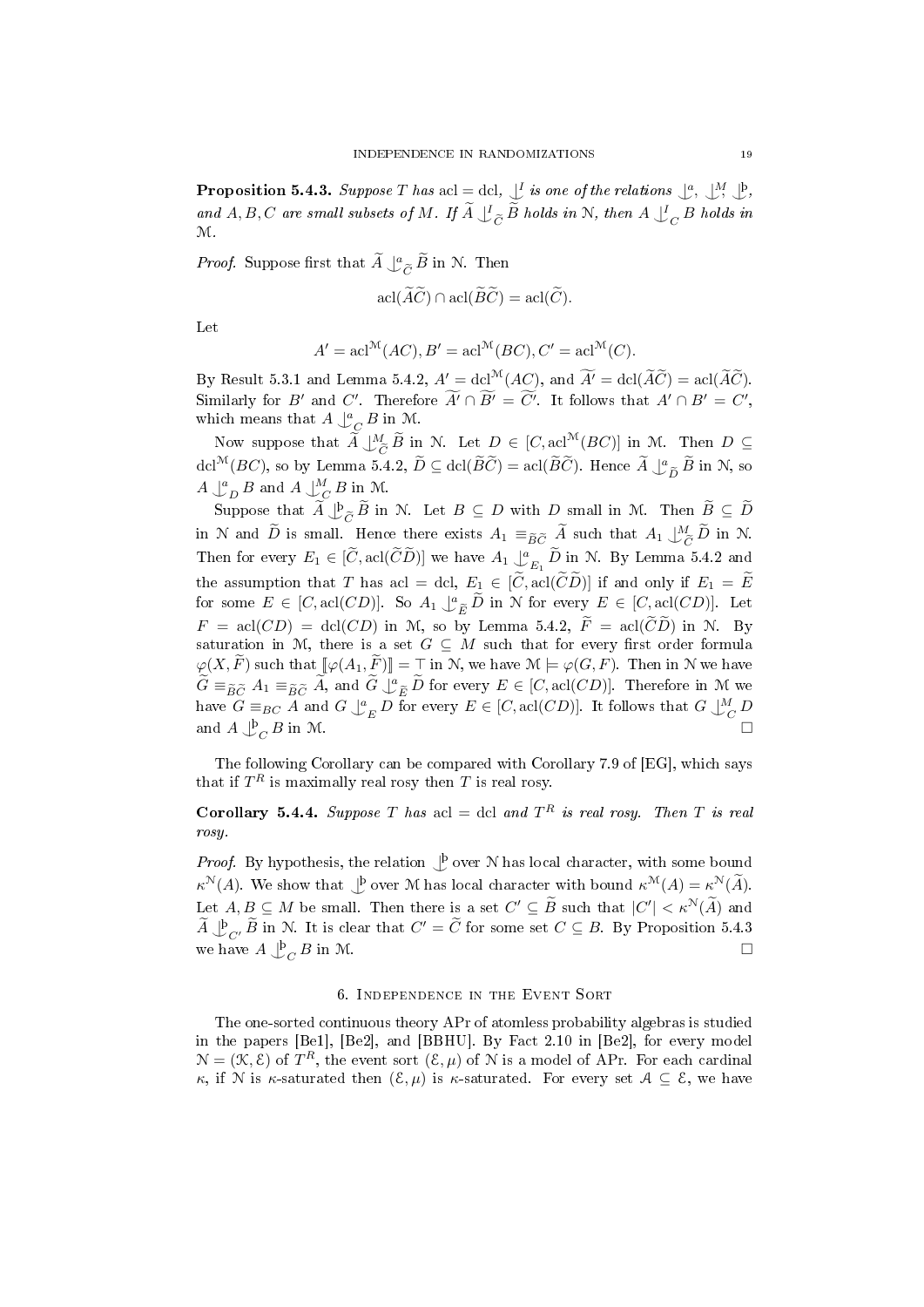$\text{acl}(\mathcal{A}) = \text{dcl}(\mathcal{A}) = \sigma(\mathcal{A})$  in  $(\mathcal{E}, \mu)$ . The algebraic independence relation in  $(\mathcal{E}, \mu)$  is the relation

$$
\mathcal{A} \underset{\mathcal{C}}{\cup} \mathcal{B} \Leftrightarrow \sigma(\mathcal{AC}) \cap \sigma(\mathcal{BC}) = \sigma(\mathcal{C}).
$$

Result 6.0.1. (Ben Yaacov [Be1]) The theory APr is separably categorical, admits quantifier elimination, and is stable. The independence relation  $\bigcup_{i=1}^{d}$  on APr is the same as the relation of probabilistic independence, given by  $\mathcal{A}\bigcup^d_{\mathcal{C}}\mathcal{B}$  iff

 $\mu[A \sqcap B | \sigma(\mathcal{C})] = \mu[A | \sigma(\mathcal{C})] \mu[B | \sigma(\mathcal{C})]$  a.s for all  $A \in \sigma(A), B \in \sigma(\mathcal{B})$ .

6.1. Dividing Independence in the Event Sort. We now consider the analogue of the dividing independence relation  $\bigcup^d$  in the event sort. Given sets  $C, D \subseteq \mathcal{K}$ , it will be convenient to introduce the notation  $\mathcal{D} = \text{fdcl}_{\mathbb{B}}(D)$  and  $\mathcal{D}_C = \text{fdcl}_{\mathbb{B}}(DC)$ .

**Remark 6.1.1.** By Result 5.3.4,  $\mathrm{acl}_{\mathbb{B}}(D) = \sigma(\mathcal{D}) = \mathrm{acl}(\mathcal{D}).$ 

Definition 6.1.2. For small  $A, B, C \subseteq \mathcal{K}$ , define

$$
A\mathop{\cup}_{C}^{d\mathbb{B}}B \Leftrightarrow \mathcal{A}_{C}\mathop{\cup}_{\mathcal{C}}^{d}\mathcal{B}_{C} \ in \ (\mathcal{E},\mu).
$$

**Lemma 6.1.3.**  $\mathcal{L}^{\mathbb{B}}$  satisfies the basic axioms, symmetry, finite character, and the countable union property.

*Proof.* By Result 6.0.1,  $\bigcup^d$  is an independence relation over  $(\mathcal{E}, \mu)$ . It follows easily that  $\mathcal{L}^{\text{dB}}$  satisfies invariance, monotonicity, base monotonicity, normality, finite character, and symmetry.

Transitivity: Suppose  $C \in [D, B], B \cup_{C}^{\text{dB}} A$ , and  $C \cup_{D}^{\text{dB}} A$ . Then  $A_C$ ,  $B_C$ , and C are small,  $C \in [D, \mathcal{B}]$ , and  $\mathcal{A}_D \subseteq \mathcal{A}_C$ . We have  $\mathcal{B}_C \downarrow_{C}^d \mathcal{A}_C$  and  $\mathcal{C}_D \downarrow_{D}^d \mathcal{A}_D$ . By monotonicity of  $\bigcup_{\alpha}^d$ ,  $\mathcal{B}_D \bigcup_{\alpha}^d \mathcal{A}_D$ . Then by transitivity of  $\bigcup_{\alpha}^d$ ,  $\mathcal{B}_D \bigcup_{\alpha}^d \mathcal{A}_D$ , so  $B\bigcup_{D}^{d\mathbb{B}} A$ .

Countable union property: By Lemma 4.2.5,  $\mathcal{J}^d$  has the countable union property over  $(\mathcal{E}, \mu)$ . Suppose  $A, B, C$  are countable,  $C = \bigcup_n C_n$ , and  $C_n \subseteq C_{n+1}$ and  $A\bigcup_{C_n}^{\mathbb{d}^{\mathbb{B}}} B$  for each n. By monotonicity for  $\bigcup_{\alpha}^{\mathbb{d}}$ , whenever  $n \leq m$  we have  $\mathcal{A}_{C_n} \bigcup_{\mathfrak{C}_m}^d \mathfrak{B}_{C_n}$ . By the countable union property for  $\bigcup^d$  over  $(\mathcal{E}, \mu)$ , for each  $n$  we have  $\mathcal{A}_{C_n} \bigcup_{c=0}^d \mathcal{B}_{C_n}$ . Then by finite character and monotonicity for  $\bigcup_{c=0}^d$ , it follows that  $\mathcal{A}_C \bigcup_{c}^d \mathcal{B}_C$ , so  $A \bigcup_{C}^{d\mathbb{B}} B$ , so  $\bigcup_{c}^{d\mathbb{B}}$  has the countable union property.

**Lemma 6.1.4.**  $\bigcup^{\text{dB}}$  satisfies extension and full existence.

*Proof.* By Remarks 2.2.5 (1), it suffices to prove that  $\int_{-\infty}^{\infty}$  satisfies full existence. For any A, B, C, we must show that there exists  $A' \equiv_C A$  such that  $A' \downarrow^{\text{dB}}_C B$ . We may assume that  $C \subseteq A$ , so that  $A = A_C$ . Since  $\bigcup_{i=1}^{d}$  has full existence in  $(\mathcal{E}, \mu)$ , there exists  $\mathcal{A}' \subseteq \mathcal{E}$  such that  $\mathcal{A}' \equiv_{\mathcal{C}} \mathcal{A}$  and  $\mathcal{A}' \bigcup_{\mathcal{C}}^d \mathcal{B}_C$  in  $(\mathcal{E}, \mu)$ . Note that every quantifier-free formula of  $T^R$  with parameters in  $\mathcal{A} \cup C$  has the form  $f(\mu(\tau_1), \ldots, \mu(\tau_m))$  where  $f : [0,1]^m \to [0,1]$  is continuous, and each  $\tau_i$  is a Boolean term of the form

$$
\tau_i(\llbracket \theta_1(C) \rrbracket, \ldots, \llbracket \theta_n(C) \rrbracket, \mathsf{A}_1, \ldots, \mathsf{A}_k)
$$

with  $A_1, \ldots, A_k \in \mathcal{A}$ . By quantifier elimination, every formula of  $T^R$  with parameters in  $A \cup C$  is equivalent to a formula of that form. Therefore we have  $A' \equiv_C A$  in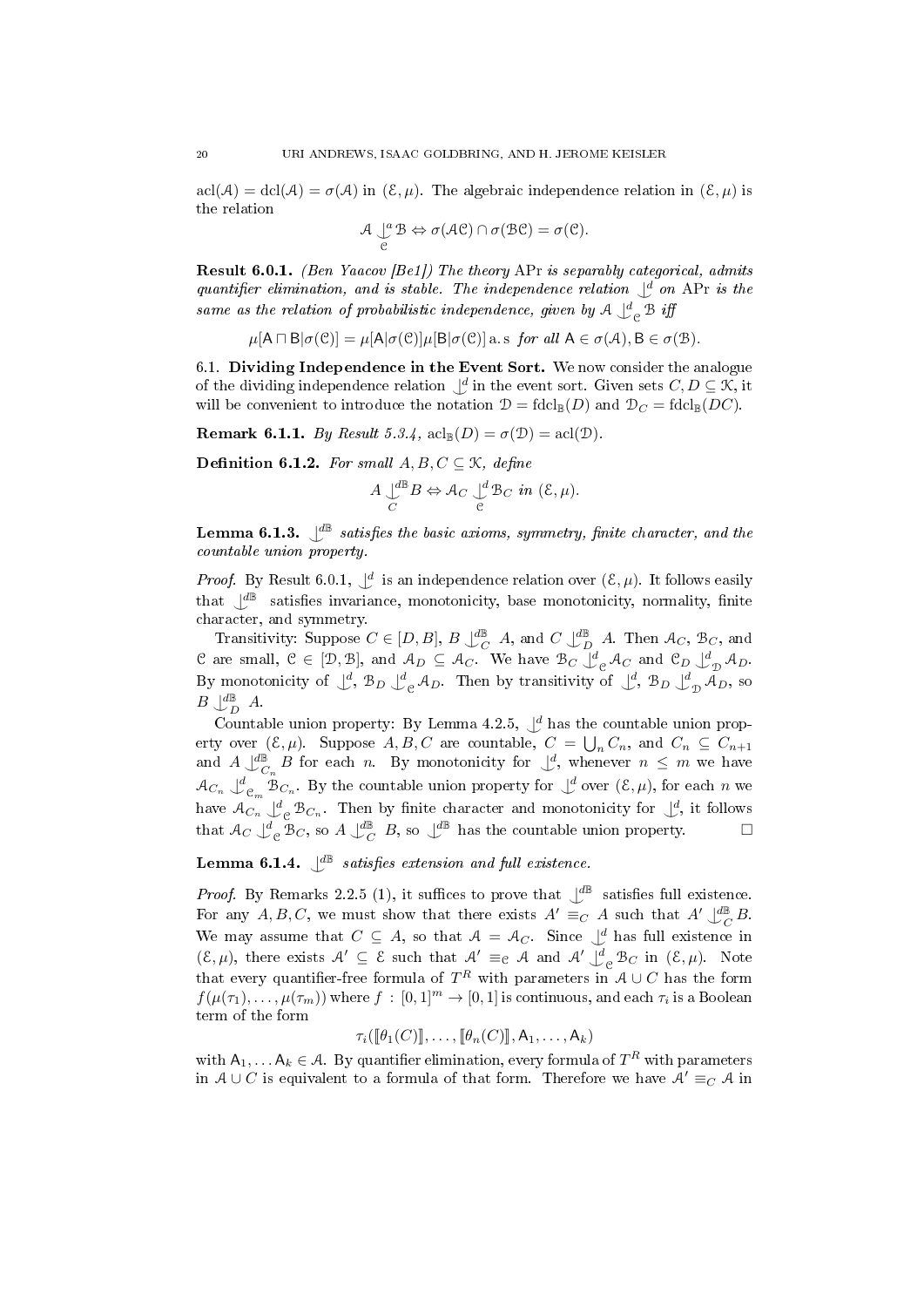N. Add a constant symbol to N for each  $a \in A$ ,  $\mathsf{F} \in \mathcal{A}$ , and  $\mathsf{F}' \in \mathcal{A}'$ . Add a set of variables  $A' = \{a' \mid a \in A\}$ . Consider the set of conditions

$$
\Gamma = \{ d_{\mathbb{B}}(\mathsf{F}', [\![\theta(\bar{\mathbf{a}}', \bar{\mathbf{c}})]\!]) = 0 \mid \mathcal{N} \models d_{\mathbb{B}}(\mathsf{F}, [\![\theta(\bar{\mathbf{a}}, \bar{\mathbf{c}})\!]]) = 0 \}
$$

with the set of variables  $A'$ . It follows from fullness that every finite subset of  $\Gamma$  is satisfiable by some  $A'$  in N. Then by saturation,  $\Gamma$  is satisfied by some  $A'$  in N. By quantifier elimination we have  $A \equiv_C A'$  in N, and by definition,  $A' \bigcup_C^{\text{dB}} B$ .

# **Lemma 6.1.5.**  $\bigcup_{\alpha} \mathbb{B}$  is countably based.

*Proof.* By Lemma 4.1.4 (3), it is enough to check that, for countable  $A$ ,  $B$  and small  $C$ , we have

$$
A \underset{C}{\downarrow^{d\mathbb{B}}} B \Leftrightarrow (\forall^c C' \subseteq C)(\exists^c D \in [C', C]) A \underset{D}{\downarrow^{d\mathbb{B}}} B.
$$

Fix such A, B, C. The forward direction follows from Corollary 4.1.7 (1). For the other direction, suppose that  $A \not\perp^{\text{dB}}_{C} B$ . Then  $A_C \not\perp^d_{C} B_C$  over  $(\mathcal{E}, \mu)$ . Hence for some tuple  $\bar{A}$  in  $\mathcal{A}_C$  and some continuous formula  $\Phi(\bar{X},\mathcal{B}_C,\mathcal{C}),\,(\mathcal{E},\mu)\models \Phi(\bar{A},\mathcal{B}_C,\mathcal{C})=$ 0 and  $\Phi(\bar X, \mathcal{B}_C, \mathcal{C})$  divides over  $\mathcal{C}$ . Take a countable (even finite)  $C' \subseteq C$  such that  $\Phi(\bar{x}, \mathcal{B}_C, \mathcal{C}) = \Phi(\bar{x}, \mathcal{B}_{C'}, \mathcal{C'})$ . Then for any countable  $D \in [C', C], \Phi(\bar{x}, \mathcal{B}_C, \mathcal{C})$  divides over D. Therefore  $A_D \nsubseteq_{\mathcal{D}}^d B_D$  over  $(\mathcal{E}, \mu)$ , so  $A \nsubseteq_{D}^{\mathcal{d}} B$ .

# **Lemma 6.1.6.**  $\downarrow^{\text{dB}}$  has small local character.

*Proof.* By Result 6.0.1,  $\int_a^d$  on  $(\mathcal{E}, \mu)$  has small local character. To prove that  $\int_a^d \mathbb{B}$  has small local character, let  $A, B$  be small subsets of  $K$ . Then  $A, B$  are small subsets of  $\mathcal{E}$ . Let  $C_0$  be a subset of B with  $|C_0| \leq |A| + \aleph_0$ . We show by induction that there is a countable chain  $C_0 \subseteq C_1 \subseteq \cdots$  of subsets of B such that  $\mathcal{A}_{\mathcal{C}_n} \cup_{\mathcal{C}_{n+1}}^d \mathcal{B}$ and  $|C_n| \leq |A| + \aleph_0$  for each  $n \in \mathbb{N}$ . Suppose we have sets  $C_0 \subseteq \cdots \subseteq C_n$  of B such that  $\mathcal{A}_{\mathcal{C}_m} \downarrow_{\mathcal{C}_{m+1}}^d \mathcal{B}$  and  $|C_m| \leq |A| + \aleph_0$  whenever  $m < n$ . (This holds vacuously when  $n = 0$ ). Then  $\mathcal{A}_{\mathcal{C}_n} \subseteq \mathcal{E}$ . By small local character for  $\bigcup^d$  on  $(\mathcal{E}, \mu)$ , there is a set  $\mathcal{D} \subseteq \mathcal{B}$  such that  $\mathcal{A}_{\mathcal{C}_n} \downarrow_{\mathcal{D}}^d \mathcal{B}$  and  $|\mathcal{D}| \leq |A| + \aleph_0$ . There is also a set  $C_{n+1} \in [C_n, B]$  such that  $D \subseteq \mathcal{C}_{n+1}$  and  $|C_{n+1}| \leq |A| + \aleph_0$ . By base monotonicity, we have  $A_{\mathcal{C}_n} \bigcup_{\mathcal{C}_{n+1}}^d \mathcal{B}$ . This completes the induction.

Now let  $C = \bigcup_n C_n$ . Then  $C \subseteq B$  and  $|C| \leq |A| + \aleph_0$ . We have  $\mathcal{C} = \bigcup_n \mathcal{C}_n$ ,  $\mathcal{A}_{\mathcal{C}} = \bigcup_n \mathcal{A}_{\mathcal{C}_n}$ , and  $\mathcal{B} = \mathcal{B}_{\mathcal{C}}$ . By monotonicity for  $\bigcup_{i=1}^d \mathcal{A}_{\mathcal{C}_n} \bigcup_{i=1}^d \mathcal{B}_{\mathcal{C}_k}$  whenever  $n < k$ . By Lemma 4.2.5,  $\underline{\downarrow}^d$  has the countable union property. Therefore  $\mathcal{A}_{\mathcal{C}_n}$   $\underline{\downarrow}^d_{\mathcal{C}}$  B for each *n*. Then by finite character for  $\bigcup_{\alpha}^d$ ,  $\mathcal{A}_{\alpha} \bigcup_{\alpha}^d \mathcal{B}$ , so  $A \bigcup_{\alpha}^d \mathcal{B}$ .

**Corollary 6.1.7.** In  $T^R$ ,  $\downarrow^{\text{dB}}$  is an independence relation, and  $\downarrow^{\text{d}} \Rightarrow \downarrow^{\text{dB}}$ .

*Proof.* By Lemmas 6.1.3, 6.1.4, and 6.1.6,  $\mathcal{L}^{\mathbb{B}}$  is an independence relation. By Remark 5.1 of [Ad2],  $\underline{\mathcal{A}}$  implies any independence relation in a first order theory, and the proof carries over to continuous theories, so  $\bigcup^d \Rightarrow \bigcup^{d\mathbb{B}}$  in  $T^R$ .

# **Proposition 6.1.8.** If T has an infinite model, then  $\bigcup^{\text{dB}}$  is not anti-reflexive.

*Proof.* Since M is large, it has an element a that is not definable over  $\emptyset$ . By fullness and saturation, there is an element  $\mathbf{a} \in \mathcal{K}$  such that  $\mu([\varphi(\mathbf{a})]) = 1$  whenever  $\mathcal{M} \models$  $\varphi(a)$ , so fdcl<sub>B</sub>(a) =  $\sigma(\emptyset)$ . Hence a  $\bigcup^{\text{dB}}_{\emptyset}$ a. But a  $\notin$  dcl<sup>ω</sup>( $\emptyset$ ). So a  $\notin$  dcl $(\emptyset)$  = acl $(\emptyset)$ by Results 5.3.1 and 5.3.10, so  $\mathcal{L}^{\mathbb{B}}$  is not anti-reflexive.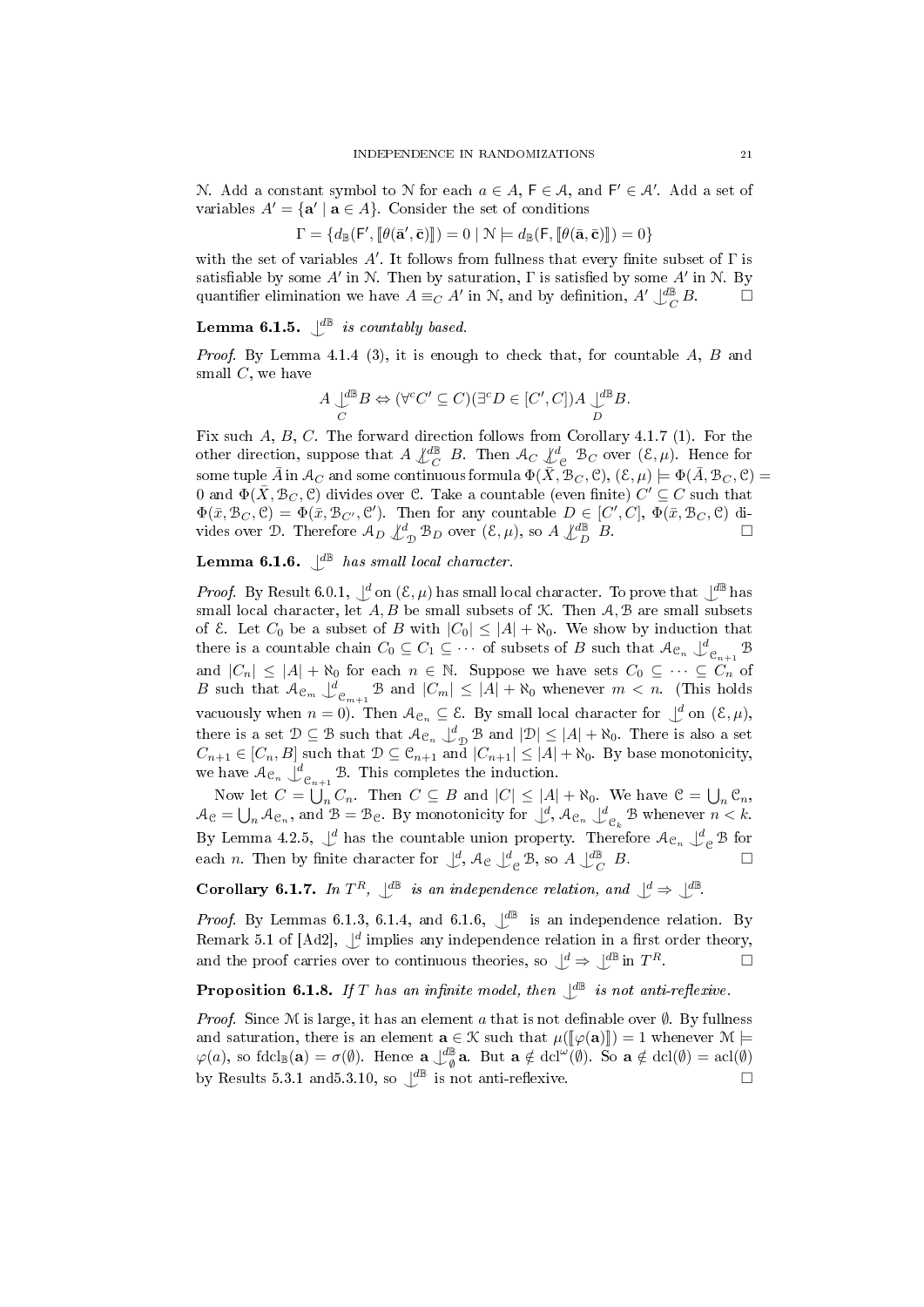#### 6.2. Algebraic Independence in the Event Sort.

Definition 6.2.1. For small  $A, B, C \subseteq \mathcal{K}$ , define

$$
A \underset{C}{\downarrow^{a\mathbb{B}}} B \Leftrightarrow \operatorname{acl}_{\mathbb{B}}(AC) \cap \operatorname{acl}_{\mathbb{B}}(BC) = \operatorname{acl}_{\mathbb{B}}(C).
$$

**Remark 6.2.2.**  $A \downarrow^{\alpha\mathbb{B}}_{C} B$  in  $\mathbb{N} \Leftrightarrow \mathcal{A}_{C} \downarrow^{\alpha}_{\mathbb{C}} \mathcal{B}_{C}$  in  $(\mathcal{E}, \mu)$ .

Lemma 6.2.3.  $\bigcup^{d\mathbb{B}} \Rightarrow \bigcup^{a\mathbb{B}}$ .

*Proof.* By Result 6.0.1, the theory of  $(\mathcal{E}, \mu)$  is stable, so  $\bigcup^d \Rightarrow \bigcup^a$  in  $(\mathcal{E}, \mu)$ . It follows at once that  $\mathcal{L}^{\mathbb{B}} \Rightarrow \mathcal{L}^{\mathbb{B}}$  in N.

**Proposition 6.2.4.** The relation  $\mathcal{L}^{\text{aB}}$  over N satisfies all the axioms for a countable independence relation except base monotonicity. It also has symmetry, the countable union property, and countably local character.

Proof. Symmetry, invariance, monotonicity, normality, countable character, and the countable union property are clear. The proof for transitivity is the same as in Proposition 6.1.3. Full existence, extension, and small local character follow from Lemmas 6.1.4, 6.1.6, and 6.2.3.

## 7. Pointwise Independence

# 7.1. The General Case.

**Definition 7.1.1.** If  $\bigcup_{i=1}^{n}$  is a ternary relation over M that has monotonicity, we let  $\bigcup^{\infty}$  be the unique countably based relation over N such that for all countable  $A, B, C,$ 

$$
A \bigcup_C^{I\omega} B \Leftrightarrow A(\omega) \bigcup_{C(\omega)}^{I} B(\omega) \text{ a.s.}
$$

The unique existence of  $\bigcup^{\mathcal{L}\omega}$  follows from Lemma 4.1.4 (2). We say that A is pointwise *I*-independent from *B* over *C* if  $A \bigcup_{C}^{L_{\omega}} B$ .

We will often use the notation  $\llbracket P \rrbracket$  for the set  $\{\omega \in \Omega \mid P(\omega)\}\$  when  $P(\omega)$  is a statement involving elements  $\omega$  of  $\Omega$ . Since  $(\Omega, \mathcal{F}, \mu)$  is a complete probability space,  $P(\omega)$  holds a.s if and only if  $\mu(\llbracket P \rrbracket) = 1$ . For instance, if  $\perp^I$  is a ternary<br>relation over M, then for all countable sets  $\Lambda$ ,  $B$ ,  $C \subset \mathcal{K}$ relation over M, then for all countable sets  $A, B, C \subseteq \mathcal{K}$ ,

$$
\llbracket A \bigcup_C^I B \rrbracket = \{ \omega \in \Omega : A(\omega) \bigcup_{C(\omega)}^I B(\omega) \},\
$$

and

$$
A \underset{C}{\bigcup^{I\omega}} B \Leftrightarrow \mu([\![A \underset{C}{\bigcup^{I}} B]\!]) = 1.
$$

**Corollary 7.1.2.** If  $\bigcup_{i=1}^{l}$  and  $\bigcup_{i=1}^{l}$  are ternary relations over M with monotonicity, and  $\bigcup^{I} \Rightarrow \bigcup^{J}$ , then  $\bigcup^{I\omega} \Rightarrow \bigcup^{J\omega}$ .

*Proof.* This follows from Lemma 4.1.4 (1).

**Definition 7.1.3.** A ternary relation  $\bigcup J$  over N will be called pointwise antireflexive if  $\mathbf{a} \bigcup_{C}^{J} \mathbf{a}$  implies  $\mathbf{a} \in \operatorname{acl}(\omega(C))$ .

Note that every anti-reflexive relation over  $N$  is pointwise anti-reflexive.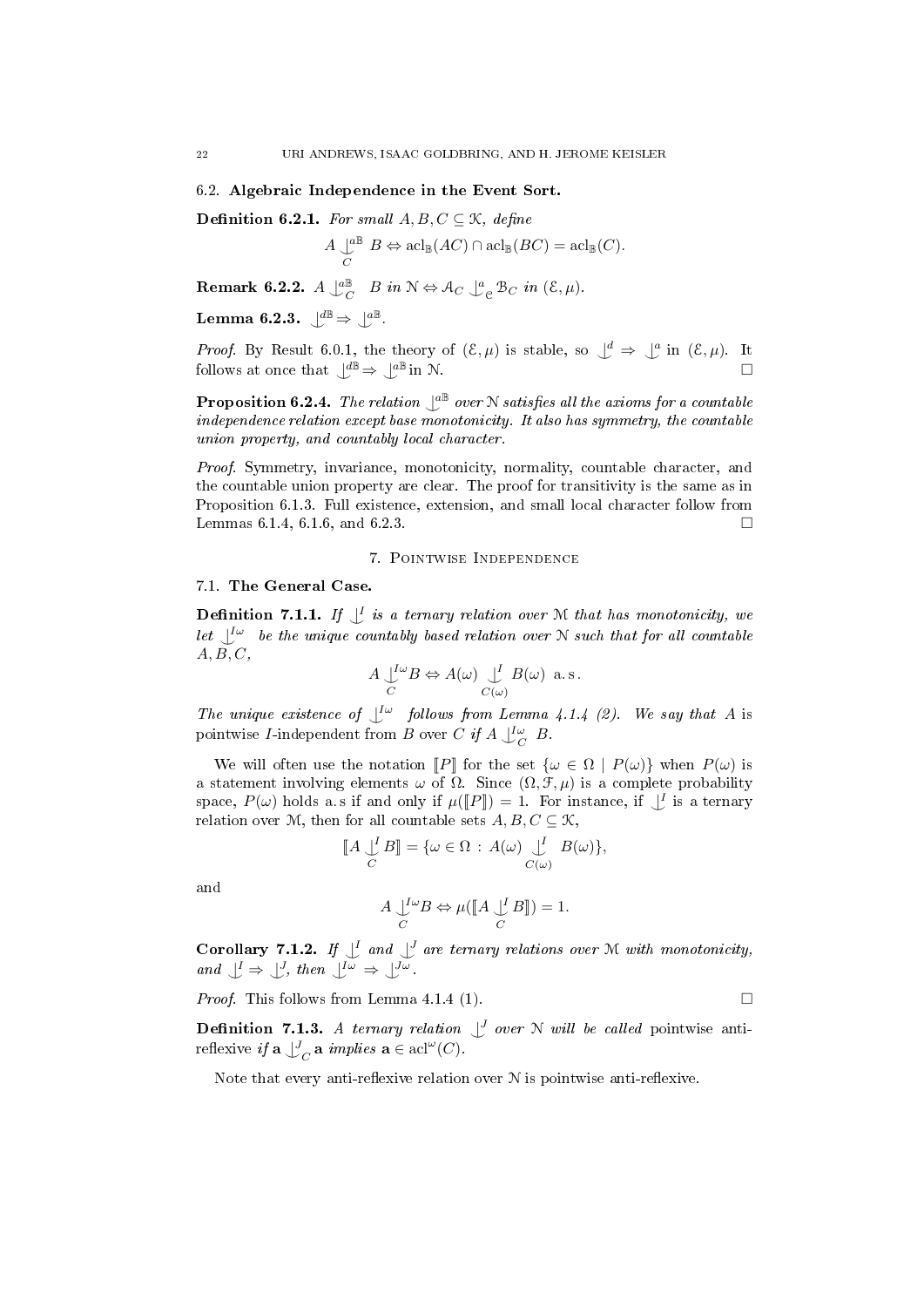**Proposition 7.1.4.** Suppose  $\bigcup_{i=1}^{n}$  is a ternary relation over M that has monotonicity.

- (1)  $\bigcup^{\mathcal{L}\omega}$  is countably based and has monotonicity and two-sided countable character.
- (2) If  $\bigcup_{i=1}^{J} = \bigcup_{i=1}^{J} c_i$ , then  $\bigcup_{i=1}^{J} \omega = \bigcup_{i=1}^{J} \omega_i$ .
- (3) If  $\bigcup$  has invariance, transitivity, normality, symmetry, or the countable union property, then  $\bigcup^{I\omega}$  has the same property. If  $\bigcup^{I}$  has normality, symmetry, and base monotonicity, then  $\bigcup^{\mathrm{I}\omega}$  has base monotonicity.
- (4) If  $\bigcup^{\mathcal{I}}$  is anti-reflexive, then  $\bigcup^{\mathcal{I}\omega}$  is pointwise anti-reflexive.

*Proof.* (1) By Definition 7.1.1,  $\bigcup_{\alpha}^{\infty}$  is countably based. It has monotonicity and two-sided countable character by Lemma 4.1.4 (3).

(2) This follows from the fact that  $\bigcup$  and  $\bigcup$  agree on countable sets.

(3) By (2), Proposition 4.1.5, and Remark 4.2.2, it suffices to show that if  $\perp$ has one of the listed properties for countable sets, then  $\bigcup^{\mathcal{L}\omega}$  has the same property for countable sets.

We prove the result for transitivity. The other proofs are similar but easier. Suppose  $\bigcup_{I}$  has transitivity for countable sets, and assume that  $A, B, C, D$  are countable and  $B\bigcup^{\infty}_{C} A, C\bigcup^{\infty}_{D} A$  and  $C \in [D, B]$ . We must prove  $B\bigcup^{\infty}_{D} A$ . We have  $\mu(\llbracket B \downarrow_C^I A \rrbracket) = 1$ ,  $\mu(\llbracket C \downarrow_D^I A \rrbracket) = 1$ , and  $\mu(\llbracket C \in [D, B] \rrbracket) = 1$ . Since  $\llbracket A \rrbracket$ has transitivity for countable sets,  $\mu([\![B \bigcup_{D}^{L} A]\!]) = 1$ . This shows that  $B \bigcup_{D}^{L} A$ .

(4) Suppose  $\bigcup_{i=1}^{L}$  is anti-reflexive and  $\mathbf{a} \bigcup_{i=1}^{L} \mathbf{a}$ . Then  $\mathbf{a} \bigcup_{i=1}^{L} \mathbf{a}$  for some countable  $D \subseteq C$ , so  $a(\omega) \bigcup_{D(\omega)}^I a(\omega)$  a.s, and hence  $\mathbf{a} \in \operatorname{acl}^\omega(D) \subseteq \operatorname{acl}^\omega$  $(C)$ 

To sum up, we have:

**Corollary 7.1.5.** If  $\bigcup$  satisfies the basic axioms for an independence relation over  $\mathcal M$  , then  $\bigcup^{\mathcal L \omega}$  over  $\mathcal N$  also satisfies these axioms.

**Proposition 7.1.6.** Suppose  $\bigcup_{i=1}^{n}$  is a ternary relation over M that is countably based and has finite character and the countable union property. Then  $\bigcup^{\text{L}\omega}$  has finite character.

*Proof.* Suppose  $A' \rightharpoonup_C^{\mathcal{I}\omega} B$  for all finite  $A' \subseteq A$ . Let  $A_0 \subseteq A, B_0 \subseteq B, C_0 \subseteq C$  be countable. We must find a countable  $D \in [C_0, C]$  such that  $A_0 \bigcup_{D}^{L_{\omega}} B_0$ . We may write  $A_0 = \bigcup_n E_n$  where  $E_0 \subseteq E_1 \subseteq \cdots$  and each  $E_n$  is finite. Then  $E_n \bigcup_{C}^{\infty} B$  for each n.

Since  $\bigcup^{\infty}$  is countably based, there are countable sets  $\langle D_n \rangle_{n \in \mathbb{N}}$  such that for each  $n, D_n \in [C_0, C], D_n \subseteq D_{n+1}$ , and  $E_n \downarrow_{D_n}^{L_\omega} B_0$ , and hence  $E_n \downarrow_{D_n}^{L} B_0$  a.s. Let  $D = \bigcup_n D_n$ . Since  $\bigcup_i$  has the countable union property, for each n we have  $E_n \downarrow_D^I B_0$  a.s. Since  $\downarrow^I$  has finite character,  $A_0 \downarrow_D^I B_0$  a.s., so  $A_0 \downarrow_D^I \omega_B$   $B_0$ .

# 7.2. Measurable Ternary Relations.

**Definition 7.2.1.** We say that a ternary relation  $\bigcup_{i=1}^{n}$  over the big model M of T is measurable if  $\llbracket A \bigcup_{C}^{I} B \rrbracket \in \mathcal{F}$  for all countable  $A, B, C \subseteq \mathcal{K}$ .

We will sometimes use measurability without explicit mention in the following way: if  $\bigcup_{C}$  is measurable, A, B, C are countable, and A  $\bigcup_{C}^{I} B$ , then  $\mu(\llbracket A \bigcup_{C}^{I} B \rrbracket) =$ r for some  $r < 1$ .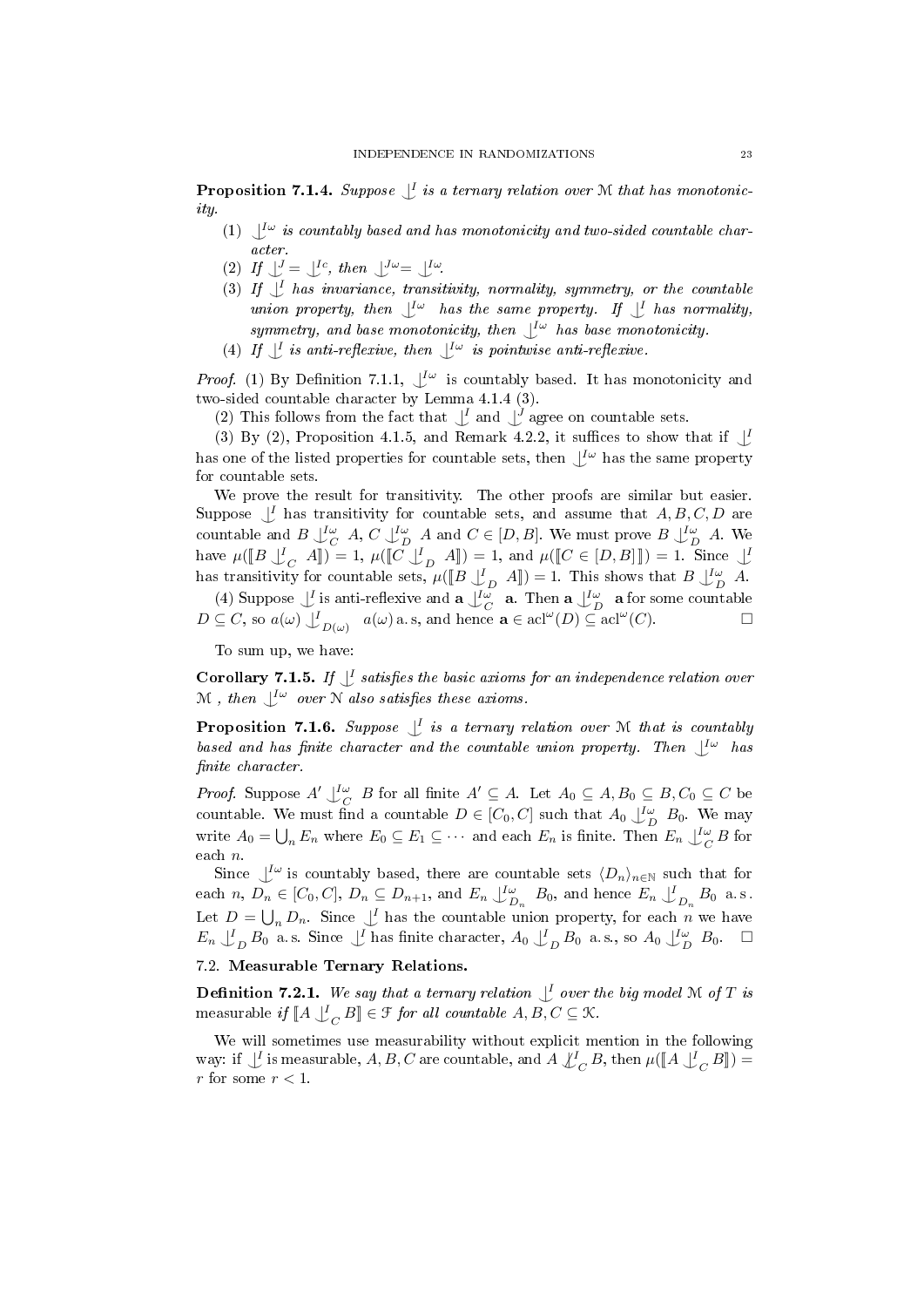In Lemma 7.2.3 below, we will give a useful sufficient condition for measurability.  $L_{\omega_1\omega_1}$  is the infinitary logic that contains first order logic and is closed under finite or countable conjunctions and disjunctions, negations, and finite or countable existential and universal quantifiers. An  $L_{\omega_1\omega_1}$  formula is said to be *conjunctive* if it is equivalent to a formula that is built from first order formulas using only finite or countable conjunctions, finite or countable quantifiers, and finite disjunctions. By a *Borel-conjunctive* formula we mean an  $L_{\omega_1\omega_1}$  formula that is built from conjunctive formulas using only negations and finite and countable conjunctions and disjunctions.

The following result is a consequence of Theorem 2.3 in [Ke2]. It depends on the fact that  $M$  is  $\aleph_1$ -saturated.

**Result 7.2.2.** For every countable set X of variables and conjunctive  $L_{\omega_1\omega_1}$ . formula  $\theta(X)$  there is a countable set  $\mathcal{A}(\theta)$  of first order formulas (the set of finite approximations of  $\theta$ ) such that

$$
\mathcal{M} \models (\forall X) \left[\theta(X) \leftrightarrow \bigwedge \left\{\psi(X) \colon \psi \in \mathcal{A}(\theta)\right\}\right].
$$

We say that  $\bigcup_{i=1}^{I}$  is definable by an  $L_{\omega_1\omega_1}$  formula  $\varphi(X, Y, Z)$  in M with countable sets of variables  $X, Y, Z$  if for all countable sets  $A, B, C$  indexed by  $(X, Y, Z)$  in M, we have

$$
A \bigcup_C^I B \Leftrightarrow \mathcal{M} \models \varphi(A, B, C).
$$

**Lemma 7.2.3.** Suppose  $\bigcup_{i=1}^{n}$  is definable by a Borel-conjunctive formula  $\varphi$  in M. Then  $\bigcup_{\alpha} I$  is measurable, and for all countable sets  $A, B, C \subseteq \mathcal{K}$ , the reduction of  $\llbracket A \bigcup_C B \rrbracket$  belongs to dcl $\mathbb{B}(ABC)$ .

*Proof.* By Result 7.2.2, for every conjunctive formula  $\theta(X, Y, Z)$  and all countable sets  $A, B, C \subseteq \mathcal{K}$  we have

$$
[\![\theta(A,B,C)]\!]=\bigcap\{\llbracket\psi(A,B,C)\rrbracket\colon\psi\in\mathcal{A}(\theta)\}.
$$

By definition,  $[\psi(A, B, C)] \in \mathcal{F}$  for every first order formula  $\psi$ . Since  $\mathcal{F}$  is a  $\sigma$ algebra, it follows that  $\llbracket \theta[A, B, C] \rrbracket \in \mathcal{F}$  for every conjunctive formula  $\theta$ . Since  $\varphi$  is Borel-conjunctive, we have

$$
\llbracket A \bigcup_C^I B \rrbracket = \llbracket \varphi(A, B, C) \rrbracket \in \mathcal{F}.
$$

Because the reduction of  $[\![\psi(A, B, C)]\!]$  belongs to fdcl<sub>B</sub>(ABC) for each first order formula  $\psi$ , and  $\mu$  is  $\sigma$ -additive, we see from Result 5.3.4 that the reduction of  $\llbracket \varphi(A, B, C) \rrbracket$  belongs to dcl $\llbracket (ABC)$ .

**Theorem 7.2.4.** For every complete theory  $T$ , each of the relations

$$
\bigcup_{i=1}^{a} A_{i}, \qquad \bigcup_{i=1}^{b} A_{i}, \qquad \bigcup_{i=1}^{e} A_{i}
$$

is definable by a Borel-conjunctive formula and hence is measurable over  $M$ .

*Proof.*  $\int_a^a$  is defined by the Borel-conjunctive formula

$$
\neg \bigvee_i \bigvee_j (\exists u)[\varphi_i(u, X, Z) \land \psi_j(u, Y, Z) \land \bigwedge_k \neg \chi_k(u, Z)],
$$

where  $\varphi_i(u, X, Z), \psi_i(u, Y, Z), \chi_k(u, Z)$  list all algebraical formulas with the indicated variables.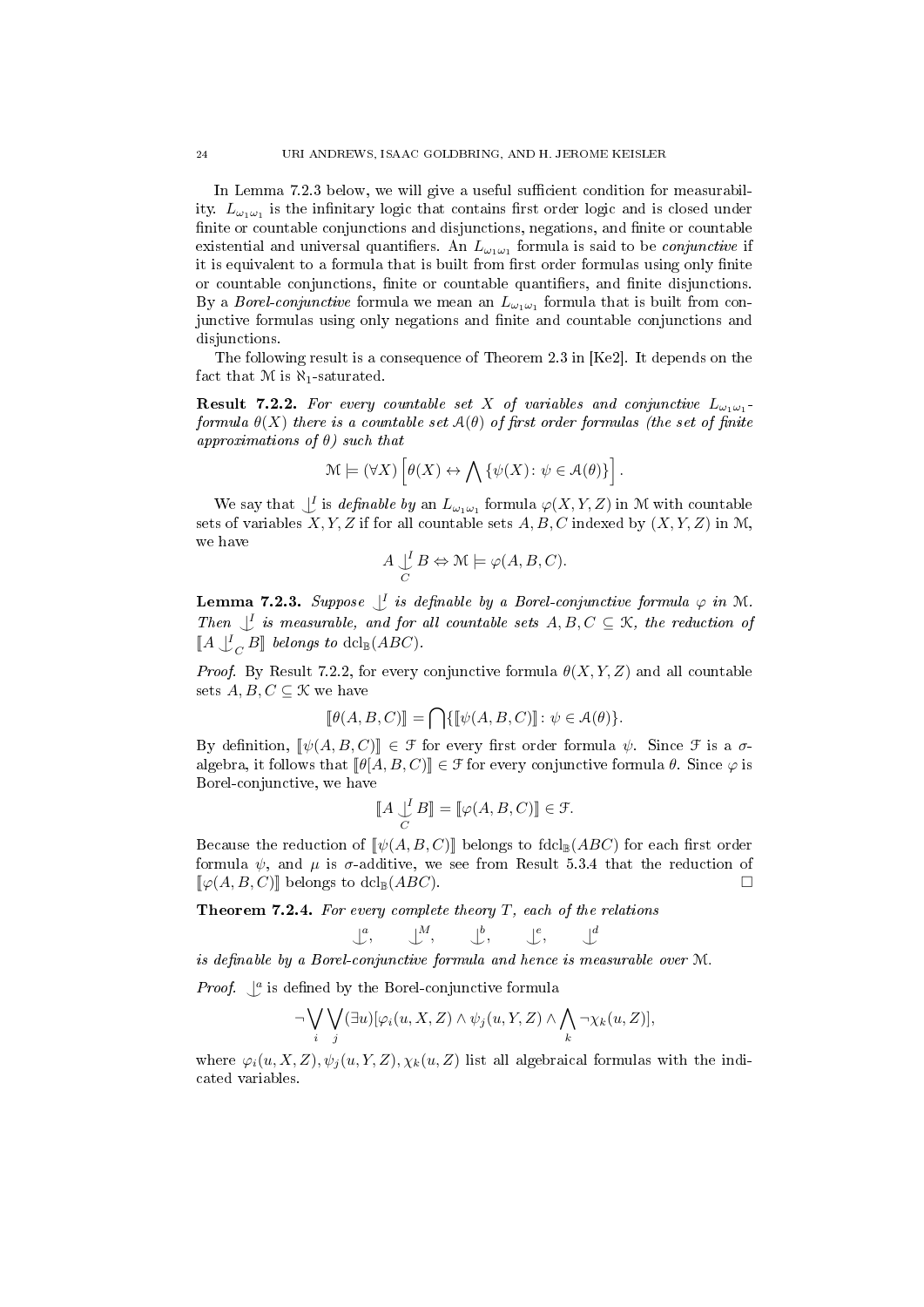$\bigcup_{i=1}^{M}$ . Let  $\vec{v}_n$  denote the *n*-tuple of variables  $\langle v_1, \ldots, v_n \rangle$ . Let  $\eta_i(u, Y, Z)$  enumerate all algebraical formulas over Y, Z. Let  $\varphi_i^n(u, \vec{v}_n, X, Y, Z)$  enumerate all formulas of the following form:

$$
\bigwedge_{j=1}^n \eta_{i_j}(v_j, Y, Z) \wedge \psi(u, \vec{v}_n, X, Z) \wedge \chi(u, \vec{v}_n, Y, Z),
$$

where  $\psi$  and  $\chi$  are also algebraical formulas; here *n* is allowed to vary. Let  $\theta_k^n(u, \vec{v}_n, Z)$  enumerate all algebraical formulas over  $\vec{v}_n, Z$ . Then  $\bigcup^M$  is defined by the Borel-conjunctive formula

$$
\neg \bigvee_n \bigvee_i (\exists u)(\exists \vec{v}_n) \left[ \varphi_i^n(u, \vec{v}_n, X, Y, Z) \wedge \bigwedge_k \neg \theta_k^n(u, \vec{v}_n, Z) \right].
$$

 $\bigcup^b$  is defined by the Borel-conjunctive formula

$$
\bigwedge_i \bigwedge_{\bar{x} \in X^{<\mathbb{N}}} \bigwedge_{\bar{y} \in Y^{<\mathbb{N}}} \bigwedge_{\bar{z} \in Z^{<\mathbb{N}}} \bigvee_{\bar{u} \in Z^{<\mathbb{N}}} [\varphi_i(\bar{x}, \bar{y}, \bar{z}) \Rightarrow \varphi_i(\bar{x}, \bar{u}, \bar{z})]
$$

where  $\varphi_i(\bar{x}, \bar{y}, \bar{z})$  lists all formulas in [L].

 $\mathcal{L}^e$  is defined by the Borel-conjunctive formula

$$
\bigwedge_{u\in X}\bigwedge_{i}\bigwedge_{\bar{x}\in X^{<\mathbb{N}}}\bigwedge_{\bar{y}\in Y^{<\mathbb{N}}}\bigwedge_{\bar{z}\in Z^{<\mathbb{N}}}\bigvee_{j}\bigvee_{\bar{v}\in Z^{<\mathbb{N}}}[\varphi_i(u,\bar{x},\bar{y},\bar{z})\Rightarrow\psi_j(u,\bar{x},\bar{v})]
$$

where  $\varphi_i(u, \bar{x}, \bar{y}, \bar{z})$  and  $\psi_j(u, \bar{x}, \bar{z})$  list all algebraical formulas with the indicated variables.

 $\bigcup^{d}$ : Let  $\varphi(\vec{x}, \vec{y}, Z)$  be a first order formula, where  $\vec{x}, \vec{y}$  are tuples of variables, and Z is a countable set of variables. For each tuple  $\vec{b}$  and countable set C in  $\mathcal{M}, \varphi(\vec{x}, \vec{b}, C)$  divides over C if and only if  $(\mathcal{M}, \vec{b}, C)$  satisfies the following Borelconjunctive formula div $_{\varphi}(\vec{y}, Z)$ :

$$
\bigvee_{k} (\exists \vec{u}^{0} \exists \vec{u}^{1} \dots) \left[ IND \wedge \vec{u}^{0} \equiv_{Z} \vec{y} \wedge \bigwedge_{I \subset \mathbb{N}, |I| = k} \neg (\exists \vec{x}) \bigwedge_{i \in I} \varphi(\vec{x}, \vec{u}^{i}, Z) \right],
$$

where  $|\vec{u}^j| = |\vec{y}|$  for each j, and IND is the conjunctive formula that says that the sequence  $(\vec{u}^0, \vec{u}^1, \ldots)$  is indiscernible over Z. Therefore  $\bigcup^d$  is defined by the Borel-conjunctive formula

$$
\neg \bigvee_{\vec{x} \in X^{<\mathbb{N}}} \bigvee_{\vec{y} \in Y^{<\mathbb{N}}} \bigvee_{\varphi} (\varphi(\vec{x}, \vec{y}, Z) \wedge \text{div}_{\varphi}(\vec{y}, Z)).
$$

Note that if T has the exchange property, then by Theorem 3.2.3 (1),  $\mathcal{L}^{\mathbf{b}} = \mathcal{L}^{\mathbf{c}}$ in models of T, so by Theorem 7.2.4,  $\bigcup^b$  is measurable over M.

7.3. Pointwise Dividing and Stability. We will establish a relationship between dividing and pointwise dividing in the randomization of a stable theory. Consider the relation  $\underline{\bigcup}^{d\wedge} = \underline{\bigcup}^{d\omega} \wedge \underline{\bigcup}^{dB}$ . Proposition 7.3.3 will show that when T is stable,  $\bigcup_{\alpha} d^{\wedge}$  is an independence relation in  $T^R$ . Moreover,  $\bigcup_{\alpha} d^{\wedge} = \bigcup_{\alpha} d$  in  $T^R$  if and only if T has  $acl = dcl$ .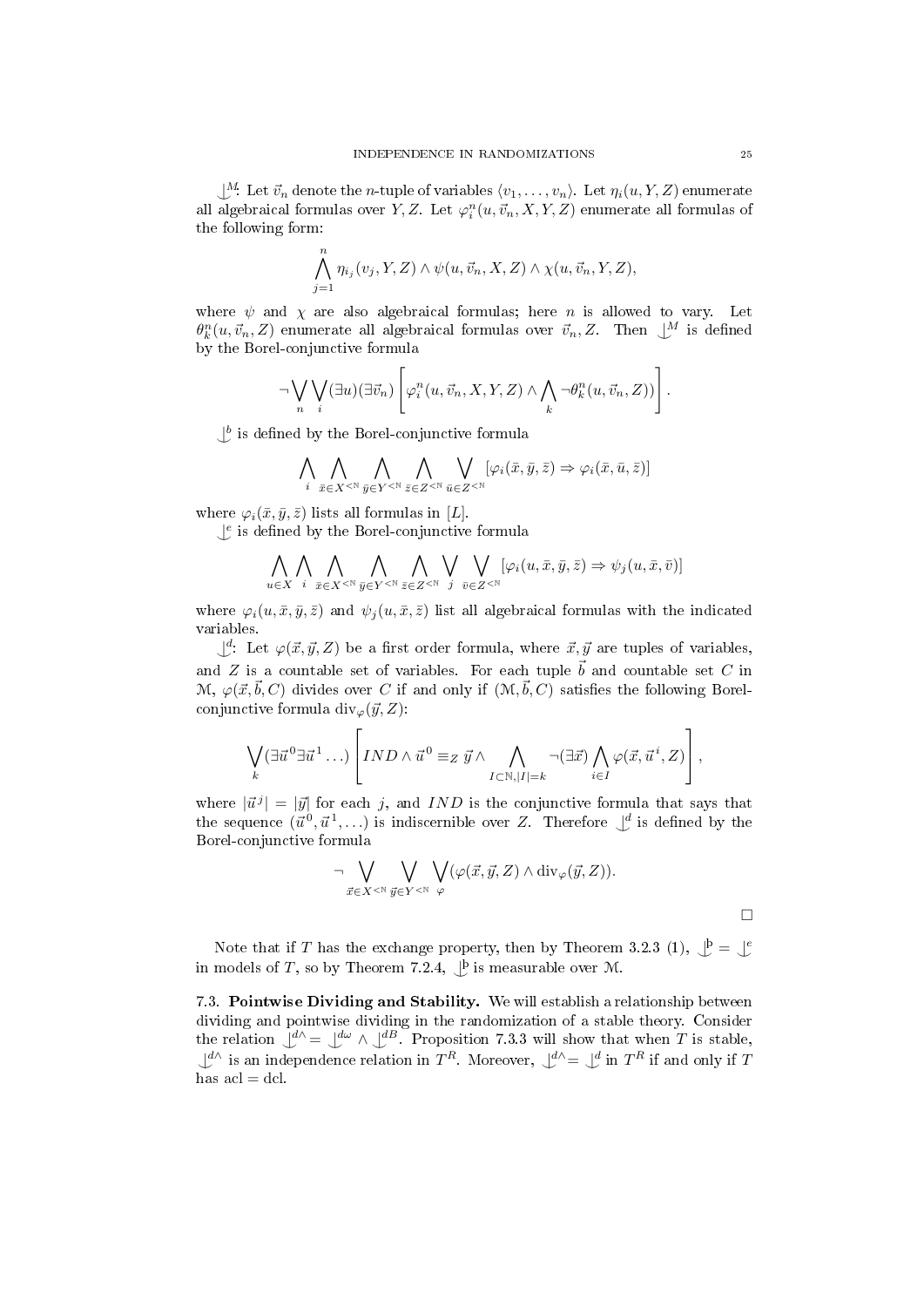**Lemma 7.3.1.** Suppose  $A, B, C \subseteq \mathcal{K}$  are countable and  $A \bigcup_{C}^{d} B$  in  $\mathcal{N}$ . Then  $A \downarrow_{C}^{d\omega} B$ .

Proof. We will use the notation from the proof of Theorem 7.2.4. Suppose that  $A \nsubseteq^{\text{d}\omega}$  B. Then the set  $\mathsf{E} = [A \downarrow^{\text{d}}_{C} B]$  belongs to F, and  $\mu(\mathsf{E}) < 1$ . Hence there are a first-order formula  $\varphi(\vec{x},\vec{y},Z)$ , and tuples  $\vec{a} \in A^{<\mathbb{N}}, \vec{b} \in B^{<\mathbb{N}}$  such that

$$
\mu([\![\varphi(\vec{a}, \vec{b}, C) \wedge \text{div}_{\varphi}(\vec{b}, C)]\!]) > 0.
$$

For each  $k \in \mathbb{N}$ , let  $\text{div}_{\varphi}^k(\vec{y}, Z)$  be the part of  $\text{div}_{\varphi}(\vec{y}, Z)$  after the initial  $\bigvee_k$ . Then  $\text{div}_{\varphi}^k(\vec{y}, Z)$  is a conjunctive formula,  $[\text{div}_{\varphi}^k(\vec{b}, C)] \in \mathcal{F}$ , and  $[\text{div}_{\varphi}(\vec{b}, C)] =$  $\bigcup_k \llbracket \text{div}_{\varphi}^k(\vec{b}, C) \rrbracket$ , so we may find a  $k \in \mathbb{N}$  such that

$$
r := \mu([\![\varphi(\vec{a}, \vec{b}, C) \wedge \text{div}^k_{\varphi}(\vec{b}, C)]\!]) > 0.
$$

By Result 7.2.2, there is a countable set  $\{\theta_m(\vec{y}, Z): m \in \mathbb{N}\}\$  of first order formulas closed under finite conjunction such that

$$
\mathcal{M} \models (\forall \vec{y}, Z) \left[\mathrm{div}^k_\varphi(\vec{y}, Z) \leftrightarrow \bigwedge_m \theta_m(\vec{y}, Z)\right].
$$

Therefore

$$
[\![\mathop{\mathrm{div}}\nolimits^{k}_{\varphi}(\vec{b},C)]\!]=\bigcap_{m}[\![\theta_{m}(\vec{b},C)]\!],
$$

so there exist  $m(k) \in \mathbb{N}$  such that

$$
\mu([\![\theta_{m(k)}(\vec{b},C)\wedge \neg \operatorname{div}^k_{\varphi}(\vec{b},C)]\!]) \leq r/2.
$$

Now let  $\Phi(\vec{x}, \vec{b}, C)$  be the continuous formula

$$
r - \mu([\![\varphi(\vec{x}, \vec{b}, C) \wedge \theta_{m(k)}(\vec{b}, C)]\!]).
$$

We have

$$
\mu([\![\varphi(\vec{a}, \vec{b}, C) \wedge \theta_{m(k)}(\vec{b}, C)]\!]) \geq r,
$$

so  $\Phi(\vec{\mathbf{a}}, \vec{\mathbf{b}}, C) = 0.$ 

*Claim.*  $\Phi(\vec{x}, \vec{b}, C)$  divides over C in N.

Proof of Claim: Using Ramsey's theorem and the fact that M is saturated, one can show that for each  $\omega \in [\![\text{div}^k_{\varphi}(\vec{b}, C)]\!]$ , there is a sequence  $\langle \vec{b'}_i \rangle_{i \in \mathbb{N}}$  in M such that:

- (a)  $\langle \vec{b'}_i \rangle_{i \in \mathbb{N}}$  is  $C(\omega)$ -indiscernible,
- (b)  $\vec{b'}_0 \equiv_{C(\omega)} \vec{b}(\omega)$ , and
- (c)  $\mathcal{M} \models \neg (\exists \vec{x}) \bigwedge_{i \leq k} \varphi(\vec{x}, \vec{b'}_i, C(\omega)).$

By  $\omega_1$ -saturation for N and fullness, there is a sequence  $\langle \vec{b}''_i \rangle_{i \in \mathbb{N}}$  in K such that for all  $\omega \in [\text{div}_{\varphi}^k(\vec{b}, C)]$ , conditions (a)–(c) above hold when  $\vec{b}'_i = \vec{b}''_i(\omega)$ . By Result 5.1.7, for each  $i \in \mathbb{N}$  there is a  $\vec{b}_i$  that agrees with  $\vec{b}'_i$  on  $[\n\vec{dv}^k_{\varphi}(\vec{b}, C)]$ , and agrees with  $\vec{b}$  elsewhere. Then  $\langle \vec{b}_i \rangle_{i \in \mathbb{N}}$  is C-indiscernible, and  $\vec{b_0} \equiv_C \vec{b}$  in N. Consider a tuple  $\vec{\mathbf{d}} \in \mathcal{K}^{|\vec{x}|}$ , and for each  $i \in \mathbb{N}$  let

$$
\mathsf{D}_i = [\![\varphi(\vec{d}, \vec{b}_i, C) \wedge \text{div}^k_{\varphi}(\vec{b}, C)]\!].
$$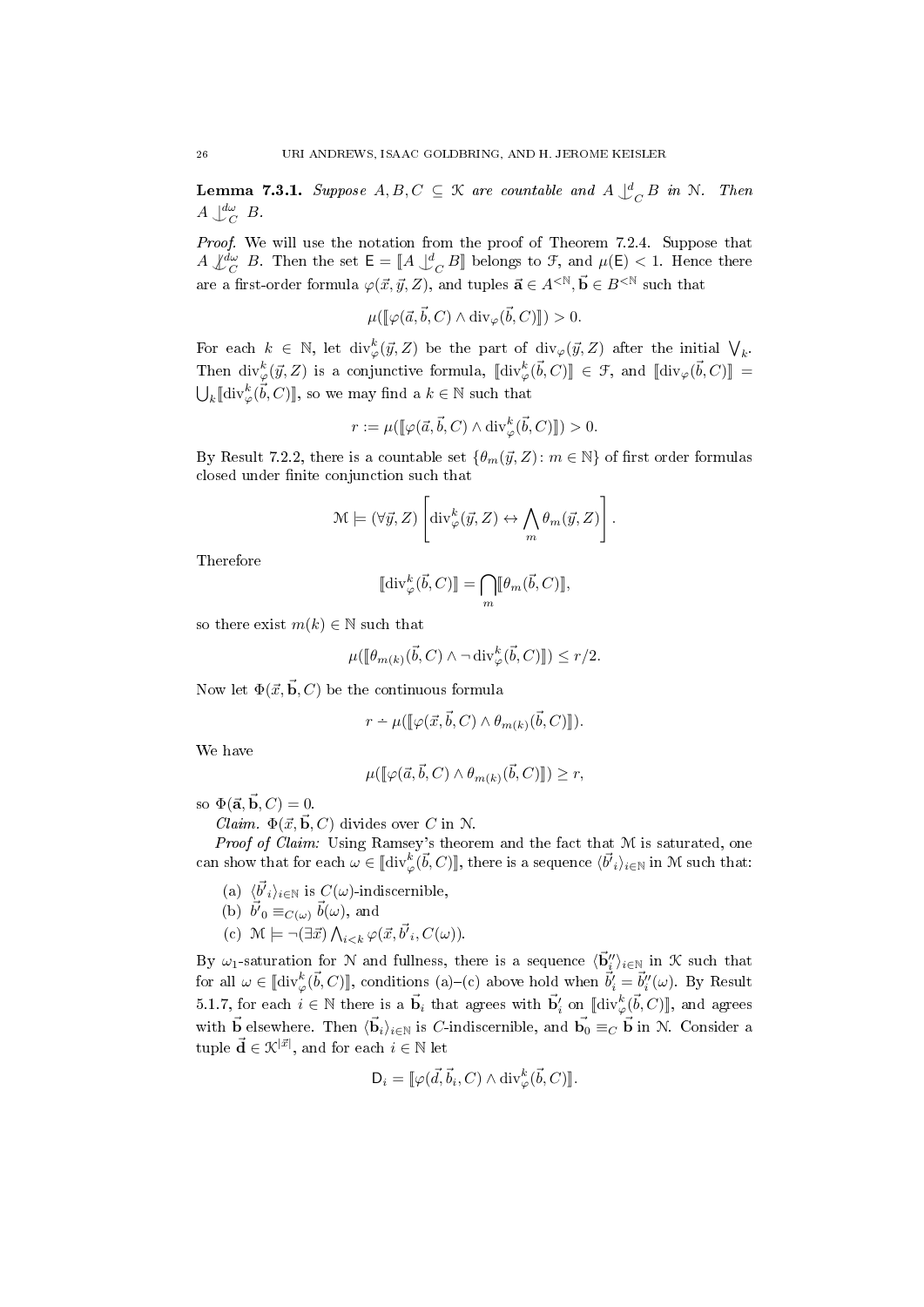By conditions (a) and (c) above, for all distinct elements  $i_1, \ldots, i_k$  of N, we have  $\mu(\bigcap_{j=1}^k \mathsf{D}_{i_j}) = 0.$  Therefore, by Lemma 7.5 of [EG], there exists  $i \in \mathbb{N}$  such that  $\mu(\mathsf{D}_i) < r/2$ . By (a) and (b) above,  $[\mathbf{div}_{\varphi}^k(\vec{b}, C)] = [\mathbf{div}_{\varphi}^k(\vec{b}_i, C)]$ , so

$$
\mathsf{D}_i = [\![\varphi(\vec{d}, \vec{b}_i, C) \wedge \text{div}^k_{\varphi}(\vec{b}_i, C)]\!].
$$

Hence

$$
\mu([\![\varphi(\vec{d}, \vec{b}_i, C) \wedge \theta_{m(k)}(\vec{b}_i, C)]\!]) \le
$$
  

$$
\mu(\mathsf{D}_i) + \mu([\![(\theta_{m(k)}(\vec{b}_i, C) \wedge \neg \operatorname{div}^k_{\varphi}(\vec{b}_i, C)]\!]) < r/2 + r/2 = r,
$$

and thus  $\Phi(\vec{\mathbf{d}}, \vec{\mathbf{b}}_i, C) > 0$ . This proves the Claim.

It follows that  $\vec{a} \nightharpoonup^d_C \vec{b}$  in N, so by monotonicity,  $A \nightharpoonup^d_C B$  in N.

**Result 7.3.2.** ([BK], Theorem 5.13.) If T is stable, then  $T^R$  is stable.

**Proposition 7.3.3.** Suppose that T is stable, and let  $\mathcal{L}^{\Lambda} = \mathcal{L}^{\mathcal{L}} \wedge \mathcal{L}^{\mathcal{L}}$  on N. Then on N we have:

- (1)  $\bigcup_{i=1}^{d} K$  is countably based.
- $(2)$   $\bigcup^{d} \Rightarrow \bigcup^{d} \wedge$ .
- (3)  $\bigcup_{\alpha}^{d} \wedge$  and  $\bigcup_{\alpha}^{d} \omega$  are independence relations with small local character.
- (4)  $\bigcup^{\mathcal{d}} \bigcup^{\mathcal{d}}$  in  $T^R$  if and only if T has acl = dcl.

Proof. By Proposition 4.1.10, Lemma 4.2.5, and Results 7.3.2 and 2.3.4, over both M and N,  $\bigcup^d$  is a strict countably based independence relation that has the countable union property, stationarity, and small local character.

(1):  $\int d\omega$  and  $\int d\mathbb{B}$  are each countably based and have the countable union property by Proposition 4.1.10 and Lemmas 6.1.3, 6.1.5, and 4.2.5. Then  $\bigcup^{d}$  is countably based by Proposition 4.2.3.

(2): By Lemmas 4.1.4 (1) and 7.3.1 and the fact that  $\mathcal{A}$  on N is countably based, we have  $\bigcup^d \Rightarrow \bigcup^{d\omega}$  on N. By Corollary 6.1.7,  $\bigcup^d \Rightarrow \bigcup^{d\mathbb{B}}$ .

(3): By (2) above, Corollary 7.1.5, Proposition 4.2.4, and Remark 2.2.9,  $\bigcup_{\omega}^{\infty}$  is an independence relation with small local character. By Lemma 6.1.6, Corollary 6.1.7, and Remark 2.2.9,  $\mathcal{L}^{\text{dB}}$  is also an independence relation with small local character. It then follows easily that  $\mathcal{L}^{\Lambda}$  satisfies the basic axioms and finite character. By (2) above and Remark 2.2.9 again,  $\bigcup^{d}$  also satisfies extension and small local character.

(4): First assume that T does not have acl = dcl. Take a finite set C and an element a in M such that  $a \in \text{acl}(C) \cdot \text{Let } x \mapsto \tilde{x}$  be the mapping introduced in Lemma 5.4.2. Then in N we have  $\tilde{a} \downarrow^{\text{d}\omega}_{\tilde{C}} \tilde{a} \wedge \tilde{a} \downarrow^{\text{d}\mathbb{B}}_{\tilde{C}} \tilde{a}$  but  $\tilde{a} \notin \text{dcl}(\tilde{C}) = \text{acl}(\tilde{C}),$ Thus  $\tilde{a} \perp^d_{\tilde{C}} \tilde{a}$  but  $\tilde{a} \perp^d_{\tilde{C}} \tilde{a}$ , and  $\perp^d \perp^d_{\tilde{C}} \perp^d_{\tilde{C}} \ln T^R$ .

Now assume that T has acl = dcl. We show that  $\bigcup^{d}$  satisfies stationarity and is anti-reflexive. It will then follow from Result 2.3.4 that  $\bigcup^{d} \Lambda = \bigcup^{d}$  in  $T^R$ .

Let  $\mathbf{a} \perp_{C}^{d\wedge} \mathbf{a}$ . Since  $\perp^{d} \Rightarrow \perp^{a}$  in M, we have  $\perp^{d\omega} \Rightarrow \perp^{a\omega}$ , so  $\mathbf{a} \perp_{C}^{a\omega}$  a and  $\mathbf{a} \in \operatorname{acl}(\omega) = \operatorname{dcl}(\omega)$ . Also,  $\downarrow^{\text{dB}} \Rightarrow \downarrow^{\text{dB}}$ , and thus  $\mathbf{a} \downarrow^{\text{dB}}_{C}$  a and  $\operatorname{fdcl}_{\mathbb{B}}(\mathbf{a}C) \subseteq$  $\text{acl}_{\mathbb{B}}(\mathbf{a}C) \subseteq \text{acl}_{\mathbb{B}}(C)$ . By Result 5.3.1,  $\text{acl}_{\mathbb{B}}(C) = \text{dcl}_{\mathbb{B}}(C)$ . Therefore by Result 5.3.10,  $\mathbf{a} \in \text{dcl}(C) = \text{acl}(C)$ , so  $\bigcup^{d}$  is anti-reflexive.

To prove that  $\bigcup^{\mathcal{d}}$  has stationarity, suppose that in N, C is algebraically closed,  $\bar{a} \equiv_C \bar{g}, \bar{a} \bigcup_{C}^{d} E$ C, and  $\bar{g} \bigcup_{C}^{d} BC$ . We must prove that  $\bar{a} \equiv_{CB} \bar{g}$ . By using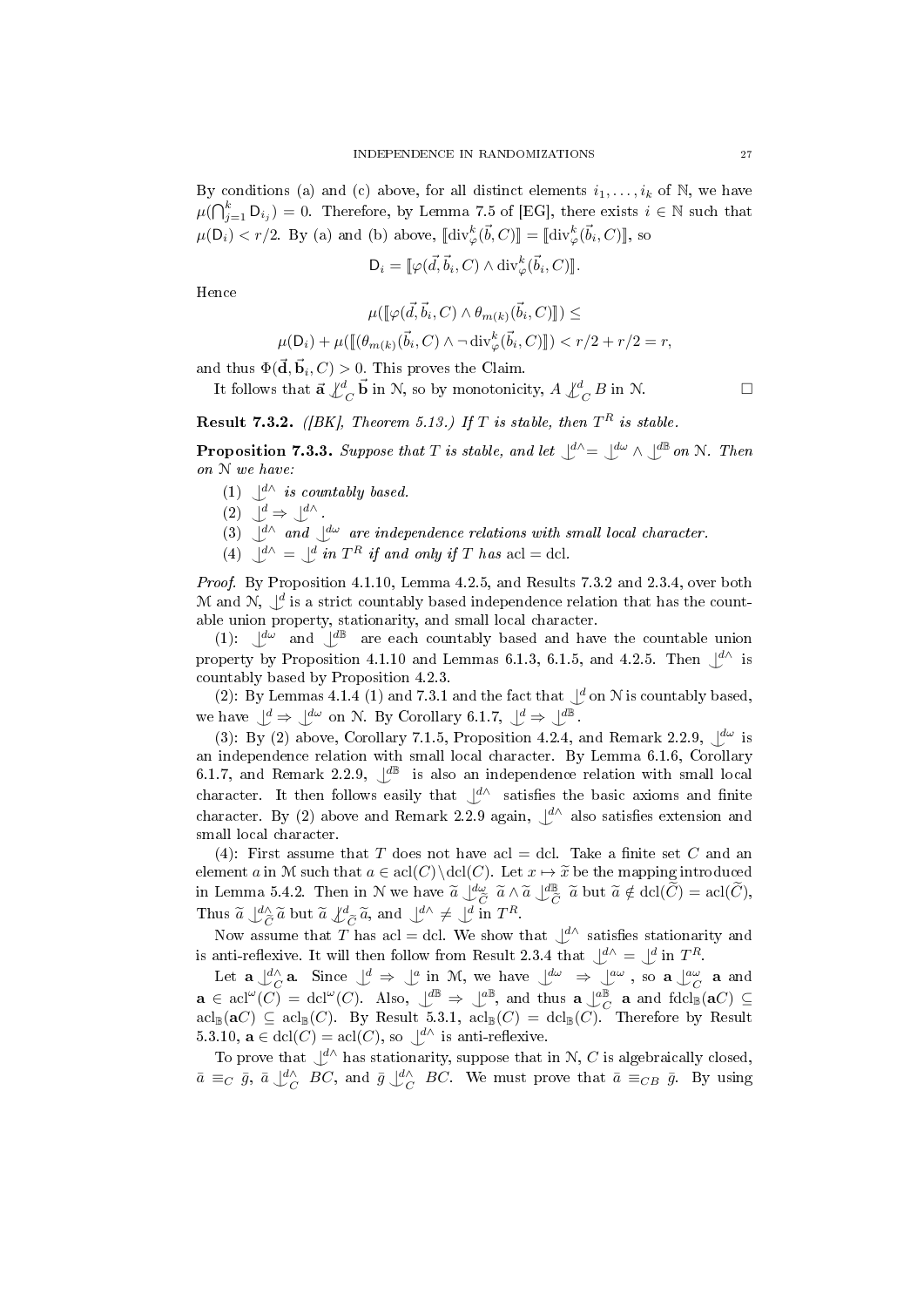characteristic functions of events, we may assume that  $\bar{a}, \bar{g}, B$ , and C have sort K. It is enough to show that for each first order formula  $\varphi(\bar{x}, \bar{y}, \bar{z})$  and all tuples  $\bar{b}$  in B and  $\bar{c}$  in C we have  $[\varphi(\bar{a}, \bar{b}, \bar{c})] \doteq [ \varphi(\bar{g}, \bar{b}, \bar{c}) ]$ .<br>We have  $\bar{a}$ ,  $\frac{d\omega}{b}$ , and  $\bar{a}$ ,  $\frac{d\omega}{b}$ ,  $\bar{b}$ , it follows by

We have  $\bar{a} \perp^{\text{d}\omega}_{C} \bar{b}$ , and  $\bar{g} \perp^{\text{d}\omega}_{C} \bar{b}$ . It follows by induction that there is an increasing chain  $\bar{c} \subseteq C_0 \subseteq C_1 \subseteq \cdots$  of countable subsets of C such that for each  $n, C_n =$  $\text{fdcl}(C_n)$ ,  $\bar{a} \downarrow^{\text{d}\omega}_{C_n} \bar{b}$  when n is even, and  $\bar{g} \downarrow^{\text{d}\omega}_{C_n} \bar{b}$  when n is odd. Let  $D = \bigcup_n C_n$ . Then  $\bar{c} \subseteq D \subseteq C$ , D is countable, and  $D = \text{fdcl}(D)$ . By (1) above,  $\bigcup^{d\omega}$  has the countable union property, so  $\bar{a} \perp_D^{\ell \omega} \bar{b}$  and  $\bar{g} \perp_D^{\ell \omega} \bar{b}$ . By symmetry and normality,  $\bar{a}\, \downarrow_D^d\, \bar{b}D$  and  $\bar{g}\, \downarrow_D^d\, \bar{b}D.$  Since  $\bar{D}$  is countable, we have

$$
\mu([\bar{a} \bigcup_{D}^d \bar{b}D]) = \mu([\bar{g} \bigcup_{D}^d \bar{b}D]) = \mu([\bar{a} \equiv_D \bar{g}]) = 1.
$$

Because T has acl = dcl and  $D = \text{fdcl}(D)$ , we have  $\mu(\llbracket D = \text{acl}(D) \rrbracket) = 1$ . Then Secaluse 1 has def = def and  $B = \text{Act}(B)$ , we have  $\mu(\llbracket B = \text{act}(D) \rrbracket) = 1$ . Therefore  $[\varphi(\bar{a}, \bar{b}, \bar{c})] \doteq [\varphi(\bar{g}, \bar{b}, \bar{c})]$ , as required as required.  $\square$ 

7.4. Pointwise Blanketing Independence. In  $N$ , we say that  $C$  blankets  $A$  in *B* if  $A \bigcup_{C}^{b\omega} B$ .

**Corollary 7.4.1.** The relation  $\bigcup^{\text{bw}}$  over N has invariance, monotonicity, and normality.

*Proof.* This is an immediate consequence of Lemma 3.1.2.  $\Box$ 

Remark 7.4.2. The following facts are left as exercises for the reader. They will not be used in this paper.

- (1) The relation  $\bigcup_{i=1}^b$  has the countable union property, and is countably based.
- (2) The relation  $\bigcup^{\text{bw}}$  has finite character and the countable union property, (Hint: For finite character, use Proposition  $7.1.6$ .)

**Lemma 7.4.3.** The relation  $\bigcup^{\text{bw}}$  on N has small local character.

*Proof.* Let A, B be subsets of K, with A small. Let  $C_0 \subseteq B$  be such that  $|C_0| \leq$  $|A| + \aleph_0$ , For each  $\varphi(\bar{x}, \bar{y}, \bar{z}) \in [L]$ ,  $\bar{\mathbf{a}} \in A^{|\bar{x}|}$ , and  $\bar{\mathbf{c}} \in B^{|\bar{z}|}$ , we may take a countable set  $D = D(\varphi, \bar{\mathbf{a}}, \bar{\mathbf{c}}) \subseteq B$  such that

$$
\mu\left(\bigcup_{\bar{\mathbf{d}}\in D^{\lfloor\tilde{y}\rfloor}}\llbracket\varphi(\bar{\mathbf{a}},\bar{\mathbf{d}},\bar{\mathbf{c}})\rrbracket\right)\geq\mu\left(\bigcup_{\bar{\mathbf{b}}\in E^{\lfloor\tilde{y}\rfloor}}\llbracket\varphi(\bar{\mathbf{a}},\bar{\mathbf{b}},\bar{\mathbf{c}})\rrbracket\right)
$$

for every countable set  $E \subseteq B$ . Without loss of generality,  $\bar{c}$  is contained in  $D(\varphi, \bar{\mathbf{a}}, \bar{\mathbf{c}})$ . Then

$$
[\![\varphi(\bar a, \bar b, \bar c)]\!] \sqsubseteq \bigcup_{\bar d \in D^{|\bar y|}} [\![\varphi(\bar a, \bar d, \bar c)]\!]
$$

for every  $\bar{\mathbf{b}} \in B^{|\bar{y}|}$ . We start with the given set  $C_0$ , and for each  $n \in \mathbb{N}$ , let

$$
C_{n+1} = C_n \cup \bigcup \{ D(\varphi, \bar{\mathbf{a}}, \bar{\mathbf{c}}) \mid \varphi(\bar{x}, \bar{y}, \bar{z}) \in [L], \bar{\mathbf{a}} \in A^{|\bar{x}|}, \bar{\mathbf{c}} \in C_n^{|\bar{z}|} \}.
$$

Since the signature L is countable, we see by induction that for each  $n, |C_n|$  $|A| + \aleph_0$  and  $C_n \subseteq B$ . Let  $C = \bigcup_n C_n$ . Then  $|C_n| \leq |A| + \aleph_0$  and  $C \subseteq B$ . To show that  $A \bigcup^{\mathsf{bw}}_{C} B$ , let  $A_0 \subseteq A$ ,  $B_0 \subseteq B$ ,  $C' \subseteq C$  be countable. Put

$$
C'' = \bigcup \{ D(\varphi, \bar{\mathbf{a}}, \bar{\mathbf{c}}) \mid \varphi(\bar{x}, \bar{y}, \bar{z}) \in [L], \bar{\mathbf{a}} \in A_0^{|\bar{x}|}, \bar{\mathbf{c}} \in C'^{|\bar{z}|} \}.
$$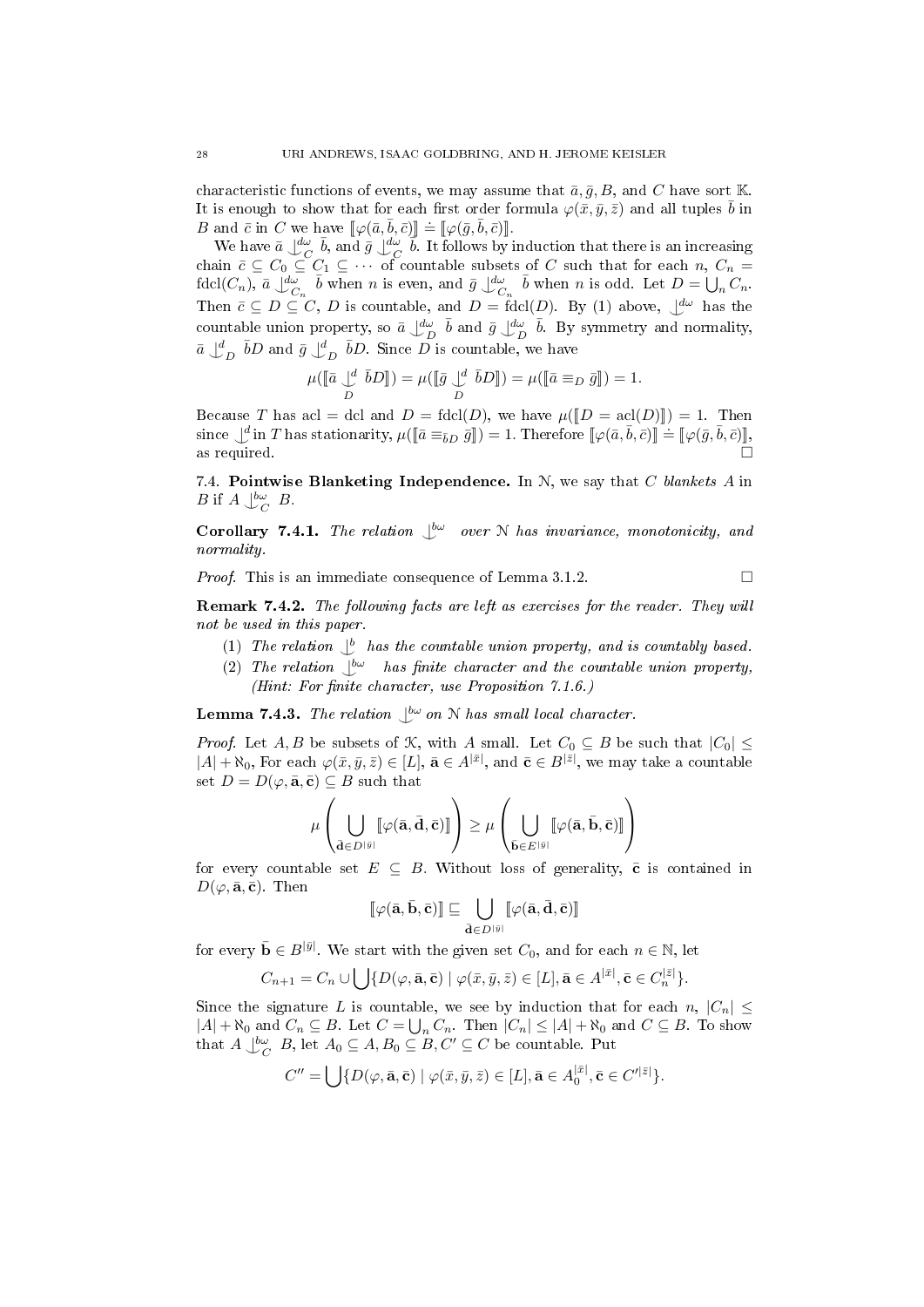Then  $C''$  is countable,  $C'' \in [C', C]$ , and for each  $\varphi(\bar{x}, \bar{y}, \bar{z}) \in [L]$ ,  $\bar{\mathbf{a}} \in A_0^{|\bar{x}|}$ ,  $\bar{\mathbf{c}} \in C''^{|\bar{z}|}$ , and  $\bar{\mathbf{d}} \in B_0^{|\bar{y}|},$ 

$$
[\![\varphi(\bar a, \bar b, \bar c)]\!] \sqsubseteq \bigcup_{\bar d \in C''^{|\bar y|}} [\![\varphi(\bar a, \bar d, \bar c)]\!].
$$

This shows that  $A_0 \bigcup_{C}^{\infty} B_0$ . Since  $\bigcup_{C}^{\infty}$  is countably based, it follows that  $A \bigcup_{C}^{\infty} B$ .  $\Box$ 

7.5. Pointwise Thorn Independence. In this section, we will prove that if  $T$ has the exchange property, then  $\bigcup^{\mathsf{bw}}$  is an independence relation.

**Lemma 7.5.1.** If T has the exchange property, then  $\mathbb{P}^{\omega}$  satisfies the basic inde $pendence axioms and finite character, is pointwise anti-reflexive, has the countable$ union property, and has small local character.

*Proof.* The basic axioms, the countable union property, pointwise anti-reflexiveness, and finite character follow from Propositions 7.1.4 and 7.1.6. By Lemma 7.4.3,  $\bigcup^{b\omega}$ has small local character. By Theorem 3.2.3 we have  $\bigcup^b \Rightarrow \bigcup^b$ . By Corollary 7.1.2,  $\bigcup^{\mathsf{bw}} \Rightarrow \bigcup^{\mathsf{bw}}$ . Therefore  $\bigcup^{\mathsf{bw}}$  has small local character.

Our next task is to show that  $\bigcup^{\mathsf{bw}}$  satisfies full existence. We first introduce some notation.  $A, B, C, \mathcal{Z}$  will always denote small sets, with  $A, B, C \subseteq \mathcal{K}$  and  $\mathcal{Z} \subseteq \mathcal{E}$ . Given an enumerated subset  $A = {\mathbf{a}_{\alpha} \mid \alpha < \kappa}$  of  $\mathcal{K}$ , for each  $\alpha < \kappa$  we let  $A_{\alpha} = {\mathbf{a}_{\beta} \mid \beta < \alpha}$ , and for each  $I \subseteq \kappa$  we let  $A_{I} = {\mathbf{a}_{\beta} \mid \beta \in I}$ . Given an automorphism  $\mathbf{u} \mapsto \mathbf{u}'$  of N, we let  $A' = {\mathbf{a}' \mid \mathbf{a} \in A}$ .

**Theorem 7.5.2.** Suppose T has the exchange property. For any  $A, B, C, \mathcal{Z}$ , there exists  $A' \equiv_{CZ} A$  such that  $A' \bigcup_{C}^{\text{b}\omega} B$ . Hence  $\bigcup_{C}^{\text{b}\omega}$  satisfies full existence in N.

For the remainder of this section, we assume that  $T$  has the exchange property.

Before proving Theorem 7.5.2, we will prove two special cases that will be used in the main proof. We will frequently use, without explicit mention, the fact that  $\bigcup^{\beta} = \bigcup^e$  in M (Theorem 3.2.3 (iii)).

**Lemma 7.5.3.** For any  $B, C, \mathcal{Z}$  and each  $\mathbf{a} \in \mathcal{K}$ , there exists  $\mathbf{a}' \equiv_{C\mathcal{Z}} \mathbf{a}$  such that  $\mathbf{a}' \bigcup_C^{\mathsf{b}\omega} B$ .

*Proof.* Let B, C be small. By Lemma 7.4.3, there is a countable set  $C_0 \subseteq C$  that blankets **a** in C. Let  $E = \Omega \setminus [a \in \text{acl}(C_0)]$ . Let  $\Gamma(\mathbf{u})$  and  $\Delta(\mathbf{u})$  be the sets of  $L^R$ -formulas

$$
\Gamma(\mathbf{u})=\{\llbracket \theta(\mathbf{a},\bar{\mathbf{c}})\rrbracket\sqsubseteq \llbracket \theta(\mathbf{u},\bar{\mathbf{c}})\rrbracket~|~\theta\in [L], \bar{\mathbf{c}}\in C^{<\mathbb{N}}\},
$$

$$
\Delta(\mathbf{u}) = \{ \mathsf{E} \sqsubseteq [\! [\! [\neg \psi(\mathbf{u}, \bar{\mathbf{b}})] \! ] \mid \psi \text{ algebraical, } \bar{\mathbf{b}} \in (BC)^{< \mathbb{N}} \}.
$$

Let  $\Gamma_0(\mathbf{u},\bar{\mathbf{c}}), \Delta_0(\mathbf{u},\bar{\mathbf{c}},\bar{\mathbf{b}})$  be finite subsets of  $\Gamma(\mathbf{u})$  and  $\Delta(\mathbf{u})$  respectively.

**Claim 1.** At almost all  $\omega \in \mathsf{E}$ ,  $\Gamma_0(u, \bar{\mathbf{c}}(\omega))$  is satisfied by infinitely many elements.

*Proof of Claim 1.* For each  $n \in \mathbb{N}$ , the formula

$$
\psi_n(u, \bar{v}) = \bigwedge \Gamma_0(u, \bar{v}) \wedge (\exists^{\leq n} w) \bigwedge \Gamma_0(w, \bar{v})
$$

is algebraical. Since  $C_0$  blankets **a** in  $C$ ,

$$
[\![\psi_n(\mathbf{a},\bar{\mathbf{c}})]\!]\sqsubseteq \bigcup_{\bar{\mathbf{d}}\in C^{\leq \mathbb{N}}_0} [\![\psi_n(\mathbf{a},\bar{\mathbf{d}})]\!]\sqsubseteq [\![\mathbf{a}\in \operatorname{acl}(C_0)]\!] \doteq (\Omega\setminus \mathsf{E}).
$$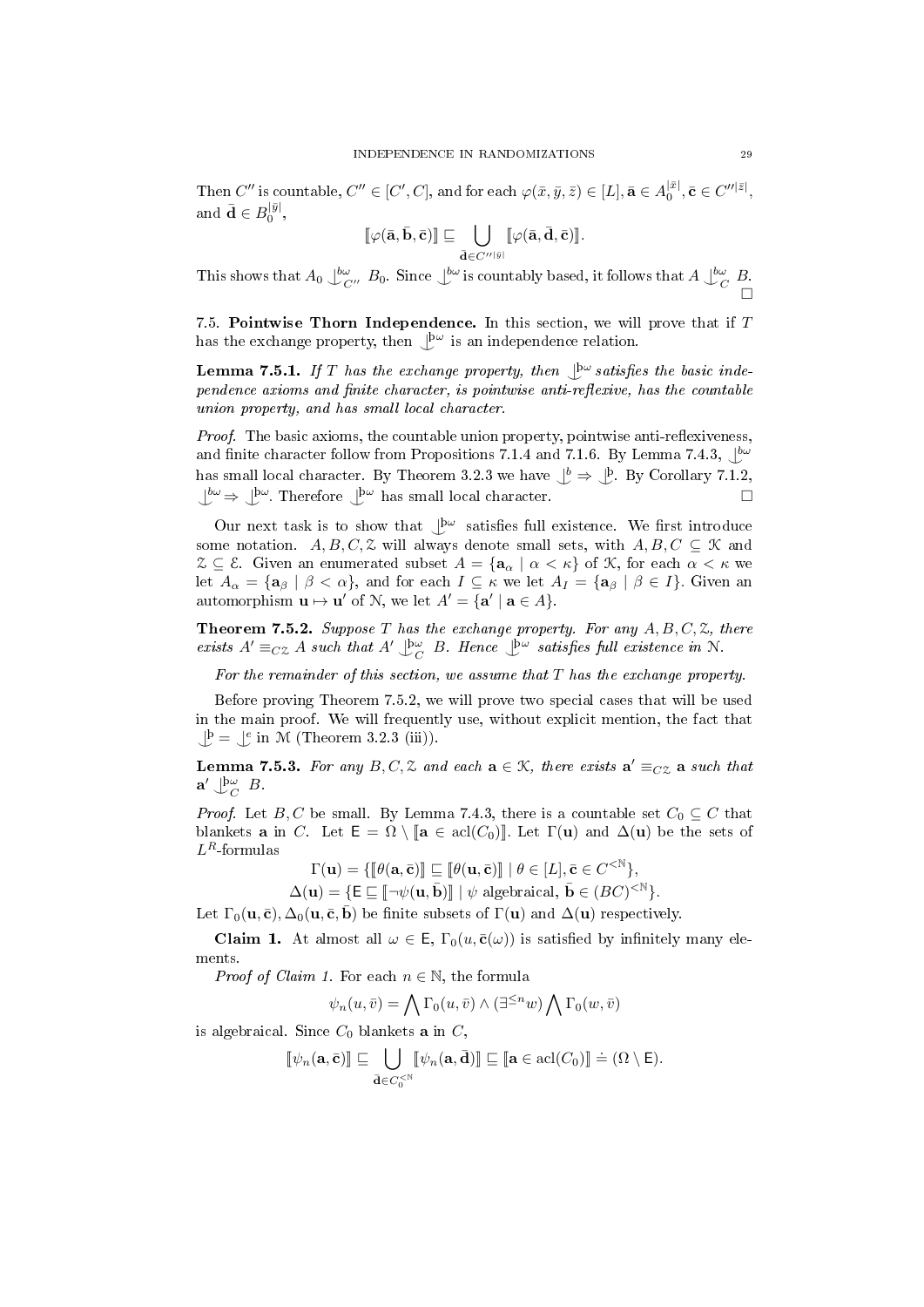It is clear that  $[\![ \bigwedge \Gamma_0(\mathbf{a}, \overline{\mathbf{c}}) ]\!] = \top$ . Therefore for each  $n \in \mathbb{N}$  we have

$$
\mathsf{E} \sqsubseteq [(\exists^{>n} w) \bigwedge \Gamma_0(w, \bar{\mathbf{c}})].
$$

This proves Claim 1.

It is clear that at all  $\omega \in \Omega$ ,  $\Delta_0(u,\bar{c},\bar{b})$  is satisfied by all but finitely many elements. So  $\Gamma_0(u,\bar{c})\cup\Delta_0(u,\bar{c},\bar{b})$  is satisfiable at almost all  $\omega\in\mathsf{E}$ . At all  $\omega\notin\mathsf{E}$ ,  $\Gamma_0(\mathbf{a}) \cup \Delta_0(\mathbf{a})$  holds. Since N has perfect witnesses,  $\Gamma_0(\mathbf{u}) \cup \Delta_0(\mathbf{u})$  is satisfiable in N. By the saturation of N,  $\Gamma(\mathbf{u}) \cup \Delta(\mathbf{u})$  is satisfiable by some element  $\mathbf{a}' \in \mathcal{K}$ . By  $\Gamma(\mathbf{a}')$  we have  $[\![\theta(\mathbf{a}, \bar{\mathbf{c}})]\!] = [\![\theta(\mathbf{a}', \bar{\mathbf{c}})]\!]$  for each θ ∈ [L] and  $\bar{\mathbf{c}} \in C^{. By quantifier elimination in  $TR$  (Besult 5.1.5) it follows that  $\mathbf{a}' = \infty$ , a for each small  $\alpha$$ elimination in  $T^R$  (Result 5.1.5), it follows that  $\mathbf{a}' \equiv_{C} \mathbf{z}$  a for each small  $\mathbf{z}$ .

Using  $\Delta(\mathbf{a}')$ , we see that for any countable  $B_0 \subseteq B$  and  $C_1 \subseteq C$ ,

 $\mu([\mathbf{a}' \in \text{acl}(B_0 C_0 C_1) \Rightarrow \mathbf{a} \in \text{acl}(C_0)]) = 1.$ 

Therefore  $\mu(\llbracket \mathbf{a}' \perp^{\mathbf{b}}_{C_0C_1} B_0 \rrbracket) = 1$ , so  $\mathbf{a}' \perp^{\mathbf{b}\omega}_{C_0C_1}$  $B.$ 

Lemma 7.5.4. Given any  $B, C, \mathcal{Z}$ , suppose that.

- (1)  $A = {\mathbf{a}_{\alpha} \mid \alpha < \kappa},$
- (2)  $(\forall \alpha < \kappa)(\forall^c G \subseteq A_\alpha C)[\![\mathbf{a}_\alpha \in \text{acl}(G)]\!] \sqsubseteq [\![\mathbf{a}_\alpha = \mathbf{a}_0]\!]$

Then there exists  $A' \equiv_{CZ} A$  such that  $A' \bigcup_{C}^{\infty} B$ .

*Proof.* By Results 5.3.1 and 5.3.4,  $\mathrm{acl}_{\mathbb{B}}(ABC) = \sigma(\mathrm{fdcl}_{\mathbb{B}}(ABC))$ , so  $\mathrm{acl}_{\mathbb{B}}(ABC)$ is small. Therefore we may also assume without loss of generality that  $\mathcal Z \supset$  $\text{acl}_{\mathbb{B}}(ABC)$ . We now define a sequence  $\{\mathbf{a}'_{\alpha} \mid \alpha < \kappa\}$  by induction on ordinals so that for all  $\beta < \kappa$ ,

(3)  $A'_\beta \equiv_{C} \mathcal{Z} A_\beta, \quad A'_\beta \bigcup_{C}^{\beta \omega} B.$ 

(3) is trivial when  $\beta = 0$ . By Lemma 7.5.3, we may take  $a'_0$  so that (3) holds for  $β = 1$ . By finite character, if  $α$  is a limit ordinal and (3) holds for all  $β < α$ , then (3) holds for  $\beta = \alpha$ . Suppose that  $\alpha > 0$ , and we have defined  $A'_\alpha = {\mathbf{a}'_\beta | \beta < \alpha}$ so that (3) holds when  $\beta = \alpha$ . We will find  $a'_\alpha$  such that (3) holds when  $\beta = \alpha + 1$ . Since  $A'_\alpha \equiv_{C} Z A_\alpha$ , there is an automorphism  $\tau_\alpha$  of N that is fixed on  $C\mathcal{Z}$  and maps  $\mathbf{a}_{\beta}$  to  $\mathbf{a}'_{\beta}$  for each  $\beta < \alpha$ .

**Claim 2.** There exists an element  $\mathbf{u} \in \mathcal{K}$  such that:

(a) For every formula  $\theta(u, \bar{x}, \bar{y}) \in [L], J \in \alpha^{|\bar{x}|}, \text{ and } \bar{\mathbf{c}} \in C^{|\bar{y}|},$ 

$$
[\![\theta(\mathbf{u},A'_J,\bar{\mathbf{c}})]\!] \doteq [\![\theta(\tau_{\alpha}(\mathbf{a}_{\alpha}),A'_J,\bar{\mathbf{c}})]\!].
$$

(b) For every algebraical formula  $\psi(u, \bar{y}) \in [L]$  and finite  $\bar{\mathbf{b}} \subseteq A_{\alpha}'BC$ ,

$$
[\![\psi(\mathbf{u},\bar{\mathbf{b}})]\!] \sqsubseteq [\![\mathbf{a}_{\alpha}=\mathbf{a}_0]\!].
$$

*Proof of Claim 2.* We must show that the set of  $L^R$ -formulas  $\Gamma(\mathbf{u}) \cup \Delta(\mathbf{u})$  is satisfiable in  $N$ , where

$$
\Gamma(\mathbf{u}) = \{ [\![\theta(\tau_{\alpha}(\mathbf{a}_{\alpha}), A'_{J}, \bar{\mathbf{c}})] \!] \sqsubseteq [\![\theta(\mathbf{u}, A'_{J}, \bar{\mathbf{c}})] \!] \mid \theta \in [L], J \subseteq \alpha, \bar{\mathbf{c}} \in C^{<\mathbb{N}} \},
$$
  

$$
\Delta(\mathbf{u}) = \{ [\![\psi(\mathbf{u}, \bar{\mathbf{b}})] \!] \sqsubseteq [\![\mathbf{a}_{\alpha} = \mathbf{a}_{0}]\!] \mid \psi \text{ algebraical, } \bar{\mathbf{b}} \subseteq A'_{\alpha} BC \}.
$$

The argument is similar to the proof of Claim 1 in Lemma 7.5.3, but with a different set of formulas. We will implicitly make use of the fact that each event we mention belongs to  $\mathfrak X$  and is therefore fixed by the automorphism  $\tau_{\alpha}$ . In particular,

$$
[\![\mathbf{a}_\alpha=\mathbf{a}_0]\!]\doteq\tau_\alpha([\![\mathbf{a}_\alpha=\mathbf{a}_0]\!])\doteq[\![\tau_\alpha(\mathbf{a}_\alpha)=\mathbf{a}_0']\!]
$$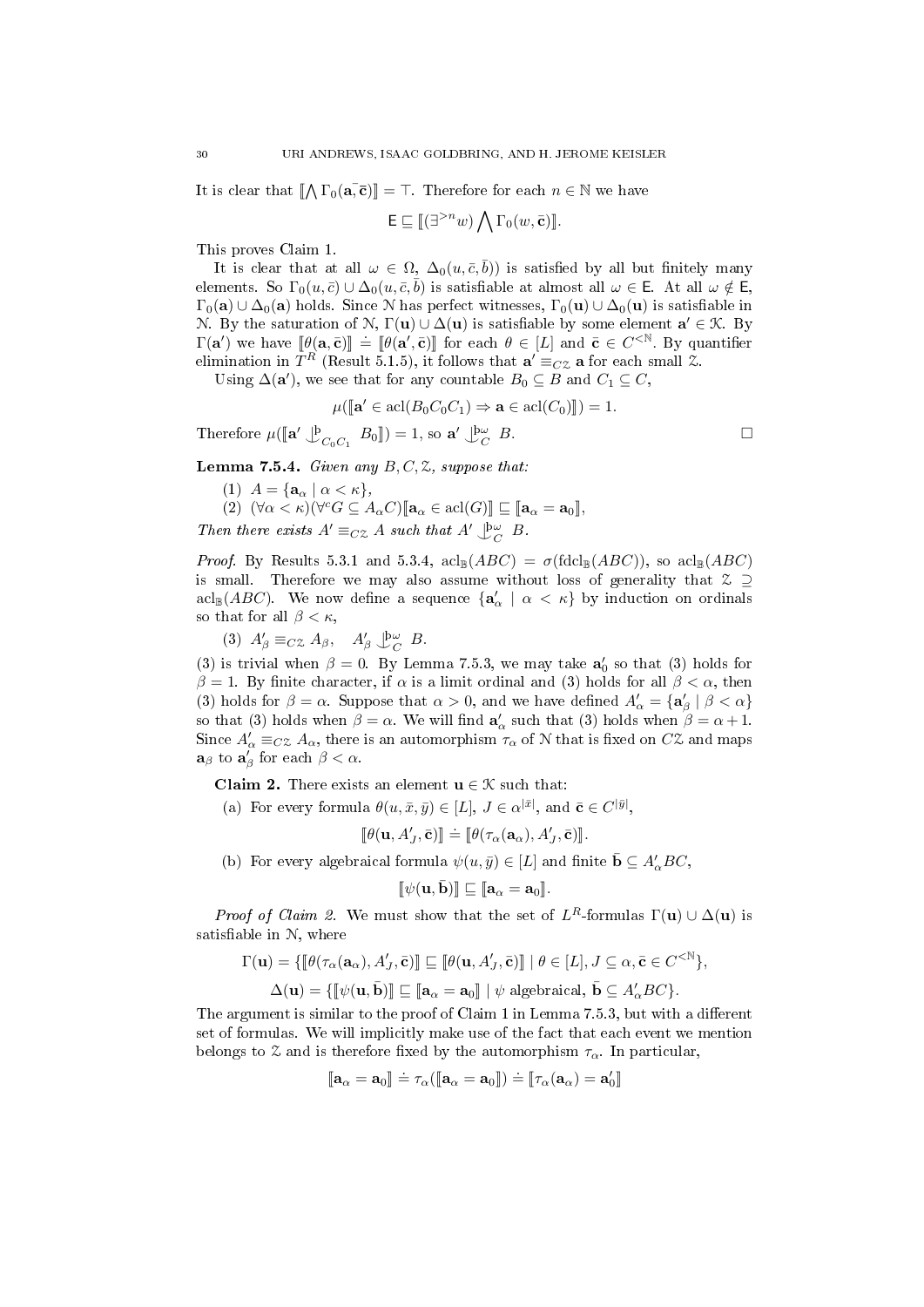and

$$
[\![\theta(\tau_\alpha(\mathbf{a}_\alpha), A'_J, \bar{\mathbf{c}})]\!] \doteq \tau_\alpha([\![\theta(\mathbf{a}_\alpha, A_J, \bar{\mathbf{c}})]\!]) \doteq [\![\theta(\mathbf{a}_\alpha, A_J, \bar{\mathbf{c}})]\!].
$$

Let  $\Gamma_0(\mathbf{u}), \Delta_0(\mathbf{u})$  be finite subsets of  $\Gamma(\mathbf{u})$  and  $\Delta(\mathbf{u})$ . At almost every  $\omega \in [\mathbf{a}_\alpha =$  $\mathbf{a}_0$ ,  $\Gamma_0(\tau_\alpha(\mathbf{a}_\alpha))\cup\Delta_0(\tau_\alpha(\mathbf{a}_\alpha))$ . holds. By hypothesis (2), for each first order formula  $\theta(u,\bar{x},\bar{z})$  and parameters  $\bar{\mathbf{c}} \in C^{<\mathbb{N}}$ , at almost all  $\omega \in [\mathbf{a}_{\alpha} \neq \mathbf{a}_{0}]$ , if  $\theta(\tau_{\alpha}(\mathbf{a}_{\alpha}), A'_{J}, \bar{\mathbf{c}})(\omega)$ holds in M then  $\theta(u, A'_J, \bar{\mathbf{c}})(\omega)$  is satisfied by infinitely many u in M. Therefore at almost all  $\omega \in [\mathbf{a}_{\alpha} \neq \mathbf{a}_0]$ ,  $\Gamma_0(\mathbf{u})$  is satisfied by infinitely many elements of M, and  $\Delta_0(\mathbf{u})$  is satisfied by all but finitely many elements of M. Since N has perfect witnesses, it follows that  $\Gamma_0(\mathbf{u}) \cup \Delta_0(\mathbf{u})$  is satisfiable in N. By the saturation of N,  $\Gamma(\mathbf{u}) \cup \Delta(\mathbf{u})$  is satisfiable in N. This proves Claim 2.

We now take  $a'_\alpha$  to be an element **u** of  $\mathcal K$  that satisfies conditions (a) and (b) of Claim 2. By (1), every quantifier-free formula of  $L^R$  has the same truth values at the parameters  $A'_{\alpha+1}C\mathcal{Z}$  as at the parameters  $A_{\alpha+1}C\mathcal{Z}$ . Thus by quantifier elimination in N,

$$
A'_{\alpha+1} \equiv_{C} \alpha A_{\alpha+1}.
$$

To complete the induction, it remains to prove that  $A'_{\alpha+1} \bigcup_{C}^{\infty} B$ . By Lemma 7.5.1,  $\perp^{\mathbf{b}\omega}$  has finite character and monotonicity, so it suffices to show that for every finite  $I \subseteq \alpha + 1$  such that  $0 \in I$ ,  $A'_I \bigcup_{C}^{\beta \omega} B$ . We will prove this by induction on the cardinality of *I*. By the choice of  $\mathbf{a}'_0$ , we have  $\mathbf{a}'_0 \downarrow_{C}^{\mathsf{bw}} B$ . If  $I \subseteq \alpha$ , then  $A'_I \downarrow_{C}^{\mathsf{bw}} B$ follows from monotonicity and the hypothesis that (3) holds when  $\beta = \alpha$ . So it is enough to prove  $A'_I \bigcup^{\mathsf{bw}}_{C} B$  under the assumption that  $0 \in J \subseteq \alpha, I = J \cup \{\alpha\},\$ and  $A'_{J} \bigcup_{C}^{\infty} B$ . Note that because Claim 2 (a) holds when  $\mathbf{u} = \mathbf{a}'_{\alpha}$ ,

$$
[\![\mathbf{a}_\alpha=\mathbf{a}_0]\!]\doteq[\![\tau_\alpha(\mathbf{a}_\alpha)=\mathbf{a}_0']\!]=[\![\mathbf{a}_\alpha'=\mathbf{a}_0']\!].
$$

Let  $B_0 \subseteq B$  and  $C_0 \subseteq C$  be countable. Then there is a countable  $C_1 \in [C_0, C]$  such that  $\mu([\![A'] \!\] \bigcup_{C_1}^{\mathfrak{b}} B_0 \rrbracket) = 1$ . Now consider any tuple  $\bar{\mathbf{a}}' \subseteq A'_J$ . Because  $0 \in J$ , we have  $\mathbf{a}'_0 \bar{\mathbf{a}}' \subseteq A'_J$ , so by monotonicity,  $\mu(\llbracket \mathbf{a}'_0 \bar{\mathbf{a}}' \perp^{\mathbf{b}}_{C_1} B_0 \rrbracket) = 1$ . Hence

$$
[\![\mathbf{a}'_0 \in \text{acl}(\bar{\mathbf{a}}' B_0 C_1)]\!] \sqsubseteq [\![\mathbf{a}'_0 \in \text{acl}(\bar{\mathbf{a}}' C_1)]\!].
$$

Because Claim 2 (b) holds when  $\mathbf{u} = \mathbf{a}'_{\alpha}$ , we have

$$
[\![\mathbf{a}'_{\alpha} \in \text{acl}(\bar{\mathbf{a}}' B_0 C_1)] \!] \sqsubseteq [\![\mathbf{a}'_{\alpha} = \mathbf{a}'_0 ] \!],
$$

and hence

$$
[\![\mathbf{a}'_{\alpha} \in \operatorname{acl}(\bar{\mathbf{a}}' B_0 C_1)]\!] \sqsubseteq [\![\mathbf{a}'_0 \in \operatorname{acl}(\bar{\mathbf{a}}' C_1)]\!],
$$

sc

$$
[\![\mathbf{a}'_{\alpha}\in \text{acl}(\bar{\mathbf{a}}'B_0C_1)]\!]\sqsubseteq [\![\mathbf{a}'_{\alpha}\in \text{acl}(\bar{\mathbf{a}}'C_1)]\!].
$$

This means that  $\mu([\mathbf{a}'_{\alpha} \bigcup_{\bar{\mathbf{a}}' \in \mathcal{I}}^{\beta} B_0]) = 1$ , and by the Pairs Lemma (Result 2.2.6),  $\mu([\mathbf{a}'_{\alpha}\mathbf{\bar{a}}' \biguplus_{C_1}^{\beta} B_0]) = 1.$  This shows that  $\mu([\![A'_I \biguplus_{C_1}^{\beta} B_0]]) = 1$ , so we have  $A'_I \biguplus_{C}^{\beta} B$ as required.

Finally, since  $\bigcup^{\mathsf{bw}}$  has finite character, it follows that  $A' \equiv_{C\mathcal{Z}} A$  and  $A'_{\alpha+1} \bigcup^{\mathsf{bw}}_{C} B$ . This proves Lemma 7.5.4.

We are now ready to prove Theorem 7.5.2, showing that  $\bigcup^{\omega}$  has full existence.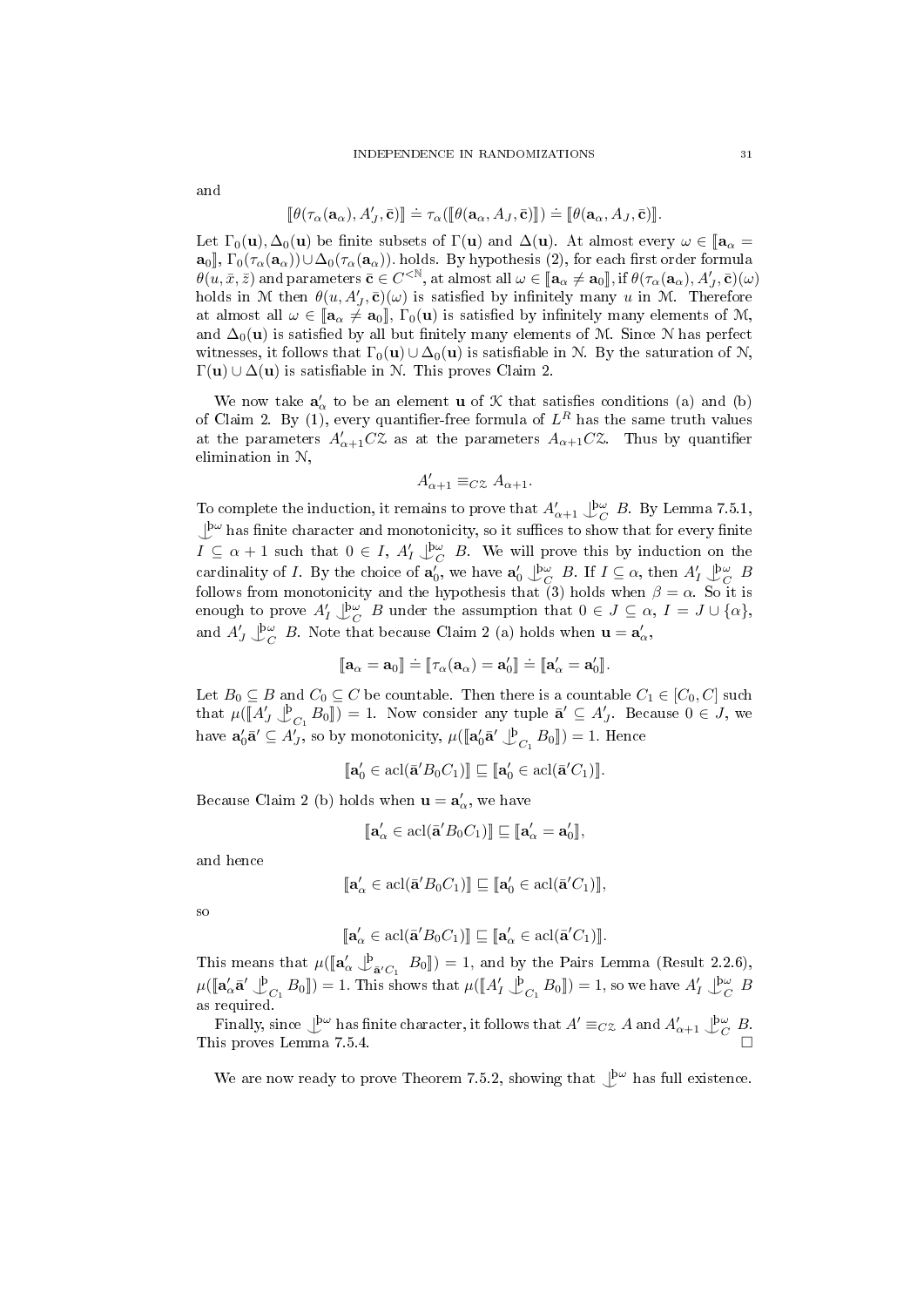*Proof of Theorem 7.5.2.* Let  $D = {\bf{d}_{\alpha} \mid \alpha < \kappa}$ . We must construct a set  $D' \equiv_{CZ}$ D such that  $D' \bigcup_{C}^{\infty} B$ . We may assume without loss of generality that  $\mathcal{Z} \supseteq$  $\operatorname{acl}_{\mathbb{B}}(BCD)$ . In order to use Lemma 7.5.4, we inductively define a new enumerated set  $A = {\mathbf{a}_{\alpha} \mid \alpha < \kappa}$  such that for each  $\alpha < \kappa$ ,

(a)  $A_{\alpha} \subseteq \text{acl}(CD_{\alpha}),$ 

(b)  $(\forall^c G \subseteq A_\alpha C) [\![ \mathbf{a}_\alpha \in \text{acl}(G) ]\!] \sqsubseteq [\![ \mathbf{a}_\alpha = \mathbf{a}_0 ]\!]$ .

We first put  $\mathbf{a}_0 = \mathbf{d}_0$ . Suppose  $\alpha > 0$  and we have already defined  $A_\alpha = {\mathbf{a}_\beta \mid \beta < \alpha}$  $\alpha$ , and that  $A_{\alpha} \subseteq \text{acl}(CD_{\alpha})$ . By Lemma 7.4.3 there is a countable set  $X_{\alpha} \subseteq A_{\alpha}C$ that blankets  $\mathbf{d}_{\alpha}$  in  $A_{\alpha}C$ . Let

$$
\mathbf{a}_{\alpha}(\omega) = \begin{cases} \mathbf{a}_{0}(\omega) \text{ if } \mathbf{d}_{\alpha}(\omega) \in \text{acl}(X_{\alpha}(\omega)) \\ \mathbf{d}_{\alpha}(\omega) \text{ otherwise.} \end{cases}
$$

We have

$$
[\![\mathbf{d}_{\alpha} \in \text{acl}(X_{\alpha})\!] \in \sigma(\text{fdcl}_{\mathbb{B}}(CD_{\alpha+1})) = \text{acl}_{\mathbb{B}}(CD_{\alpha+1}),
$$
 so  $\mathbf{a}_{\alpha} \in \text{acl}(CD_{\alpha+1})$  and (a) holds. Moreover,

 $[\![\mathbf{d}_{\alpha} \in \text{acl}(X_{\alpha})]\!] \sqsubseteq [\![\mathbf{a}_{\alpha} = \mathbf{a}_0]\!]$  and  $[\![\mathbf{a}_{\alpha} \neq \mathbf{d}_{\alpha}]\!] \sqsubseteq [\![\mathbf{a}_{\alpha} = \mathbf{a}_0]\!]$ .

Since  $X_{\alpha}$  blankets  $\mathbf{d}_{\alpha}$  in  $A_{\alpha}C$ , for each algebraical formula  $\psi(u, A_{\alpha}C)$  we have

$$
[\![\psi(\mathbf{d}_\alpha, A_\alpha C)]\!] \sqsubseteq \bigcup_{\bar{\mathbf{x}} \subseteq X_\alpha} [\![\psi(\mathbf{d}_\alpha, \bar{\mathbf{x}})]\!].
$$

Therefore for each countable set  $G \subseteq A_{\alpha}C$ ,

$$
[\![\mathbf{d}_{\alpha} \in \text{acl}(G)]\!] \sqsubseteq [\![\mathbf{d}_{\alpha} \in \text{acl}(X_{\alpha})]\!] \sqsubseteq [\![\mathbf{a}_{\alpha} = \mathbf{a}_0]\!],
$$

so

$$
([\mathbf{a}_{\alpha} = \mathbf{d}_{\alpha} ] \cap [\mathbf{a}_{\alpha} \in \text{acl}(G) ] ) \sqsubseteq [\mathbf{a}_{\alpha} = \mathbf{a}_0 ].
$$

 $([\![\mathbf{a}_{\alpha} = \mathbf{d}_{\alpha}]\!] \cap [\![\mathbf{a}_{\alpha} \in \text{acl}(G)]\!] ) \sqsubseteq [\![\mathbf{a}_{\alpha} = \mathbf{a}_0]\!]$ .<br>It follows that (b) holds, and the inductive definition is complete. Thus A satisfies the hypotheses of Lemma 7.5.4. By Lemma 7.5.4, there exists  $A' \equiv_{C} A$  such that  $A' \bigcup_C^{\infty} B$ . By the saturation of N, there is an automorphism  $\mathbf{u} \mapsto \mathbf{u}'$  of N that is fixed on C<sub>2</sub> and sends  $\mathbf{a}_{\alpha}$  to  $\mathbf{a}'_{\alpha}$  for each  $\alpha < \kappa$ . Then  $D' \equiv_{C\mathcal{Z}} D$ . We will show that  $D' \bigcup_C^{\{ \omega\}} B$ .

Each countable subset of D' is equal to  $D'_I$  for some countable  $I \subseteq \kappa$ . Fix a countable  $I \subseteq \kappa$ , and let  $C_0, B_0$  be countable subsets of C, B respectively. For each  $\beta \in I$ ,  $X_{\beta}$  is a countable subset of  $A_{\beta}C$ , so there are countable  $J \subseteq \kappa$  and  $C_1 \in [C_0, C]$  such that  $J \supseteq I$  and  $\bigcup_{\beta \in I} X_{\beta} \subseteq A_J C_1$ .

By the definition of  $a_{\beta}$ , we always have

$$
\mathbf{d}_{\beta}(\omega) \in \operatorname{acl}(X_{\beta})(\omega) \cup \{\mathbf{a}_{\beta}(\omega)\}.
$$

For each  $\beta \in I$ ,  $X_{\beta} \cup {\{a_{\beta}\}} \subseteq A_{J}C_{1}$ . Therefore

$$
\mu(\llbracket D_I \subseteq \operatorname{acl}(A_J C_1) \rrbracket) = \mu(\llbracket D'_I \subseteq \operatorname{acl}(A'_J C_1) \rrbracket) = 1.
$$

Since  $A' \downarrow^{\mathbf{b}\omega}$   $B$ , we have  $\mu([\![A'] \!\] \downarrow^{\mathbf{b}}_{C_2} B_0]$  = 1 for some countable set  $C_2 \in$ [C<sub>1</sub>, C]. It is obvious from the definition of  $\bigcup_{c=0}^e$  that  $B \bigcup_{c=0}^e A \Rightarrow B \bigcup_{c=0}^e \text{acl}(AC)$ in M, so by symmetry we have  $\mu([\text{acl}(A'_{J}C_{2}) \bigcup_{C_{2}}^{b} B_{0}]) = 1$ . By monotonicity,  $\mu(\llbracket D'_I \bigcup_{C_2}^{\mathfrak{b}} B_0 \rrbracket) = 1$ . Therefore  $D' \bigcup_{C}^{\mathfrak{b}\omega}$  $B$ .

**Theorem 7.5.5.** Suppose T has the exchange property. Then  $\mathcal{L}^{\omega}$  is a pointwise anti-reflexive independence relation on  $N$  with small local character.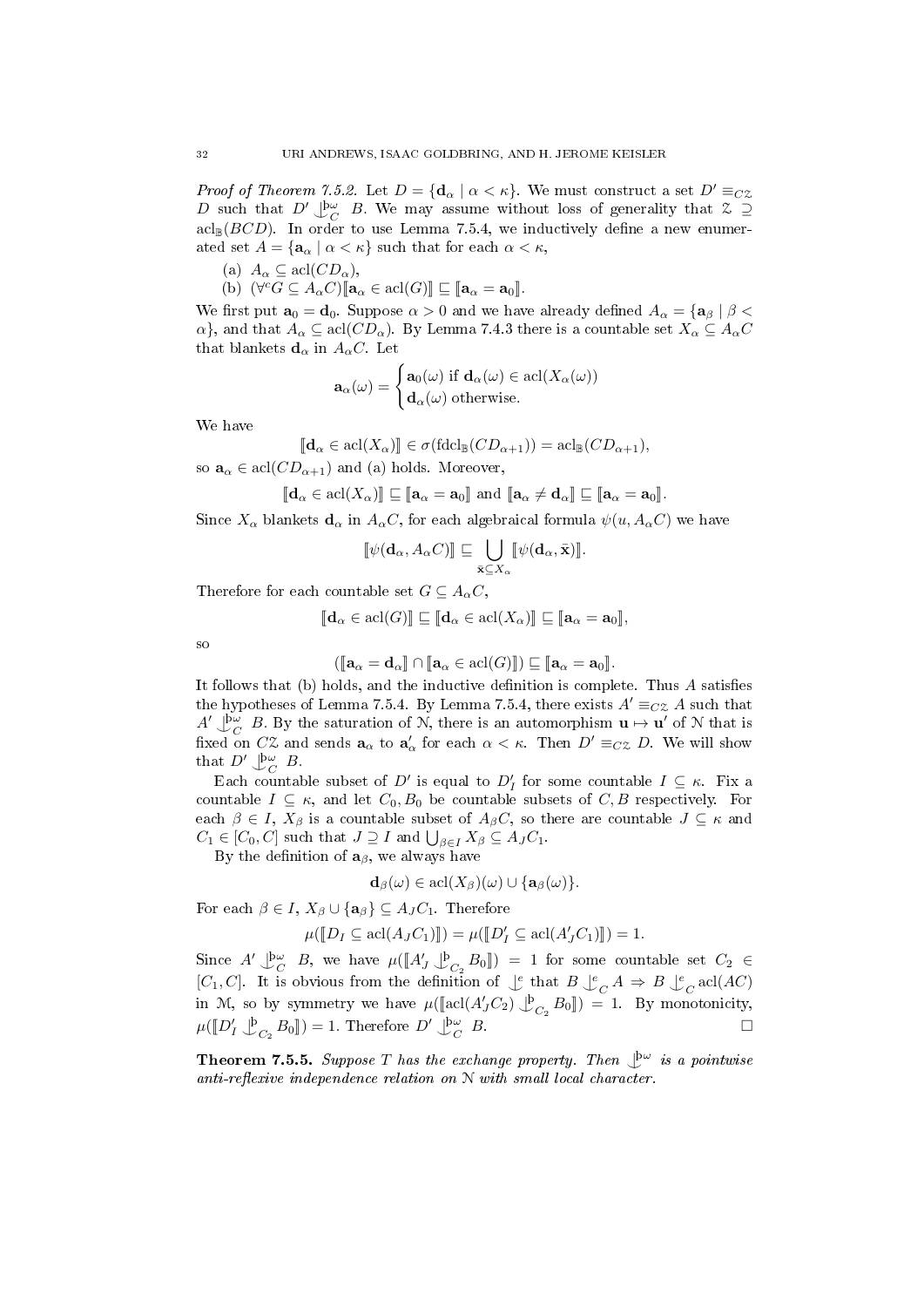*Proof.* By Lemma 7.5.1 and Theorem 7.5.2.

**Corollary 7.5.6.** Suppose T is o-minimal. Then in  $T^R$ ,  $\downarrow^{\text{bw}}$  is a pointwise anti $reflexive\ independence\ relation\ on\ N\ with\ small\ local\ character.$ 

*Proof.* Every o-minimal theory has the exchange property.  $\Box$ 

**Corollary 7.5.7.** Suppose T has the exchange property and  $\int_a^b$  is an independence relation in T. Then in  $T^R$ ,  $\mathcal{L}^{\omega}$  is a pointwise anti-reflexive independence relation with small local character.

*Proof.* Since  $\bigcup_{n=1}^{\infty}$  is an independence relation,  $\bigcup_{n=1}^{\infty}$  =  $\bigcup_{n=1}^{\infty}$  in T. The result now follows from Theorem 7.5.5.  $\Box$ 

#### 8. Real Rosy Randomizations

8.1. Main Theorem. We know from Theorem 7.5.5 above that if  $T$  has the exchange property then  $N$  has a pointwise anti-reflexive independence relation. In Theorem 8.1.1 below we will prove that if  $T$  has the exchange property and also has acl = dcl, then N has an anti-reflexive independence relation, so  $T^R$  is real rosy. In the following, let  $\bigcup^{\beta} \subseteq \bigcup^{\beta} \mathcal{M}$   $\bigcup^{\beta}$ . Recall that if T has the exchange property, then  $\bigcup^{\mathfrak{b}} \equiv \bigcup^e$  in T,

**Theorem 8.1.1.** Suppose T has the exchange property and  $\text{acl} = \text{dcl}$ . Then in  $T^R$ ,  $\bigcup^{\mathbb{N}}$  is a strict independence relation that has finite character, has small local character, and is countably based. Moreover,  $T^R$  is real rosy, and in  $T^R$ ,  $\downarrow^b$  is a strict countable independence relation that has small local character and is countably based.

Before proving 8.1.1 we state two corollaries whose hypotheses imply that  $T$  has  $\text{acl} = \text{dcl}$  and the exchange property.

**Corollary 8.1.2.** If  $\text{acl}(A) = A$  for all A in the big model of T, then  $T^R$  is real rosy.

**Corollary 8.1.3.** If T is o-minimal, then  $T^R$  is real rosy.

*Proof of Theorem 8.1.1.* Using only the hypothesis that T has the exchange property, we show that  $\bigcup_{n=1}^{\infty}$  is an independence relation with small local character and is countably based. Then using the hypothesis that T has acl  $=$  dcl, we show that  $\bigcup^{\mathsf{b}\wedge}$  is also anti-reflexive.

Basic axioms and finite character: By Lemmas 6.1.3 and 7.5.1, both  $\mathcal{L}^{\mathbb{B}}$  and | þω ^ satisfy the basic axioms and nite character. It follows easily that | þ∧ ^ satises the basic axioms and has finite character.

Small local character: Let  $A, B$  be small subsets of  $K$ . By Lemmas 6.1.6 and 7.5.1, there are sets  $C_1, C_2 \subseteq B$  of cardinality  $\leq |A| + \aleph_0$  such that  $A \bigcup_{C_1}^{\infty} B$  and  $A\bigcup^{\text{dB}}_{C_2}$  B. By base monotonicity for both  $\bigcup^{\text{bw}}$  and  $\bigcup^{\text{dB}}$ , we have  $A\bigcup^{\text{DA}}_{C_1\cup C_2}$  B.

Full existence: Suppose  $A, B, C$  are small subsets of  $K$ . By full existence for  $\bigcup_{\alpha}^{\mathbb{d}\mathbb{B}}$ , there is an automorphism  $\tau$  of N that fixes C such that  $\tau(A)$   $\bigcup_{\alpha}^{\mathbb{d}\mathbb{B}}$  B. Let  $\mathfrak{Z} = \operatorname{acl}_{\mathbb{B}}(\tau(A)BC)$ . By Theorem 7.5.2, there is an automorphism  $\pi$  of N that fixes CZ such that  $\pi(\tau(A)) \bigcup_{C}^{\infty} B$ . Then  $\pi(E) = E$  for every  $E \in \mathcal{Z}$ , so  $\pi(\tau(A)) \bigcup_{C}^{\infty} B$ . Therefore  $\pi(\tau(A)) \equiv_C A$  and  $\pi(\tau(A)) \bigcup_C^{\beta} B$ , so  $\bigcup^{\beta} A$  has full existence.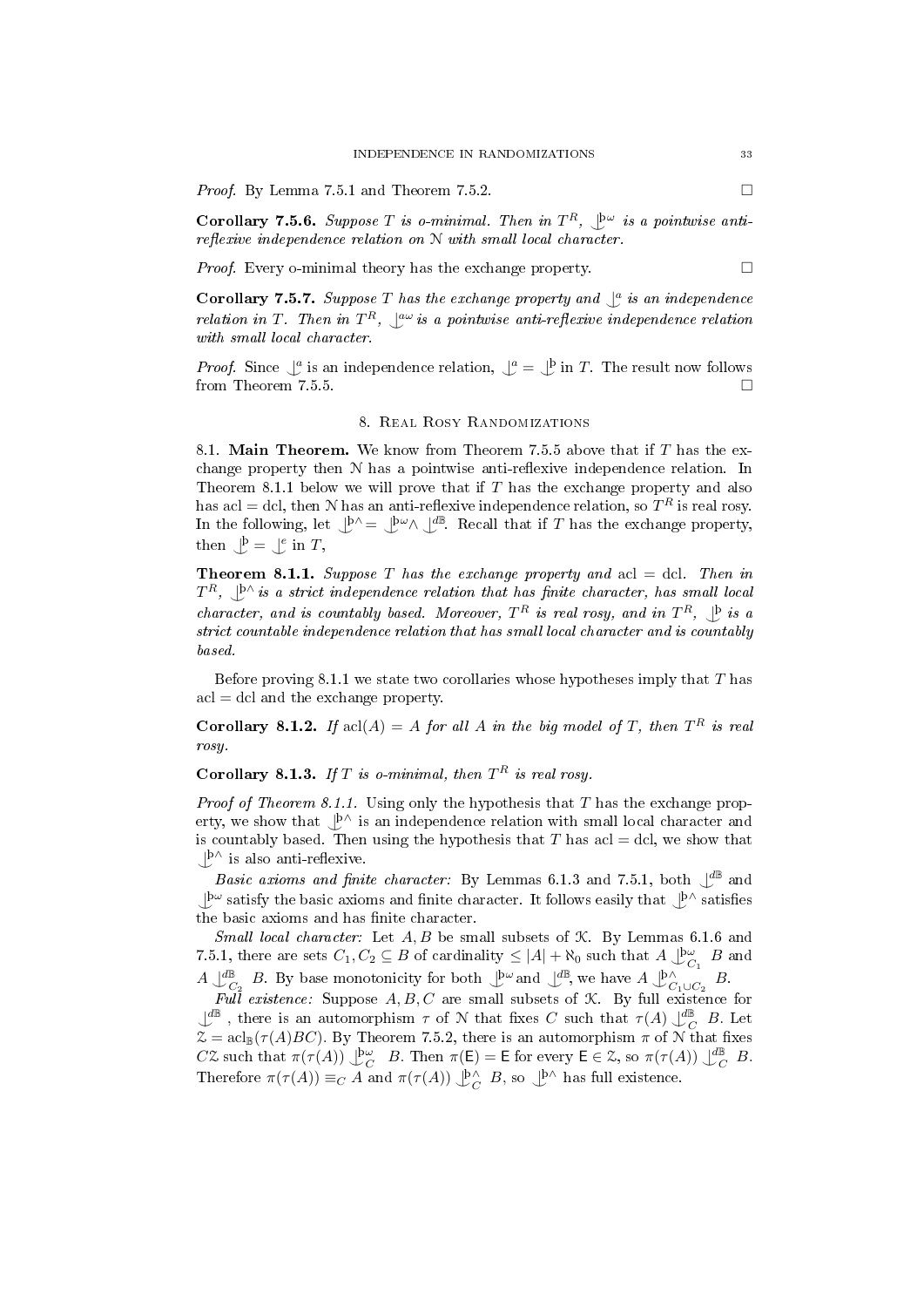Countably based:  $\bigcup^{\omega}$  is countably based by definition, and  $\bigcup^{\text{d}}$  is countably based by Lemma 6.1.5. By Lemmas 4.2.6, 7.1.4, and 6.1.3,  $\mathcal{L}^{\omega}$  and  $\mathcal{L}^{\mathcal{B}}$  have the countable union property. Then by Proposition 4.2.3,  $\bigcup_{n=1}^{\infty}$  is countably based.

Anti-reflexive: Suppose  $\mathbf{a} \bigcup_{C}^{\mathbf{b} \wedge} \mathbf{a}$ . By Lemma 6.2.3,  $\mathbf{a} \bigcup_{C}^{\mathbf{a} \mathbf{B}} \mathbf{a}$ . By Lemma 7.5.1,  $\perp^{\mathsf{b}\omega}$  is pointwise anti-reflexive, so  $\mathbf{a} \in \operatorname{acl}(\omega)$ . Hence there is a countable  $D \subseteq C$ such that  $\mathbf{a}(\omega) \in \text{acl}(D(\omega))$  a.s. We are assuming that T has acl = dcl, so a is pointwise definable over D. For every functional formula  $\psi(u,\bar{v})$  and tuple  $\bar{\mathbf{c}} \in C^{<\mathbb{N}},$ we have  $[\![\psi(\mathbf{a}, \bar{\mathbf{c}})]\!] \in \text{dcl}_{\mathbb{B}}(\mathbf{a}C)$ . But  $\mathbf{a} \bigcup_{C}^{\mathbb{B}} \mathbf{a}$ , so  $\text{acl}_{\mathbb{B}}(\mathbf{a}C) \subseteq \text{acl}_{\mathbb{B}}(C)$ . Then by Result 5.3.1,  $dcl_{\mathbb{B}}(\mathbf{a}C) \subseteq dcl_{\mathbb{B}}(C)$ , and by Result 5.3.10,  $\mathbf{a} \in dcl(C) \subseteq \text{acl}(C)$ .

By Result 2.3.3,  $\downarrow^{\,} \rightarrow \downarrow^{\,}$ . By Remark 2.2.9,  $\downarrow^{\,}$  has small local character, so  $T^R$  is real rosy. By Proposition 4.1.9,  $\bigcup^{\beta}$  is countably based.

## 8.2. Some Questions.

**Question 8.2.1.** Suppose T has the exchange property and acl = dcl. In  $T<sup>R</sup>$ , does  $\bigcup^{\mathsf{b}\wedge}=\bigcup^{\mathsf{b}}$ ? Does  $\bigcup^{\mathsf{b}}$  have finite character?

By Theorem 3.2.3, if T has the exchange property then  $\bigcup^M$  for T has symmetry. By Corollary 5.4 of [Ad3], if  $\bigcup^M$  for T has symmetry, then T is real rosy. So it is natural to ask the following question.

**Question 8.2.2.** Suppose  $\bigcup_{i=1}^{M}$  for T has symmetry and T has acl = dcl. Is  $T^R$  real rosy?

In view of Corollary 8.1.3, we ask:

**Question 8.2.3.** If T is o-minimal, must  $T^R$  be rosy, or at least rosy for some natural family of imaginaries?

It follows from [VDD] that every o-minimal expansion of an ordered abelian group with a positive constant eliminates imaginaries. In [EG] it is shown that every real rosy first order theory that (weakly) eliminates imaginaries is rosy, and every real rosy continuous theory that (weakly) eliminates finitary imaginaries is rosy for finitary imaginaries. This leads to the following question.

Question 8.2.4. If T eliminates imaginaries, must  $T^R$  eliminate finitary imaginaries, or at least eliminate some natural family of imaginaries?

In [EG], many families of imaginaries and corresponding variants of the notion of rosiness are considered in continuous logic. This suggests that Questions 8.2.3 and  $8.2.4$  may be major projects. Proposition  $8.2.5$  below gives an easy affirmative answer to Question 8.2.4 for a very restricted family of imaginaries.

We say that a formula (or finitary predicate)  $\Theta(\bar{x}, \bar{z})$  eliminates imaginaries for a formula (or finitary predicate)  $\Phi(\bar{x}, \bar{y})$  if for every **b** there is a unique **c** such that for all  $\bar{\mathbf{a}}$  we have  $\Phi(\bar{\mathbf{a}}, \bar{\mathbf{b}}) = \Theta(\bar{\mathbf{a}}, \bar{\mathbf{c}})$ . Recall from [Po] that a first order theory eliminates imaginaries if and only if for every formula  $\varphi$  there is a formula  $\theta$  that eliminates imaginaries for  $\varphi$ . By [EG], a continuous theory eliminates finitary imaginaries if and only if for every finitary predicate  $\Phi$  there is a finitary predicate  $\Theta$  that eliminates imaginaries for Φ.

**Proposition 8.2.5.** If  $\theta(\bar{x}, \bar{z})$  eliminates imaginaries for  $\varphi(\bar{x}, \bar{y})$  in M, then the formula  $\mu(\llbracket \theta(\bar{x},\bar{z}) \rrbracket \sqcap X)$  eliminates imaginaries for  $\mu(\llbracket \varphi(\bar{x},\bar{y}) \rrbracket \sqcap X)$  in N.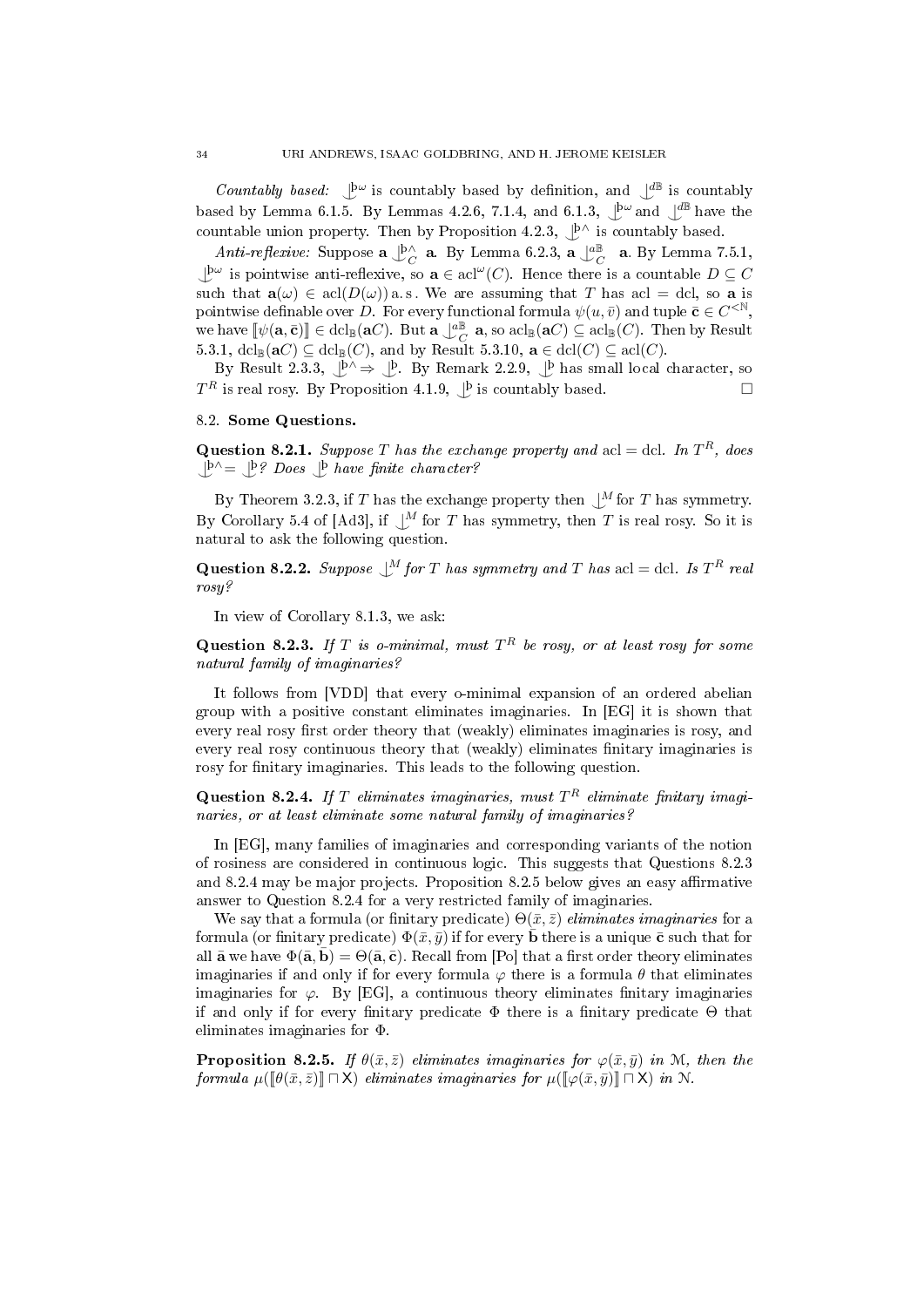*Proof.* Take a tuple **b** in N. We have

$$
\mu([\hspace{-0.06cm}[ (\exists \bar{z})(\forall \bar{x})[\varphi(\bar{x},\bar{\mathbf{b}})\leftrightarrow \theta(\bar{x},\bar{z})]]\hspace{-0.06cm}])=1.
$$

We show that in  $N$  there is a unique tuple  $\bar{c}$  such that

(3) 
$$
(\forall \bar{\mathbf{a}})(\forall A)[\mu([\varphi(\bar{\mathbf{a}}, \bar{\mathbf{b}})] \sqcap A) = \mu([\theta(\bar{\mathbf{a}}, \bar{\mathbf{c}})] \sqcap A)].
$$

By Fullness, there is a tuple  $\bar{c}$  in N such that

$$
\mu([\![ (\forall \bar{x})[\varphi(\bar{x},\bar{\mathbf{b}})\leftrightarrow \theta(\bar{x},\bar{\mathbf{c}})]\!])=1.
$$

Then for every  $\bar{\mathbf{a}}$  in N, we have  $\llbracket \varphi(\bar{\mathbf{a}}, \bar{\mathbf{b}}) \rrbracket = \llbracket \theta(\bar{\mathbf{a}}, \bar{\mathbf{c}}) \rrbracket$ , so (3) holds for  $\bar{\mathbf{c}}$ .

To prove uniqueness, suppose  $\mathbf{\bar{d}} \neq \mathbf{\bar{c}}$ . Then  $\mu(\mathbf{\bar{d}} \neq \mathbf{\bar{c}}\mathbf{r}) > 0$ . Let

$$
\mathsf{E} = [\![(\exists \bar{x})(\varphi(\bar{x}, \bar{\mathbf{b}}) \wedge \neg \theta(\bar{x}, \bar{\mathbf{d}}))]\!]
$$

and

$$
\mathsf{F}=[\!![ (\exists \bar{x})(\neg \varphi(\bar{x},\mathbf{b})\wedge \theta(\bar{x},\mathbf{d}))]\!]
$$

 $\mathsf{F} = [[\exists \bar{x})(\neg \varphi(\bar{x}, \bar{\mathbf{b}}) \wedge \theta(\bar{x}, \bar{\mathbf{d}}))]].$ <br>Then either  $\mu(\mathsf{E}) > 0$  or  $\mu(\mathsf{F}) > 0$ . Suppose  $\mu(\mathsf{E}) > 0$ . By Fullness, there is a tuple  $\bar{\mathbf{a}}$  in  $N$  such that

$$
\mathsf{E}\subseteq[\![\varphi(\bar{\mathbf{a}},\bar{\mathbf{b}})\wedge\neg\theta(\bar{\mathbf{a}},\bar{\mathbf{d}})]\!].
$$

Then

$$
\mu([\![\theta(\bar{\mathbf{a}},\bar{\mathbf{d}})]\!] \sqcap \mathsf{E}) = 0 < \mu(\mathsf{E}) = \mu([\![\varphi(\bar{\mathbf{a}},\bar{\mathbf{b}})]\!] \sqcap \mathsf{E}).
$$

Therefore

$$
(\exists \bar{\mathbf{a}})(\exists A)[\mu([\varphi(\bar{\mathbf{a}}, \bar{\mathbf{b}})] \sqcap A) \neq \mu([\theta(\bar{\mathbf{a}}, \bar{\mathbf{c}})] \sqcap A)],
$$

(∃ā)(∃A)[ $\mu$ ( $[\varphi(\bar{\mathbf{a}}, \bar{\mathbf{b}})] \sqcap A$ )  $\neq \mu$ ( $[\vartheta(\bar{\mathbf{a}}, \bar{\mathbf{c}})] \sqcap A$ )],<br>and (3) fails for  $\bar{\mathbf{d}}$ . By a similar argument, if  $\mu$ (F) > 0 then (3) fails for  $\bar{\mathbf{d}}$ . This contradiction shows that  $\bar{\mathbf{c}}$  is the unique tuple that satisfies (3), as required.  $\Box$ 

Review of independence relations

 $\bigcup^a (Algebraic): A \bigcup^a_C B$  iff  $\operatorname{acl}(AC) \cap \operatorname{acl}(BC) = \operatorname{acl}(C).$ 

 $\bigcup^M$ : A  $\bigcup^M_C B$  iff for every  $D \in [C, \operatorname{acl}(BC)]$ , we have  $A \bigcup^a_D B$ .

 $\bigcup_{\alpha=0}^{\infty} (Thorn): A \bigcup_{\alpha=0}^{\infty} B$  iff for every (small)  $E \supseteq BC$ , there is  $A' \equiv_{BC} A$  such that  $A' \bigcup_C^M E$ .

 $\bigcup^d$  (Dividing): In continuous logic,  $A \bigcup^d_C B$  iff there is no tuple  $\bar{a} \in A^{\leq \mathbb{N}}$  and formula  $\Phi(\bar{x},B,C)$  such that  $\Phi(\bar{a},B,C) = 0$  and  $\Phi(\bar{x},B,C)$  divides over C.

 $\bigcup^{I}, \bigcup^{J}, \ldots$ : Arbitrary ternary relations

 $\bigcup^{\text{Ic}}$ : The unique countably based relation that agrees with  $\bigcup^{\text{I}}$  on countable sets.

 $\bigcup_{c}^{b}$  (Blanketing (first order)):  $A \bigcup_{c}^{b} B$  iff for every  $\varphi(\bar{x}, \bar{y}, \bar{z}) \in [L]$  and all tuples  $\bar{a} \in A^{|\bar{x}|}, \bar{b} \in B^{|\bar{y}|}$  and  $\bar{c} \in C^{|\bar{z}|}$ , there exists  $\bar{d} \in C^{|\bar{y}|}$  such that

$$
\mathcal{M} \models \varphi(\bar{a}, \bar{b}, \bar{c}) \Rightarrow \varphi(\bar{a}, \bar{d}, \bar{c}).
$$

 $\downarrow^e$  (*Exchange*) (first order):  $A \downarrow^e_C B$  iff for all finite  $\bar{a} \in A^{\leq \mathbb{N}}$ ,

$$
A \cap \operatorname{acl}(\bar{a}BC) \subseteq \operatorname{acl}(\bar{a}C).
$$

 $\bigcup^{\text{d}\mathbb{B}}$  (Dividing in event sort):  $A \bigcup^{\text{d}\mathbb{B}}_{C} B \Leftrightarrow \mathcal{A}_{C} \bigcup^{\text{d}}_{C} \mathcal{B}_{C}$  in  $(\mathcal{E}, \mu)$ .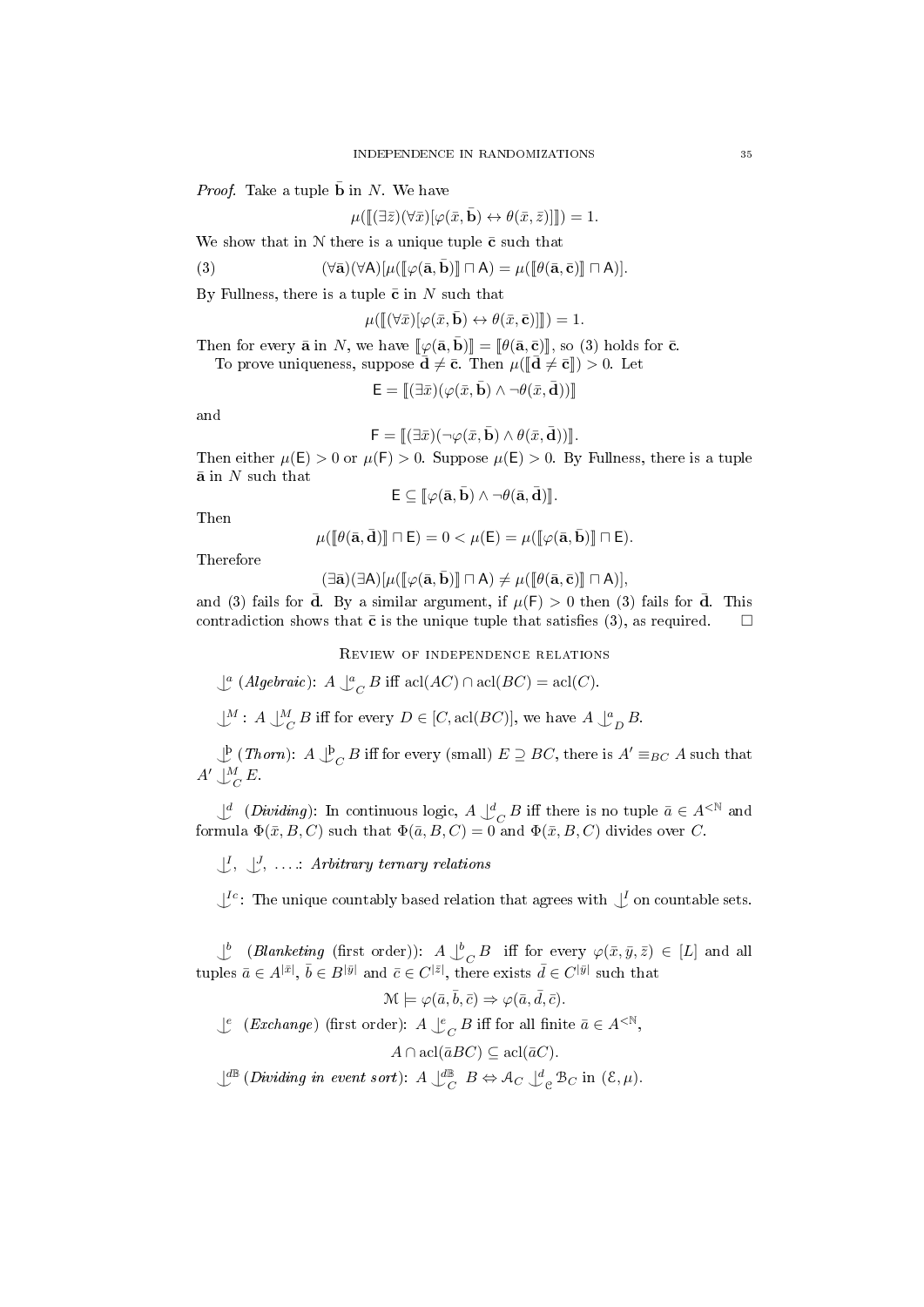$\mathcal{L}^{\mathbb{B}}(Algebraic\text{ in event sort}): A \mathcal{L}_C^{\mathbb{B}} \quad B \Leftrightarrow \mathrm{acl}_{\mathbb{B}}(AC) \cap \mathrm{acl}_{\mathbb{B}}(BC) = \mathrm{acl}_{\mathbb{B}}(C).$ 

 $\perp^{\text{I}\omega}$  (Pointwise): Countably based with  $A \perp^{\text{I}\omega}_{C} B \Leftrightarrow A(\omega) \perp^{\text{I}}_{C(\omega)} B(\omega)$  a.s.

Pointwise and event dividing:  $\bigcup^{d} \Lambda = \bigcup^{d} \omega \Lambda \bigcup^{d} \mathbb{B}$ 

Pointwise and event thorn:  $\mathcal{L}^{\mathbf{b}\wedge} = \mathcal{L}^{\mathbf{b}\omega} \wedge \mathcal{L}^{\mathbf{d}\mathbf{B}}$ .

# **REFERENCES**

[Ad1] Hans Adler. Explanation of Independence. PH. D. Thesis, Freiburg, AxXiv:0511616 (2005).

[Ad2] Hans Adler. A Geometric Introduction to Forking and Thorn-forking. J. Math. Logic 9 (2009), 1-21.

[Ad3] Hans Adler. Thorn Forking as Local Forking. Journal of Mathematical Logic 9 (2009), 21-38.

[AGK] Uri Andrews, Isaac Goldbring, and H. Jerome Keisler. Definable Closure in Randomizations. Annals of Pure and Applied Logic 166 (2015), pp. 325-341.

[AK] Uri Andrews and H. Jerome Keisler. Separable Randomizations of Models. Journal of Symbolic Logic 80 (2015), 1149-1181.

[Be1] Itaï Ben Yaacov. Schrodinger's Cat. Israel J. Math. 153 (2006), 157-191.

[Be2] Itaï Ben Yaacov. On Theories of Random Variables. Israel J. Math 194 (2013), 957-1012.

[Be3] Itaï Ben Yaacov. Simplicity in Compact Abstract Theories. Journal of Mathematical Logic 3 (2003), 163-191.

[BBHU] Itaï Ben Yaacov, Alexander Berenstein, C. Ward Henson and Alexander Usvyatsov. Model Theory for Metric Structures. In Model Theory with Applications to Algebra and Analysis, vol. 2, London Math. Society Lecture Note Series, vol. 350 (2008), 315-427.

[BK] Itaï Ben Yaacov and H. Jerome Keisler. Randomizations of Models as Metric Structures. Confluentes Mathematici 1 (2009), pp. 197-223.

[BU] Itaï Ben Yaacov and Alexander Usvyatsov. Continuous first order logic and local stability. Transactions of the American Mathematical Society 362 (2010), no. 10, 5213-5259.

[CK] C.C.Chang and H. Jerome Keisler. Model Theory. Dover 2012.

[EG] Clifton Ealy and Isaac Goldbring. Thorn-Forking in Continuous Logic. Journal of Symbolic Logic 77 (2012), 63-93.

[GL1] Isaac Goldbring and Vinicius Lopes. Pseudofinite and Pseudocompact Metric Structures. Notre Dame Journal of Formal Logic, Volume 56 (2015), 493- 510.

[GL2] Rami Grossberg and Olivier Lessman. Dependence Relation in Pregeometries. Algebra Universalis 44 (2000), 199-216.

[HP] Ehud Hrushovski and Anand Pillay. Groups definable in local fields and pseudo-finite fields. Israel J. Math 85 (1994),  $203-262$ .

[Ke1] H. Jerome Keisler. Randomizing a Model. Advances in Math 143 (1999), 124-158.

[Ke2] H. Jerome Keisler. Finite Approximations of Infinitely Long Formulas, pp. 158-169 in Theory of Models, edited by J.Addison, L. Henkin, and A. Tarski, North-Holland, Amsterdam, 1965.